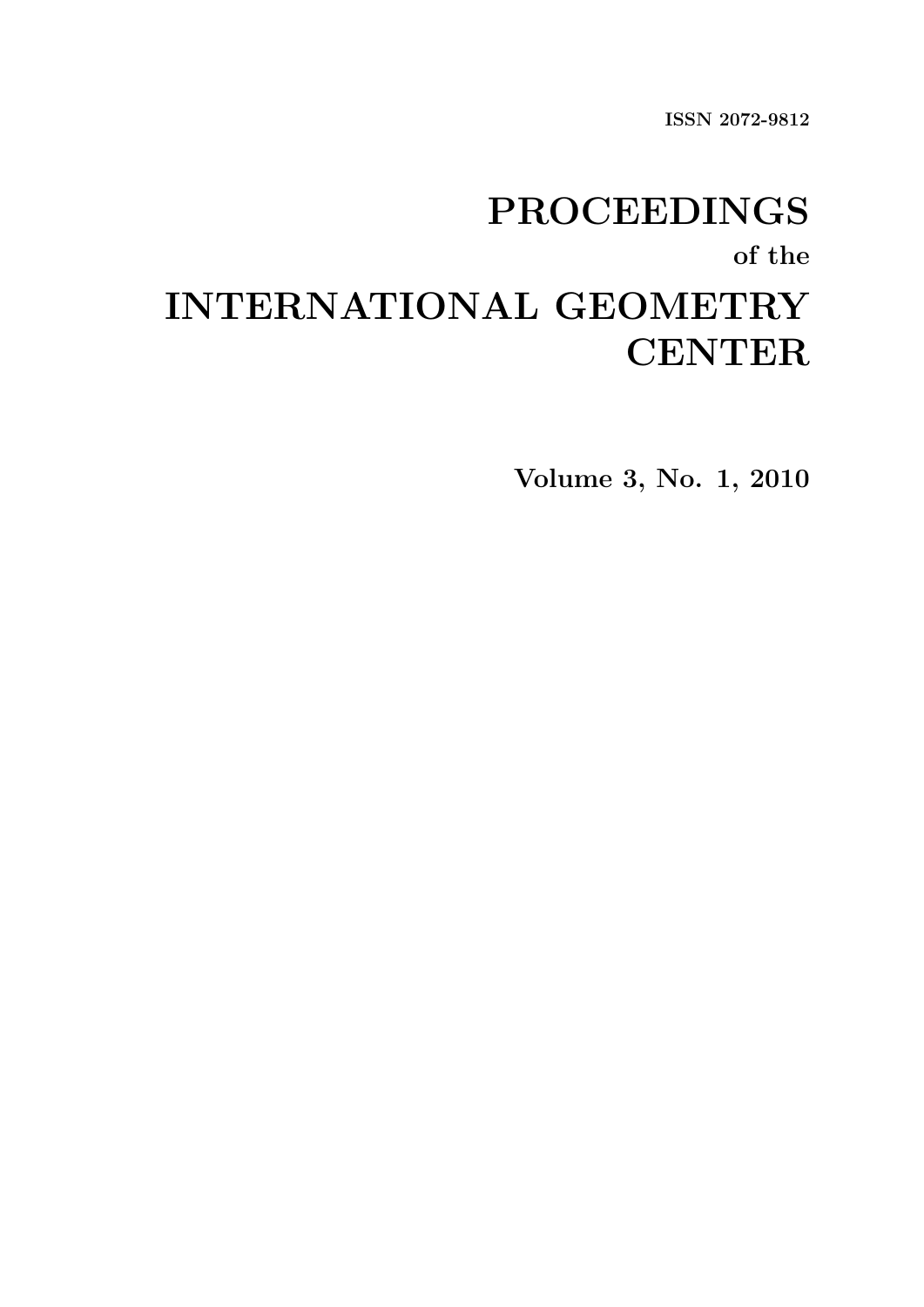# **ПРАЦІ** МІЖНАРОДНОГО ГЕОМЕТРИЧНОГО ЦЕНТРУ

# **-**  МЕЖДУНАРОДНОГО ГЕОМЕТРИЧЕСКОГО **LIEHTPA**

**PROCEEDINGS of the INTERNATIONAL GEOMETRY CENTER**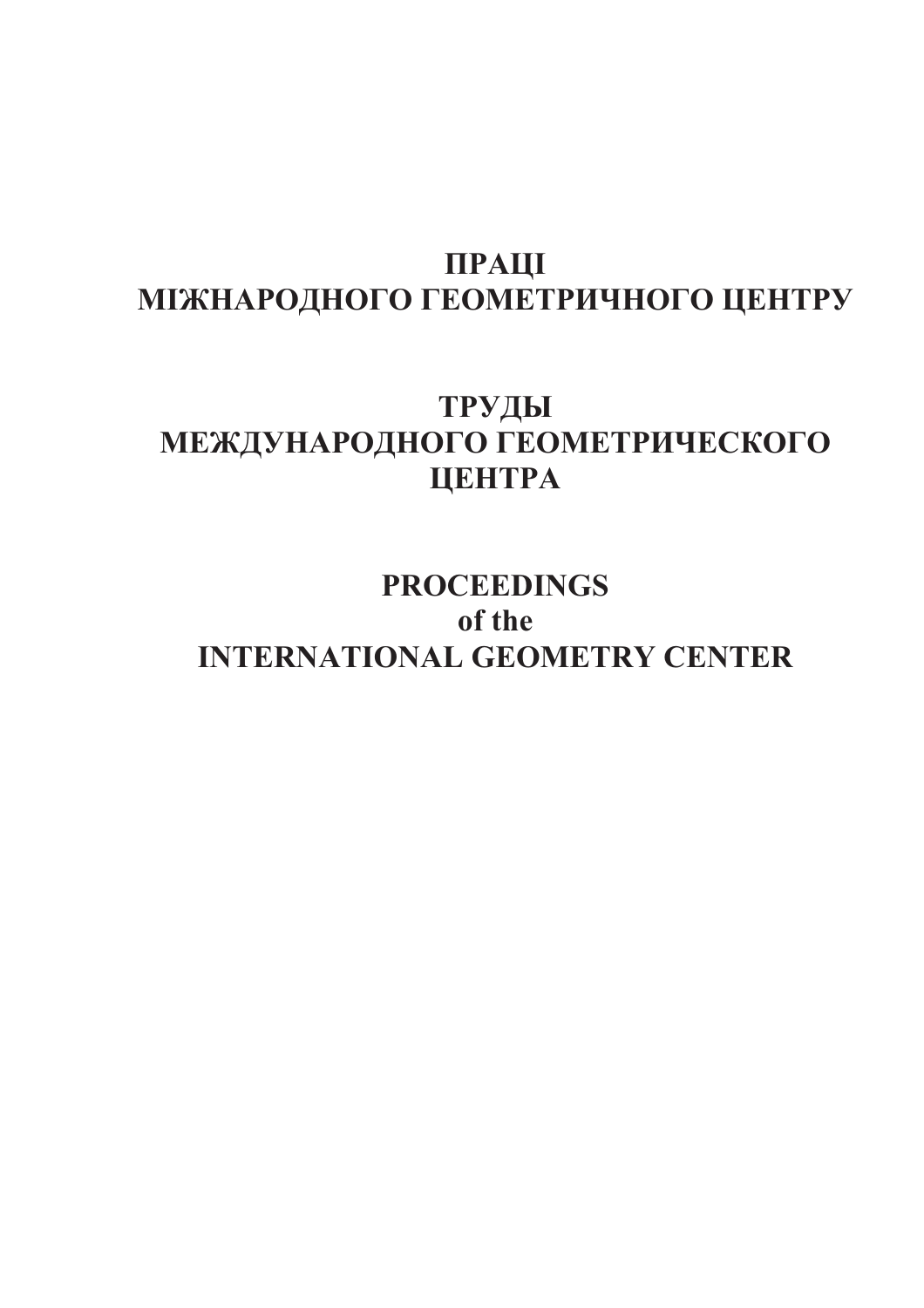# **ПРАЦІ** МІЖНАРОДНОГО ГЕОМЕТРИЧНОГО ЦЕНТРУ

# **-**  МЕЖДУНАРОДНОГО ГЕОМЕТРИЧЕСКОГО **LIEHTPA**

# **PROCEEDINGS of the INTERNATIONAL GEOMETRY CENTER**

<u>Том 3, № 1, 2010</u>

 **– 2010**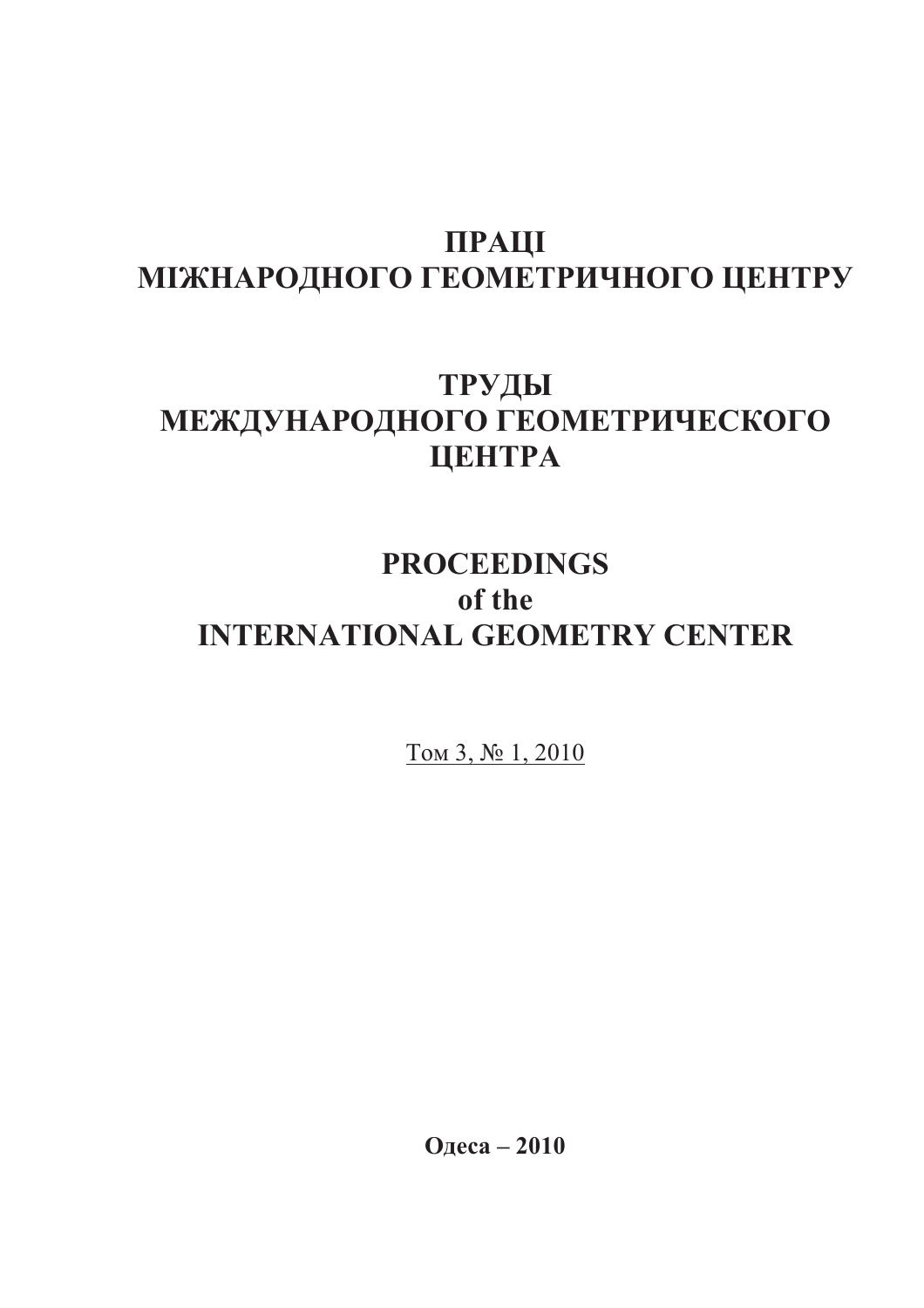## Головний редактор: Володимир Шарко

## Заступники головного редактора:

В. Кузаконь, І. Микитюк

## Відповідальний редактор:

B. Kiocak

## Секретарі редакції:

Н. Кононенко, Ю. Федчишина

## Редакційна колегія:

| Алексєєвський Д. | Кац I.       | Сергєєва О.   |
|------------------|--------------|---------------|
| Андерсен Я.      | Кіріченко В. | Страуме Е.    |
| Балан В.         | Кругліков Б. | Толстіхіна Г. |
| Банах Т.         | Литвинов Г.  | Федосов С.    |
| Гуревич Д.       | Мілка А.     | Фоменко А.    |
| Діскант В.       | Мошков О.    | Фоменко В.    |
| Євтушик Л.       | Нормул П.    | Шелехов О.    |
| Задорожний В.    | Пришляк О.   | Шуригін В.    |
| Зарічний М.      | Рахула М.    | Якубчик Б.    |
| Ібрагімов Н.     | Рубцов В.    |               |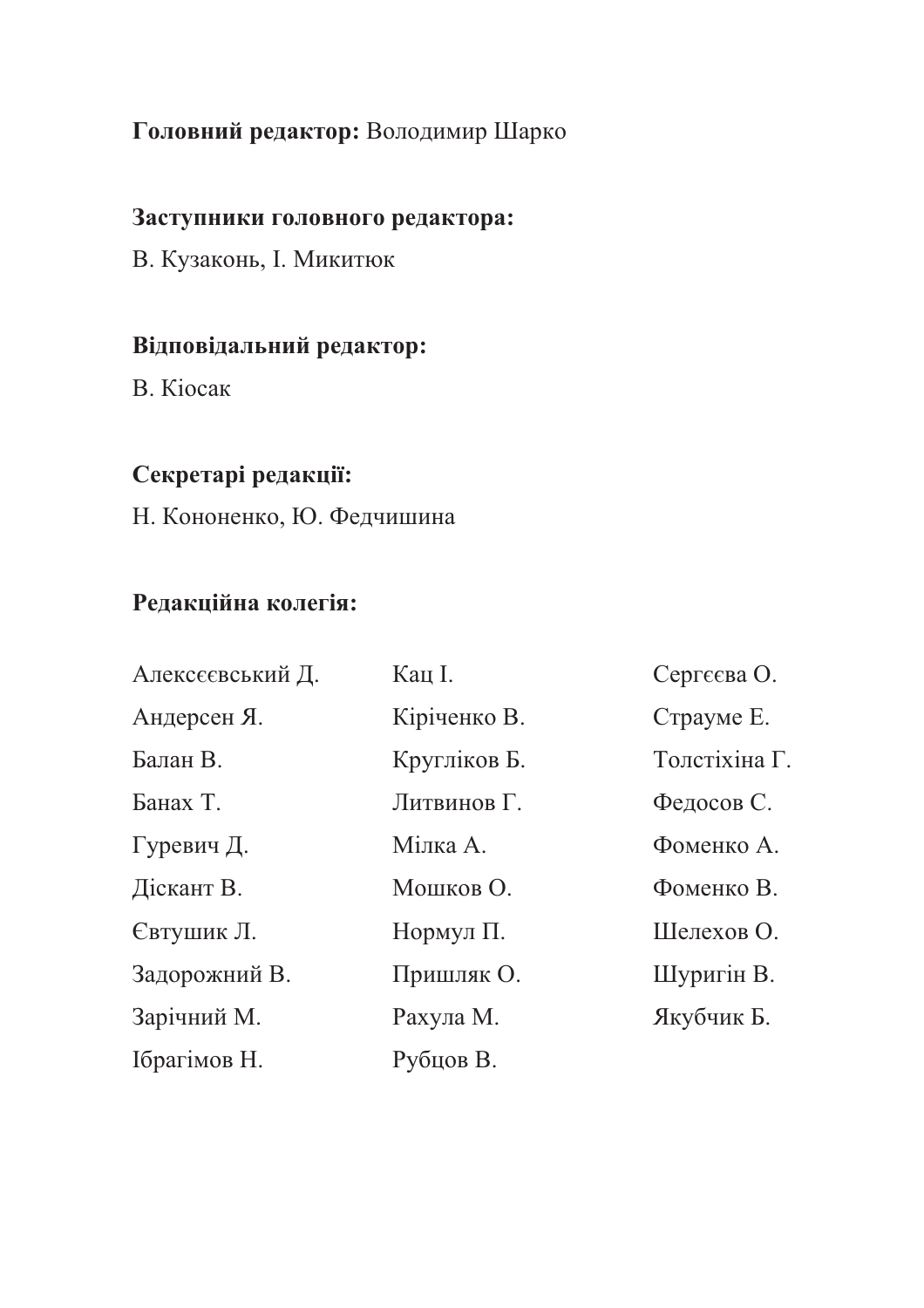## 3MICT

| Белова О. Тензор скруту зв'язностей многовидів Грасмана та | $\tau$ |
|------------------------------------------------------------|--------|
| центрованого многовиду Грасмана                            |        |
| Мілка А. Псевдо-евклідові та евклідові рухи                | 13     |
| Омельян О. Про кривину 2-го типу, індуковану на розподілі  | 23     |
| площин в проективному просторі                             |        |
| Шевченко Ю.І. Метод Лаптева-Лумісте задання зв'язності в   | 29     |
| головному розшаруванні                                     |        |
| Юкл М., Юклова Л., Мікеш Й. Про підмодулі вільних          | 39     |
| скінченномірних модулів                                    |        |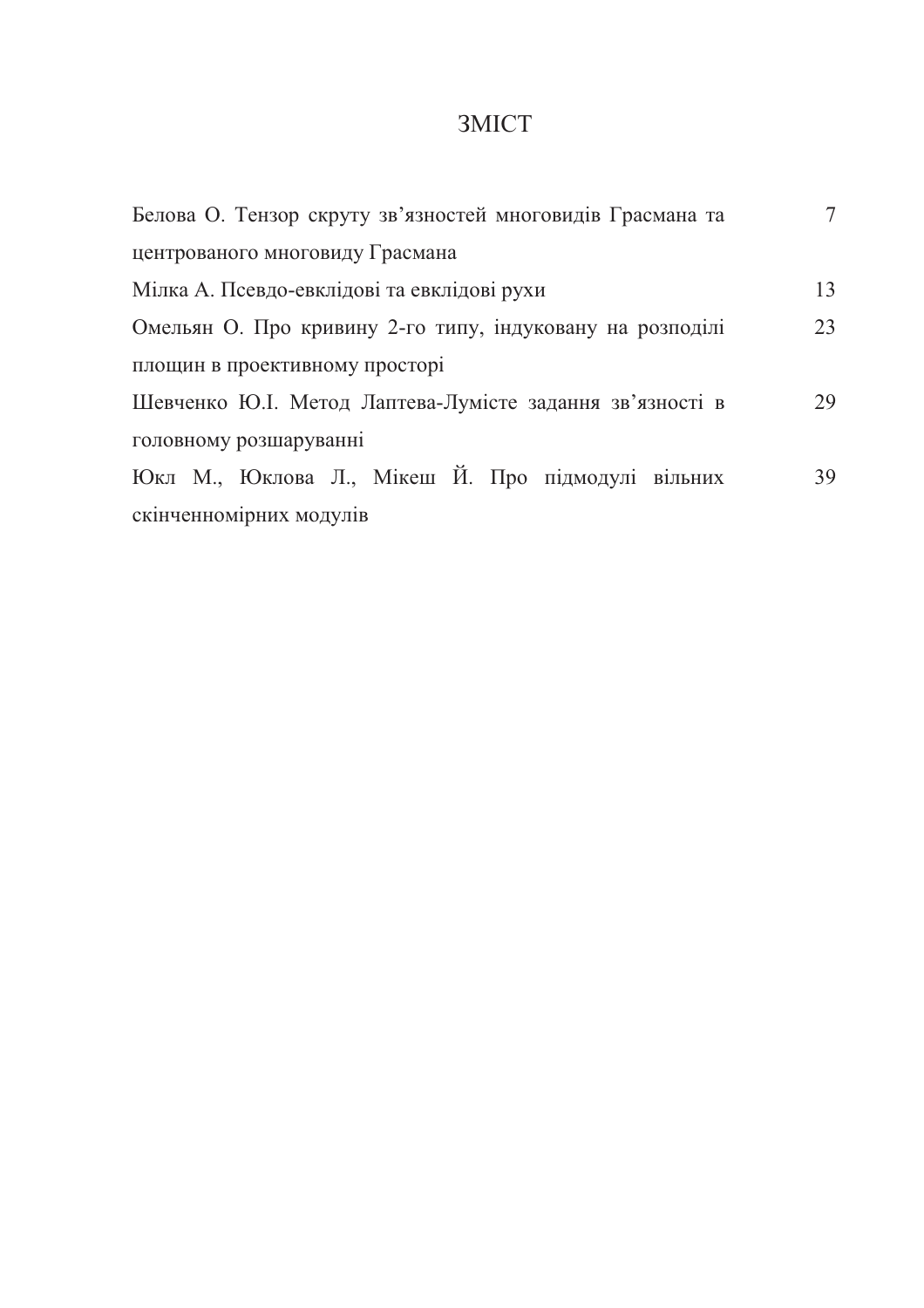# СОДЕРЖАНИЕ

| Белова О. Тензор кручения связностей многообразия Грассмана и    | 7  |
|------------------------------------------------------------------|----|
| центрированного многообразия Грассмана                           |    |
| Милка А. Псевдо-евклидовы и евклидовы движения                   | 13 |
| Омельян О. О кривизне 2-го типа, индуцированной на распределении | 23 |
| плоскостей в проективном пространстве                            |    |
| Шевченко Ю.И. Метод Лаптева-Лумисте задания связности в          | 29 |
| главном расслоении                                               |    |
| Юкл М., Юклова Л., Микеш Й. О подмодулях свободных               | 39 |
| конечномерных модулей                                            |    |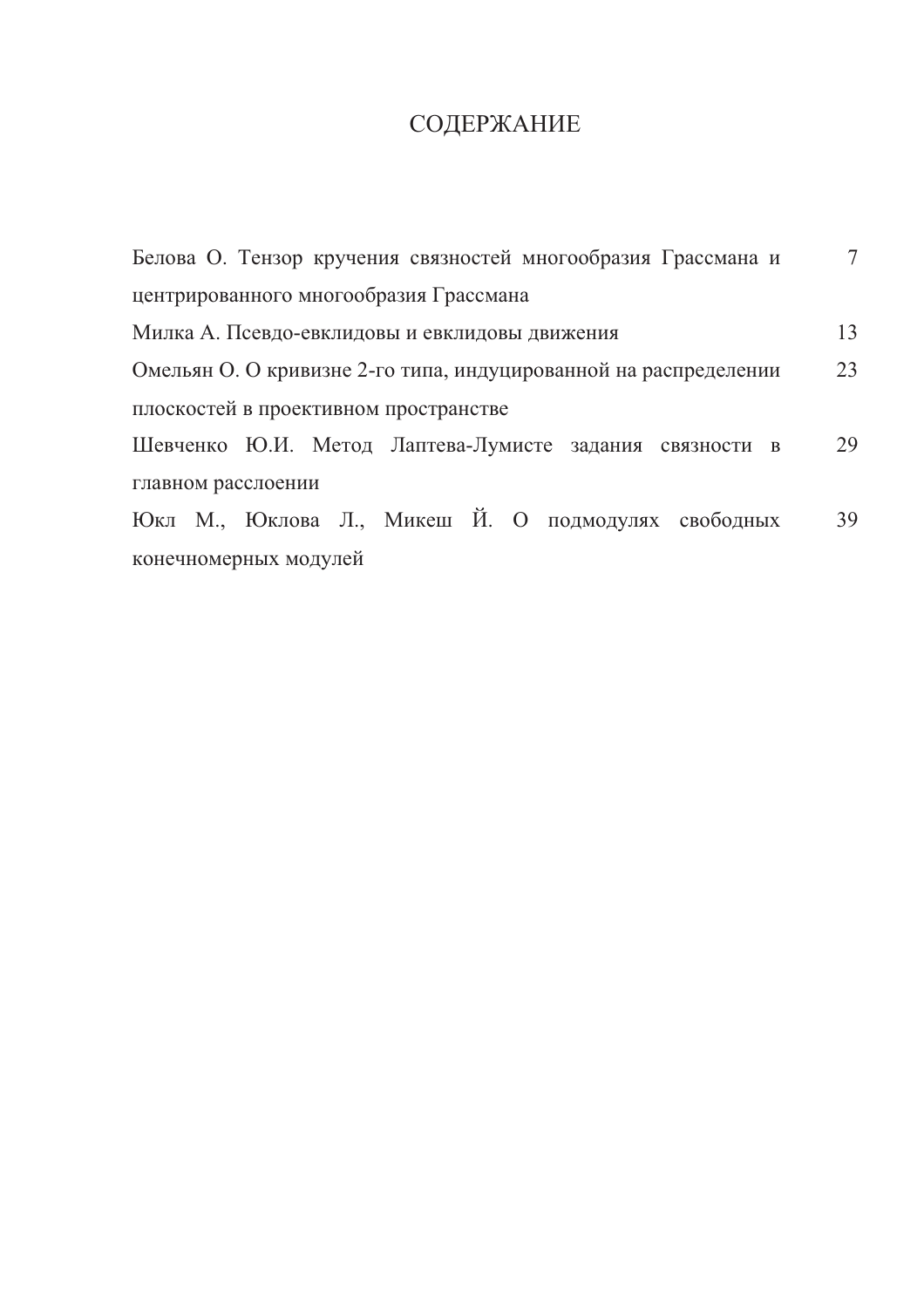## **CONTENTS**

| Belova O. Torsion tensors of the connections on Grassman's manifold    | 7  |
|------------------------------------------------------------------------|----|
| and centered Grassman's manifold                                       |    |
| Milka A. Pseudo-Euclidean and Euclidean motions                        | 13 |
| Omelyan O. On the 2nd type curvature induced on plane distribution in  | 23 |
| projective space                                                       |    |
| Shevchenko Yu. I. Laptev's and Lumiste's ways of the giving a          | 29 |
| connection in the principal fiber bundle                               |    |
| Jukl M., Juklova L., Mikes J. On submodules of free finite dimensional | 39 |
| modules                                                                |    |
|                                                                        |    |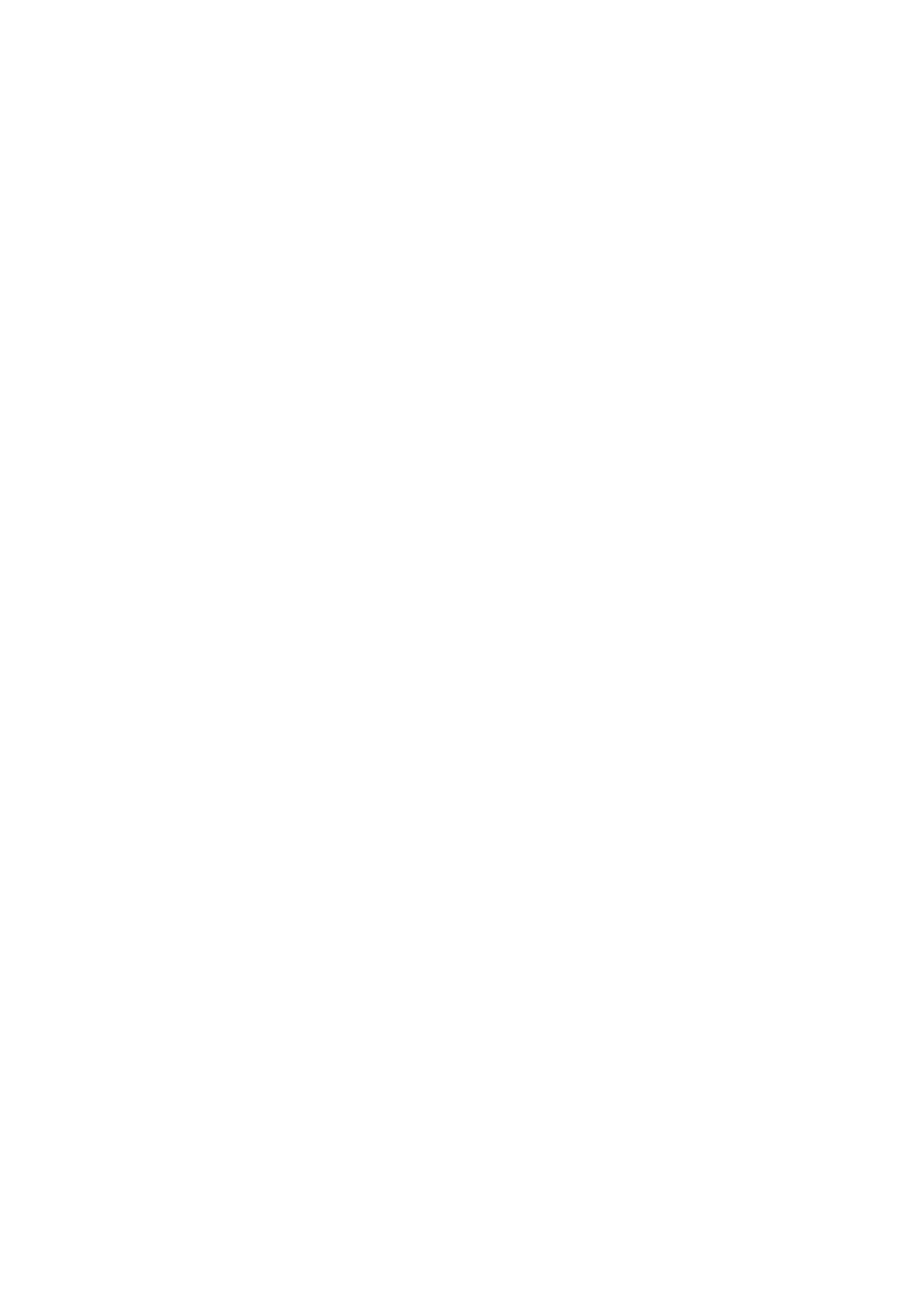$2010. - 3(1): 7-12$ 

# **Torsion tensors of the connections on Grassman's manifold and centered Grassman's manifold**

## Olga Belova

**Abstract.** Grassman's manifold  $V = Gr(m,n)$  (space of  $m$ -planes  $L_m$ ) is considered in the projective space  $P_n$ . Centered Grassman's manifold (space of centered planes, passing through one point) is considered in the centerprojective space  $P_n^*$ . Principal fiber bundles are associated with them. A fundamental-group connections are given in that fiberings. The torsion objects of the connections are introduced. It is shown *[1]* , *[2]* , that the given objects are tensors.

### **Introduction**

We shall put a projective *n*-space  $P_n$  to moving frame  $\{A, A_j\}$   $(I, J, K, \dots = \overline{I, n})$ , which infinitesimal displacements are defined by the formulas:

$$
dA = \theta A + \omega^I A_I, \quad dA_I = \theta A_I + \omega_I^J A_J + \omega_I A.(1)
$$

The Pfaffian forms  $\omega^I$ ,  $\omega^I$ ,  $\omega_j^I$ ,  $\omega_i$  satisfy the Cartan's structure equations of the projective group  $GP(n)$ , acting in the projective space  $P_n$ :

$$
D\omega^I = \omega^J \wedge \omega^I, D\omega^I_J = \omega^K_J \wedge \omega^I_K + \delta^I_J \omega^I_K \wedge \omega^K + \omega^I_J \wedge \omega^I, D\omega^I_J = \omega^J_I \wedge \omega^I_J
$$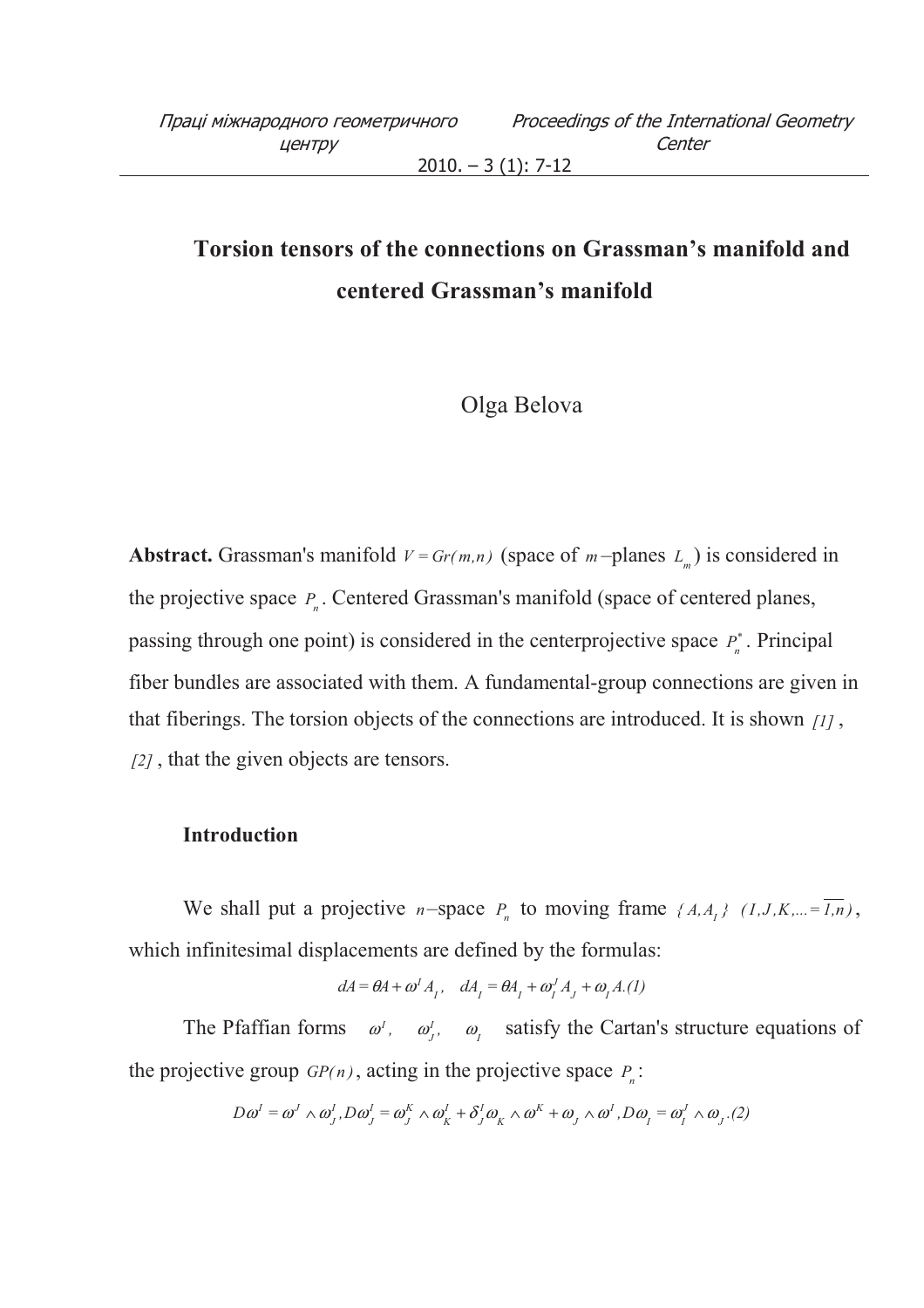### Belova O. Torsion tensors of the connections on Grassman's manifold...

### **Grassman's manifold**

In the space  $P_n$  we shall consider Grassman's manifold  $V = Gr(m,n)$  of all  $m$ dimensional planes  $L_m$ . Let's produce specialization of the moving frame  $\{A, A_a, A_\alpha\}$  $(a,...=\overline{I,m}; \alpha,...=\overline{m+I,n})$ , putting the tops  $A, A_a$  on the plane  $L_m$ . The equations of stationarity of the *m*-plane  $L_m$  have the form:  $\omega^{\alpha} = 0$ ,  $\omega_a^{\alpha} = 0$ . The dimensionality of Grassman's manifold is equal to the quantity of basis forms, i.e.

$$
dim V = (n-m)(m+1).
$$

The principal fiber bundle  $G(V)$  is constructioned over Grassman's manifold *V*, the subgroup *G* of stationarity of the plane  $L_m$  is the typical fiber and Grassman's manifold *V* is the base. The projective group  $GP(n)$  is the fibering and the projection  $\pi : GP(n) \to V$  maps to any element of group  $GP(n)$  the plane  $L_m \in V$  which is invariant under an action of this element. The principal fiber bundle  $G(V)$  has principal factor fiber bundles  $H(V)$  The typical fiber of the  $H(V)$ , the factor group *H*, actions on the plane  $L_m$  and on the dual plane.

In the principal fiber bundle  $G(V)$  we shall set fundamental–group connection by G.F. Laptev's method. The group connection object Γ has *[3]* subobject

$$
\Gamma_1 = \{L^a_\alpha, \Gamma^{ab}_\alpha, L^a_{b\alpha}, \Gamma^{ac}_{b\alpha}, \Gamma_{a\alpha}, \Pi^b_{a\alpha}, L^{\alpha}_{\beta\gamma}, \Gamma^{0a}_{\beta\gamma}\},\
$$

which giving connection in the factor fibering  $H(V)$  by means of the forms

$$
\widetilde{\omega}^a = \omega^a - L^a_\alpha \omega^\alpha - \Gamma^{ab}_\alpha \omega^\alpha_\beta, \quad \widetilde{\omega}^a_\beta = \omega^a_\beta - L^a_{b\alpha} \omega^\alpha - \Gamma^{ac}_{b\alpha} \omega^\alpha_\beta,
$$

$$
\widetilde{\omega}_a = \omega_a - \Gamma_{aa} \omega^{\alpha} - \Pi_{aa}^b \omega_b^{\alpha}, \quad \widetilde{\omega}_{\beta}^{\alpha} = \omega_{\beta}^{\alpha} - L_{\beta\gamma}^{\alpha} \omega^{\gamma} - \Gamma_{\beta\gamma}^{\alpha a} \omega_a^{\gamma}.
$$

Substituting into the structure equations of the basic forms  $\omega^{\alpha}$ ,  $\omega^{\alpha}$  of Grassman's manifold the connection forms, we come to the following equations:

$$
D\omega^{\alpha} = -\omega_{a}^{\alpha} \wedge \widetilde{\omega}^{a} + \omega^{\beta} \wedge \widetilde{\omega}_{\beta}^{\alpha} + S_{\beta\gamma}^{\alpha} \omega^{\beta} \wedge \omega^{\gamma} + S_{\beta\gamma}^{\alpha a} \omega^{\beta} \wedge \omega_{a}^{\gamma} + S_{\beta\gamma}^{\alpha a b} \omega_{a}^{\beta} \wedge \omega_{b}^{\gamma},
$$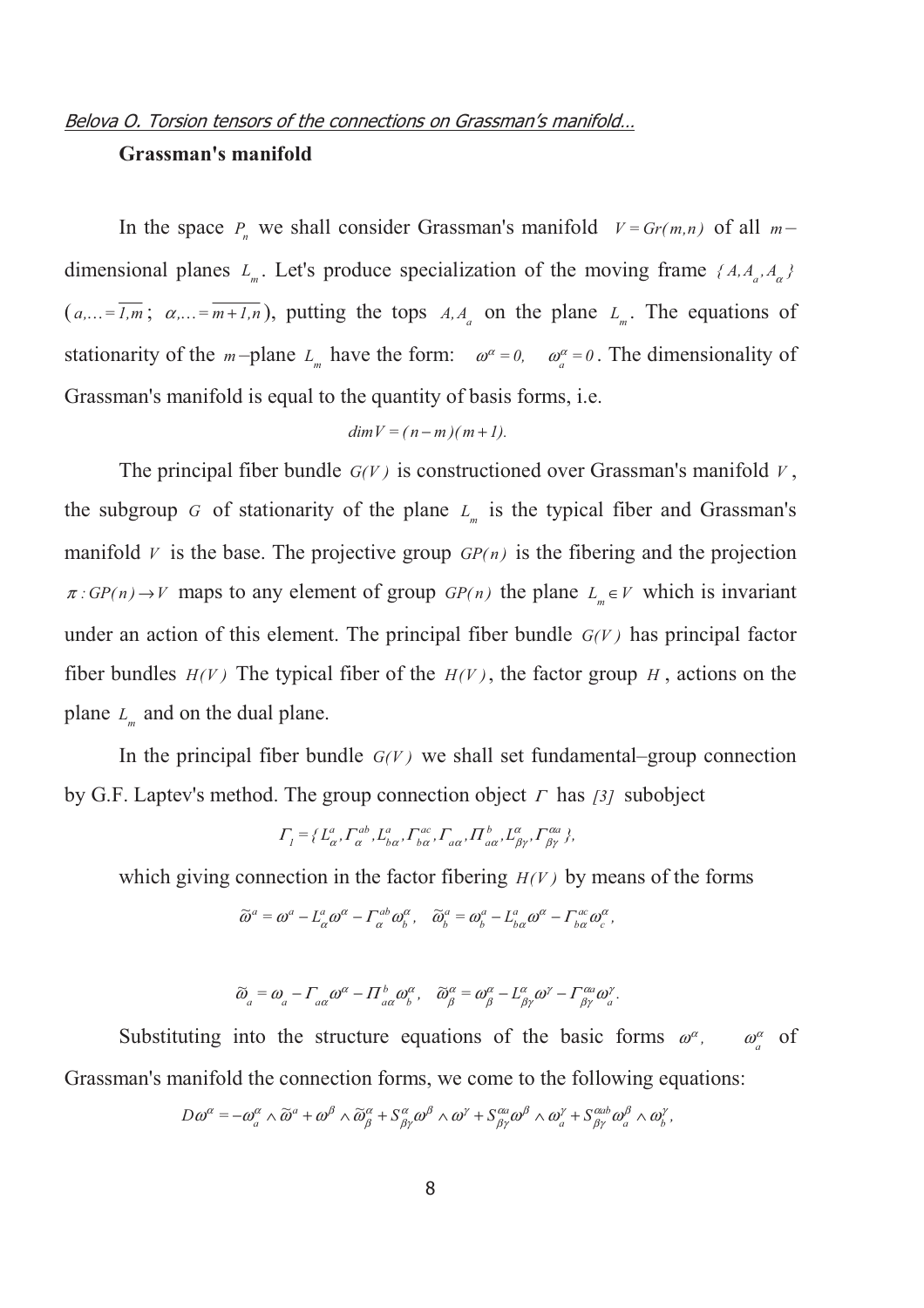$$
D\omega_a^{\alpha} = -\omega_b^{\alpha} \wedge \widetilde{\omega}_a^b + \omega_a^{\beta} \wedge \widetilde{\omega}_\beta^{\alpha} - \omega^{\alpha} \wedge \widetilde{\omega}_a + S_{a\beta\gamma}^{\alpha} \omega^{\beta} \wedge \omega^{\gamma} + S_{a\beta\gamma}^{ab} \omega^{\beta} \wedge \omega^{\gamma} + S_{a\beta\gamma}^{abc} \omega^{\beta} \wedge \omega^{\gamma}.
$$

where the components of object *S* are expressed under the formulas:

$$
S^{\alpha}_{\beta\gamma} = L^{\alpha}_{[\beta\gamma]}, \quad S^{\alpha a}_{\beta\gamma} = \Gamma^{\alpha a}_{\beta\gamma} + \delta^{\alpha}_{\gamma} L^a_{\beta}, \quad S^{\alpha ab}_{\beta\gamma} = -\delta^{\alpha}_{[\beta} \Gamma^{[ab}_{\gamma}], \quad S^{\alpha}_{a\beta\gamma} = -\delta^{\alpha}_{[\beta} \Gamma_{a\gamma]},
$$

$$
S_{a\beta\gamma}^{ab} = -\delta^{\alpha}_{\beta} \Pi^{b}_{\alpha\gamma} + \delta^{\alpha}_{\gamma} L^{b}_{\alpha\beta} - \delta^{b}_{a} L^{\alpha}_{\gamma\beta}, \quad S_{a\beta\gamma}^{abc} = -\delta^{\alpha}_{\lfloor \beta \rfloor} \Gamma^{\lceil bc}_{\alpha\gamma} \left[ J + \delta^{\lceil b}_{a} \Gamma^{\alpha c}_{\lfloor \beta \gamma \rfloor} J \right].
$$

Square brackets mean antisymmetrization on extreme indexes. The right parts of the given equalities contain only components of subobject  $\Gamma$ <sub>*l*</sub>, we shall name, therefore, object *S* the torsion object of subconnection  $\Gamma_i$ .

Taking into account the differential comparisons of the components of subobject  $\Gamma_1$  [3], we come to comparisons modulo basic forms  $\omega^{\alpha}$ ,  $\omega^{\alpha}_a$ :

$$
\Delta S^{\alpha}_{\beta\gamma} + S^{\alpha a}_{[\beta\gamma]} \omega_a + S^{\alpha}_{a[\beta\gamma]} \omega^a \equiv 0, \quad \Delta S^{\alpha a}_{\beta\gamma} - S^{\alpha a}_{b\beta\gamma} \omega^b + 2 S^{\alpha b a}_{\beta\gamma} \omega_b + 2 S^{\alpha}_{\beta\gamma} \omega^a \equiv 0,
$$

$$
\Delta S_{\beta\gamma}^{\alpha ab} - S_{c\beta\gamma}^{\alpha ab} \omega^c - S_{\lfloor \beta \beta \rfloor}^{\alpha \lceil a \rceil} \omega^{b\rceil} \equiv 0, \quad \Delta S_{a\beta\gamma}^{\alpha} + S_{a\lfloor \beta\gamma \rfloor}^{\alpha b} \omega_b - S_{\beta\gamma}^{\alpha} \omega_a \equiv 0,
$$

$$
\Delta S_{a\beta\gamma}^{ab} + S_{a\beta\gamma}^{\alpha} \omega^b + 2 S_{a\beta\gamma}^{\alpha c b} \omega_c - S_{\beta\gamma}^{\alpha b} \omega_a \equiv 0, \quad \Delta S_{a\beta\gamma}^{\alpha b c} - S_{\beta\gamma}^{\alpha b c} \omega_a - S_{a\lfloor \gamma \beta \rfloor}^{\alpha \lfloor \gamma \rfloor} \omega^{c \rceil} \equiv 0,
$$

from which it follows

**Theorem 1** *The torsion object*  $S = \{S_{\beta\gamma}^{\alpha}, S_{\beta\gamma}^{\alpha a}, S_{\beta\gamma}^{\alpha a b}, S_{\beta\gamma}^{\alpha b}, S_{\beta\gamma}^{\alpha b} \}$ *a b a a a αab α ααb αa*  $\frac{\alpha}{\beta\gamma}$ ,  $S_{\beta\gamma}^{aa}$ ,  $S_{\alpha\beta\gamma}^{a}$ ,  $S_{\alpha\beta\gamma}^{ab}$ ,  $S_{\alpha\beta\gamma}^{abc}$  } of the *subconnection <sup>1</sup>* <sup>Γ</sup> *of the fundamental–group connection* Γ *on Grassman's manifold Gr*( $m,n$ ) of  $m$  –dimensional planes in the projective space  $P_n$  is a tensor and none *proper subset of it components is not a tensor.* 

### **Centered Grassman's manifold**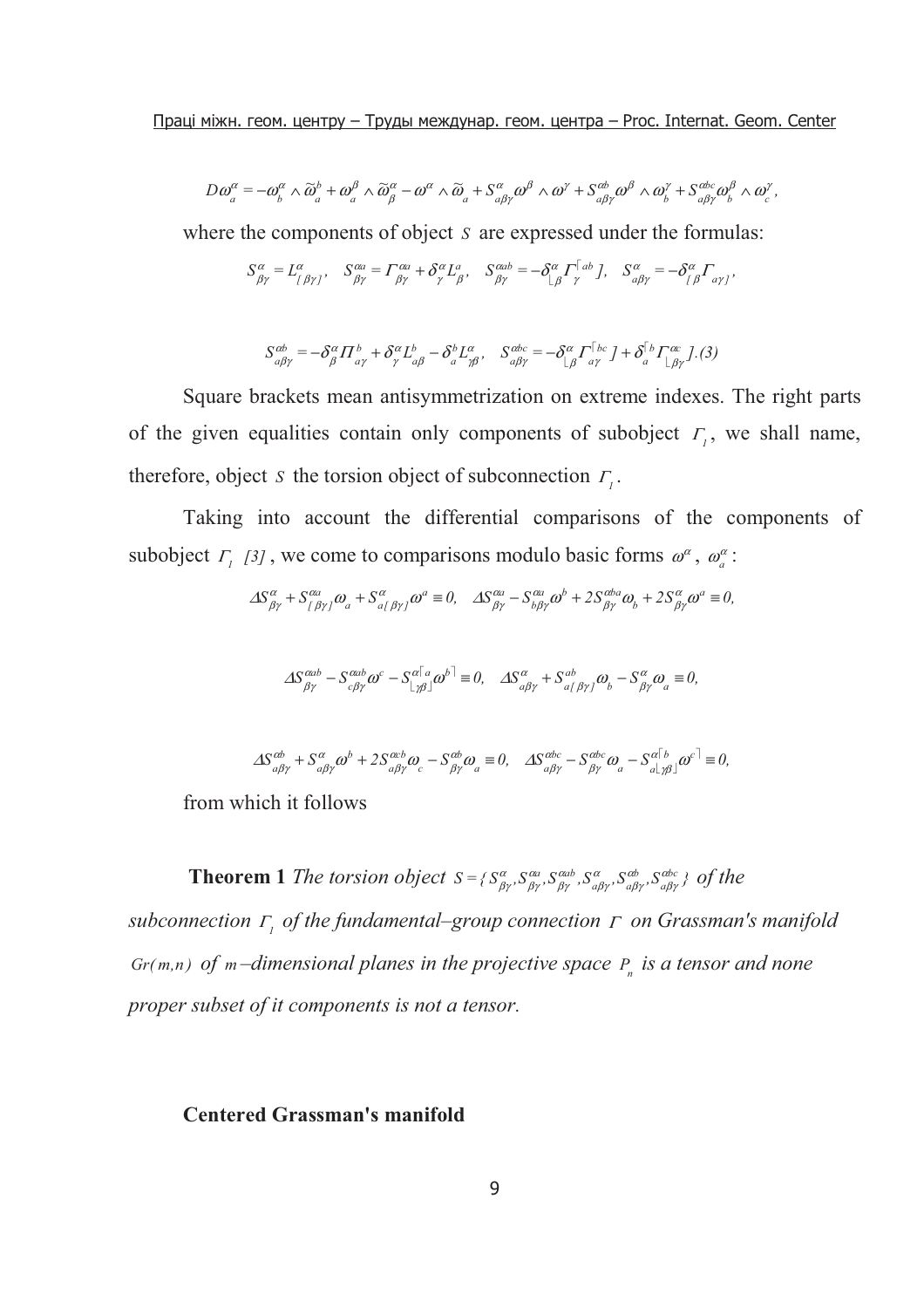### Belova O. Torsion tensors of the connections on Grassman's manifold...

In the space  $P_n$  we shall consider centered Grassman's manifold  $V^0 = Gr^0(m,n)$ (a family of  $m$ -dimensional planes, passing through one point). Let's produce specialization of the moving frame  $\{A, A_{a}, A_{\alpha}\}$ , putting the top *A* in this point and the tops  $A_a$  on the centered plane  $L_m^* = [A, A_a]$  $\mathcal{L}_{m}^{*} = [A, A_a]$ . At fixing a point *A* we have identities  $\omega^I = 0$ , transforming the space  $P_n$  in centerprojective space  $P_n^*$ . From the formulas *(1)* we can see that the equations of stationarity of the plane  $L^*_{m} \in V^0$  have the form:  $\omega_a^{\alpha} = 0$ . The forms  $\omega_a^{\alpha}$  for the centered Grassman's manifold  $V^{\alpha}$  are basics,  $dim V^0 = m(n-m)$ . From (2) we have the structure equations of the basic forms:

$$
D\omega_a^{\alpha} = \omega_b^{\beta} \wedge (\delta_a^b \omega_{\beta}^{\alpha} - \delta_{\beta}^{\alpha} \omega_a^b).
$$

The principal fiber bundle  $G^*(V^0)$  is constructioned over centered Grassman's manifold  $V^0$ , the subgroup  $G^*$  of stationarity of the plane  $L^*_{m} \in V^0$  [4] is the typical fiber. In the principal fiber bundle  $G^*(V^0)$  we shall set a fundamental–group connection by G.F. Laptev with help of the forms:

$$
\widetilde{\omega}_{b}^{a} = \omega_{b}^{a} - \Gamma_{b\alpha}^{ac}\omega_{c}^{\alpha}, \quad \widetilde{\omega}_{\beta}^{\alpha} = \omega_{\beta}^{\alpha} - \Gamma_{\beta\gamma}^{\alpha a}\omega_{a}^{\gamma}, \quad \widetilde{\omega}_{\alpha}^{a} = \omega_{\alpha}^{a} - \Gamma_{\alpha\beta}^{ab}\omega_{b}^{\beta},
$$

$$
\widetilde{\omega}_a = \omega_a - \Gamma^b_{a\alpha}\omega_b^\alpha, \quad \widetilde{\omega}_\alpha = \omega_\alpha - \Gamma^a_{\alpha\beta}\omega_a^\beta,
$$

in which there are the components of the connection object <sup>Γ</sup> *[4]* .

Substituting into the structure equations of the basic forms  $\omega_a^{\alpha}$  of the manifold  $V^{\theta}$  the forms of dual line connections  $\tilde{\omega}_{\beta}^{\alpha}$ ,  $\tilde{\omega}_{\beta}^{\alpha}$ , we come to the following equations:

$$
D\omega_a^{\alpha} = \omega_b^{\beta} \wedge (\delta_a^b \widetilde{\omega}_{\beta}^{\alpha} - \delta_{\beta}^{\alpha} \widetilde{\omega}_a^b) + S_{a\beta\gamma}^{abc} \omega_b^{\beta} \wedge \omega_c^{\gamma},
$$

where the components of object *S* are expressed under the formulas:

$$
S_{a\beta\gamma}^{abc} = \delta_a^{\lceil b} \Gamma_{\lfloor \beta\gamma \rfloor}^{ac} J - \delta_{\lfloor \beta \rfloor}^{ac} \Gamma_{a\gamma}^{\lceil bc \rceil} J.
$$

This object *S* is a torsion object of the pair of dual line connections  $\{\Gamma^{ac}_{ba}, \Gamma^{ca}_{\beta\gamma}\}\subset \Gamma$  $T_{ba}^{ac}, T_{\beta\gamma}^{ca} \in \Gamma$ . Taking into account the differential comparisons of the components *ac*  $\Gamma$ <sup>*aa*</sup>  $\int_{b\alpha}^{ac}$ ,  $\int_{\beta\gamma}^{\alpha a}$  of the connection object  $\Gamma$ , we come to comparisons modulo basic forms: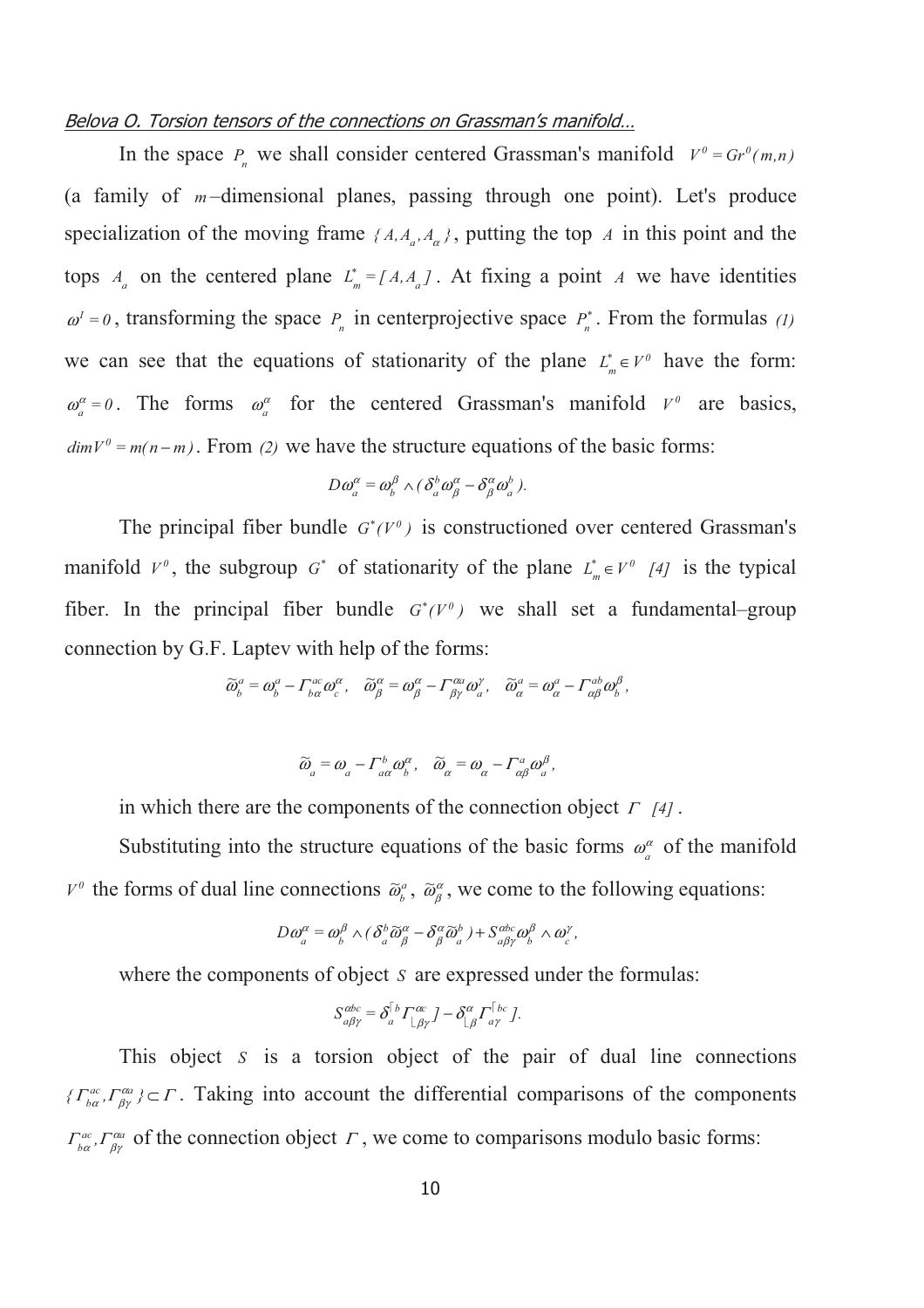**Theorem 2** *The torsion object*  $S = \{S_{a\alpha y}^{abc}\}$ *a* α βγ  *of the pair of dual line connections of centered Grassman's manifold*  $Gr^{0}(m,n)$  *is a tensor.* 

**Remark 3** *The space* Π *of all centered m – dimensional planes was studied in the work [5] . It is said that the torsion object of the group subconnection in the space*  <sup>Π</sup> *is quasi–tensor. At normalization of the space of centered spaces this quasi–tensor becomes a tensor.* 

### **References**

Белова О.О.: Тензор кручения групповой подсвязности на многообразии Грассмана. Тез. докл. межд. конф. "Геометрия в Одессе - 2004. Диф. геом. и ее применения". Одесса, 8 - 10 (2004)

Белова О.О.: Тензор кручения пары двойственных линейных связностей центрированного многообразия Грассмана. Тез. докл. межд. конф. "Геометрия в Одессе – 2006". Одесса, 36 – 37 (2006)

Белова О.О.: Связность в расслоении, ассоциированном с многообразием Грассмана. Диф. геом. многообр. фигур. Калининград,  $(31)$  8 – 11  $(2000)$ 

Белова О.О.: Связность в расслоении, ассоциированном с центрированным многообразием Грассмана. Тез. докл. межд. семин. "Геометрия в Одессе – 2005. Диф. геом. и ее применение". Одесса,  $13 - 15$  (2005)

Белова  $0.0$ .: итенз ор кручения групповой подсвяз подсвязности в пространстве центрированных плоскостей. Сб.трудов Межд. геом. семин. им.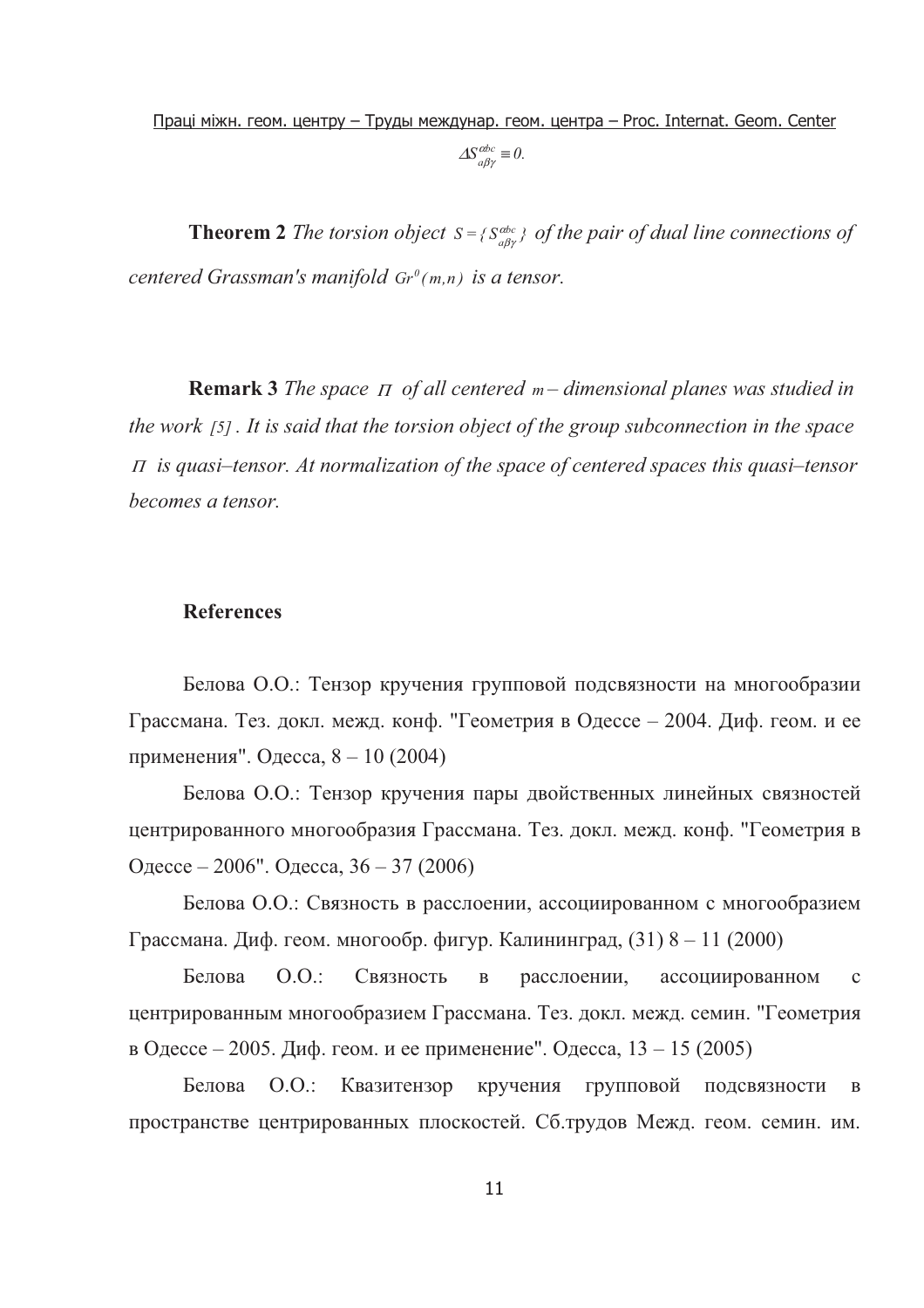Belova O. Torsion tensors of the connections on Grassman's manifold...  $\Gamma$ .Ф. Лаптева. Пенза, 5 – 8 (2004)

Olga Belova

*I. Kant State University of Russia (Kaliningrad, Russia) E-mail address* : geometry@albertina.ru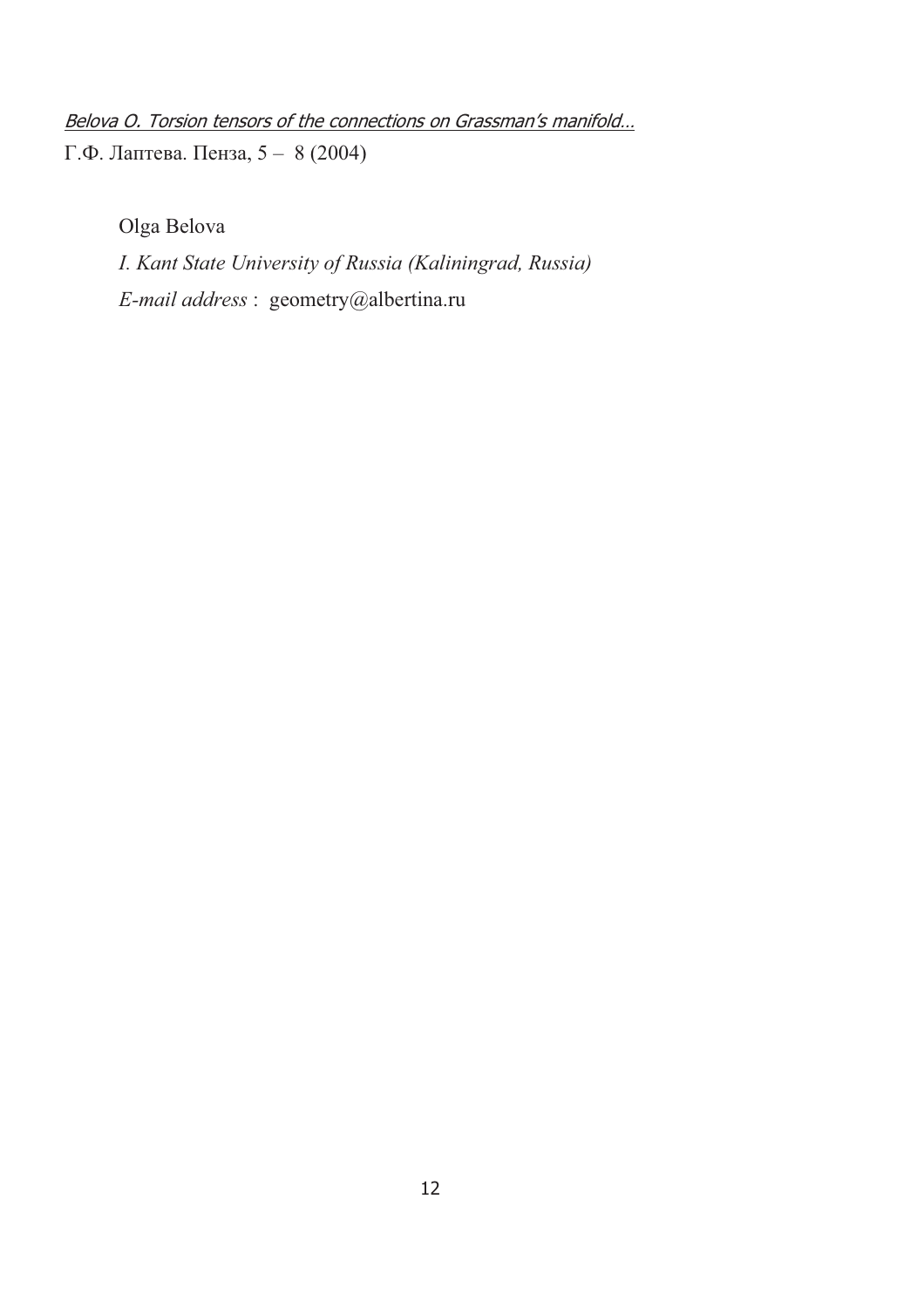$2010. - 3(1): 13-22$ 

### Псевдо-евклидовы и евклидовы движения

### Милка А.

Аннотация. Излагается новая геометрия псевдоевклидовых движений. Она инициируется известными преобразованиями А.В. Погорелова пар изометричных поверхностей в неевклидовых пространствах. Расширение преобразований установливает области применения ЭТИХ прямые  $\mathbf{u}$ естественные связи между псевдоевклидовыми и евклидовыми движениями, выясняет определяющую роль лоренцева инварианта движения - квадратичной длины вектора и дополняет результаты Г. Минковского о геометрических основаниях специальной теории относительности А. Эйнштейна.

Ключевые слова: эллиптическое и гиперболическое пространства, выпуклых поверхностей, преобразования пар изометричных жесткость поверхностей, псевдоевклидовы движения, евклидова интерпретация псевдоевклидовых движений Работа поддержана "Благотворительным фондом АВЕК" (г. Харьков).

### Преобразования Погорелова

В 1958 г. Погореловым для четырехмерных пространств были найдены удивительно простые и эффективные геометрические функции [1]. Ими преобразовывалась пара изометричных поверхностей (или движение) в эллиптическом или гиперболическом пространстве в пару изометричных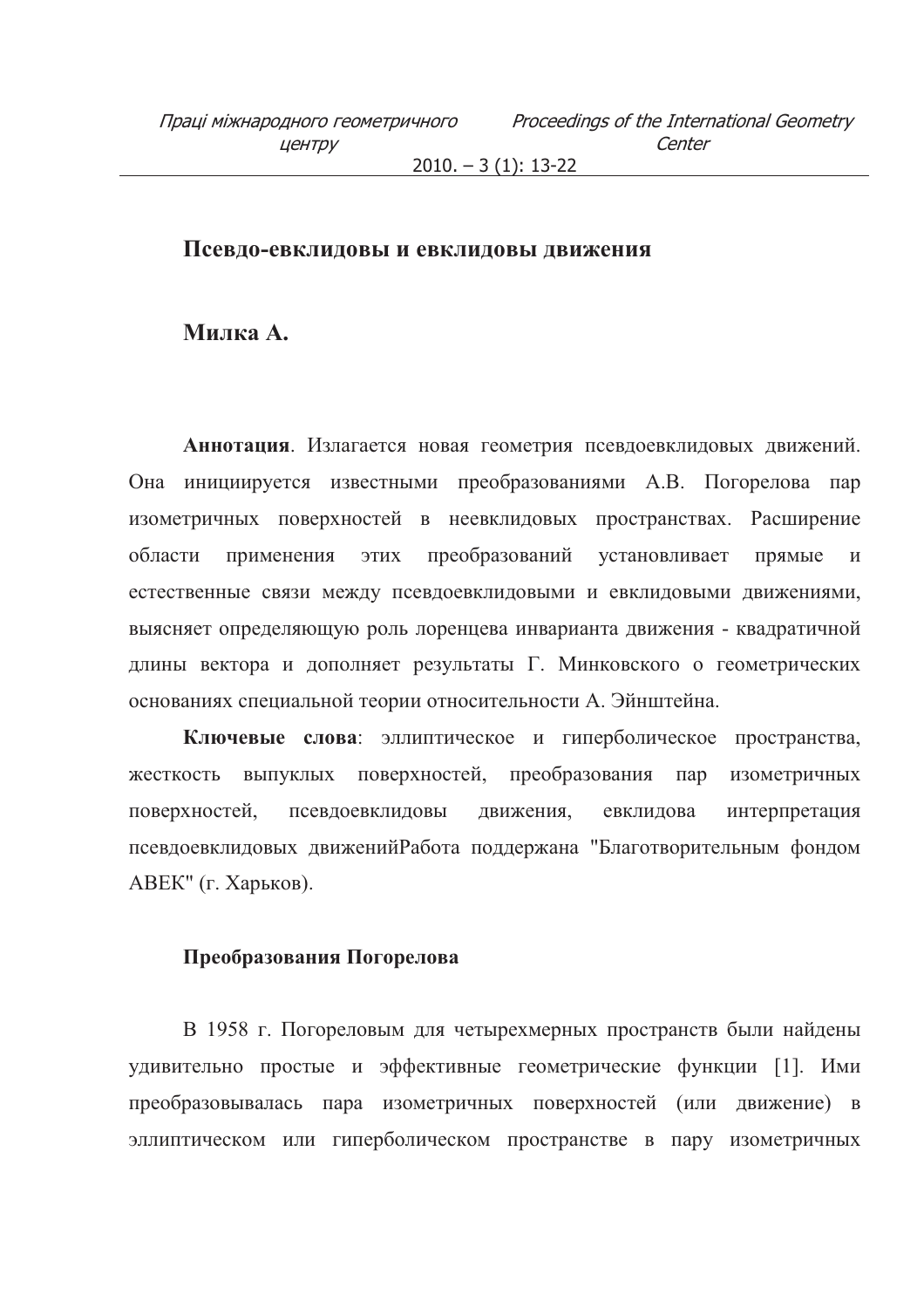#### Милка А. Псевдо-евклидовы и евклидовы движения

поверхностей (соответственно в движение) в евклидовом пространстве. Ими также преобразовывалась пара изометричных поверхностей (или движение) в евклидовом пространстве в пару изометричных поверхностей (соответственно в движение) в эллиптическом или гиперболическом пространстве. Назначением перенесение преобразований являлось на неевклидовы пространства установленной для евклидова пространства теоремы  $\overline{00}$ однозначной определенности (жесткости) общих замкнутых выпуклых поверхностей их внутренней метрикой [2].

Однако, положительный результат был достигнут только ДЛЯ эллиптического пространства  $\lceil 3 \rceil$ . Для пространства Лобачевского соответствующая теорема о жесткости длительное время - до 1980 г.; Милка [4], решение проблемы Погорелова [2] - оставалась недоказанной. Трудности состояли в том, что в гиперболическом варианте рассматриваемые поверхности преобразовывались в евклидово пространство в невыпуклые поверхности. Применить в этом случае теорему о жесткости для евклидова пространства, по аналогии с эллиптическим вариантом, оказалось невозможным. Надо было искать другое решение. Решение было получено в [4] переходом к локальному рассмотрению изометричных выпуклых поверхностей с привлечением метода вложения Решетняка [5], использованием тех же преобразований Погорелова и применением геометрического принципа максимума Погорелова [2].

Чтобы придти к такому решению необходимо было "... разобраться в создавшемся положении, научиться выделять то существенное, что относится к самим изучаемым объектам [изометрия и движение], и отбрасывать то случайное, что привнесено произвольным выбором..." [6]. Необходимо было объяснить геометрию преобразований качественно  $\,$  M изометричных поверхностей, и определяющие параметры движений в евклидовом и псевдоевклидовом пространствах, с которыми связаны эти преобразования, и взаимную зависимость этих движений. Особый интерес вызывала геометрия

 $14$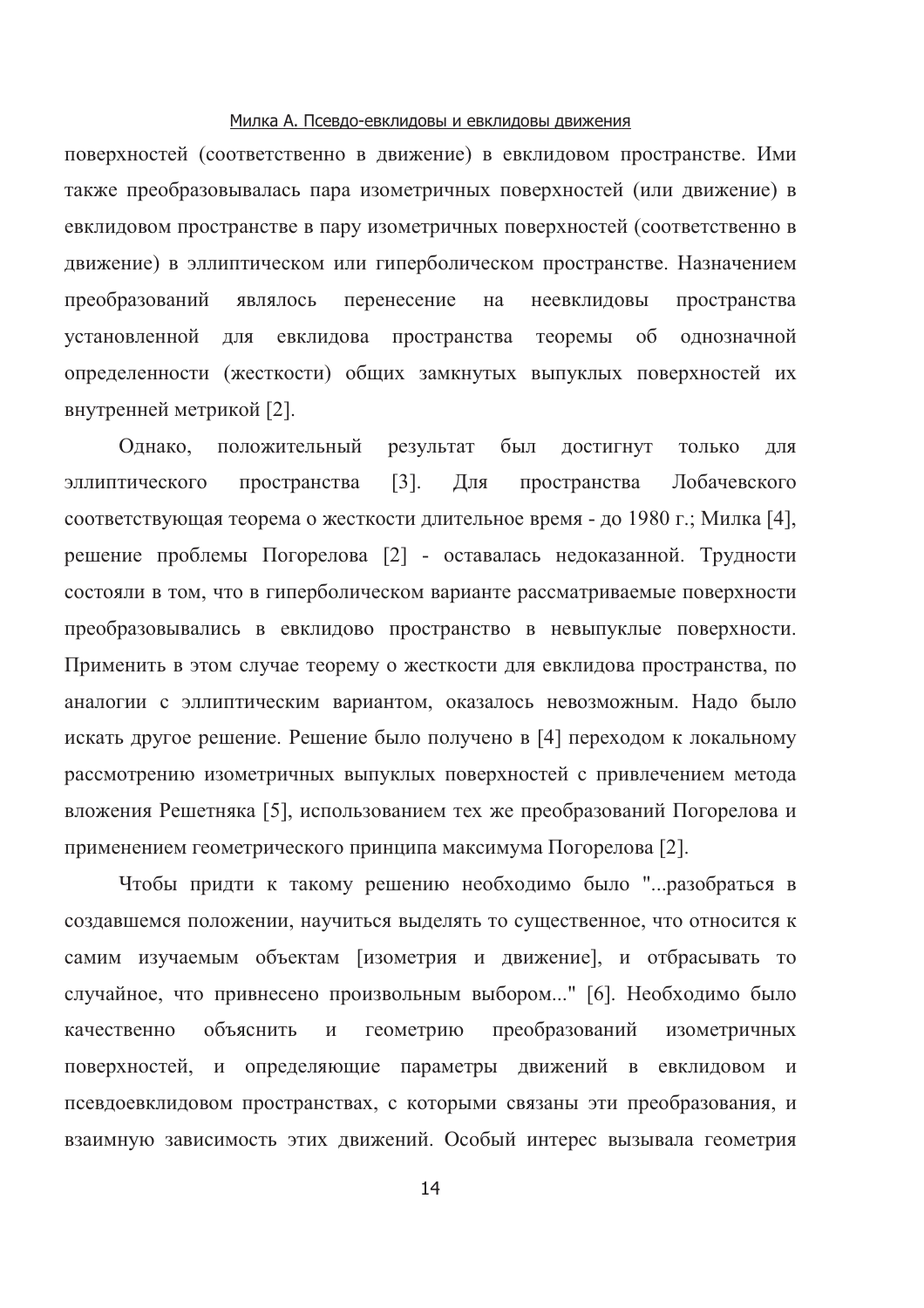Праці міжн. геом. центру - Труды междунар. геом. центра - Proc. Internat. Geom. Center псевдоевклидовых движений при расширении области применения указанных преобразований. Действительно, этими преобразованиями гиперболические движения - через евклидовы движения - отображаются в эллиптические движения. Тем самым индуцируется отображение вращений из псевдоевклидова в евклидово пространство. Исследование свойств отображения движений, проведенное работе  $\lceil 4 \rceil$ ДЛЯ решения проблем изометрических  $\mathbf{B}$ преобразований, предоставило конструктивную информацию и о самих движениях. На этом основании нами излагается геометрия псевдоевклидовых движений, которая дополняет классические результаты.

#### Геометрия псевдоевклидовых движений

Рассматривается псевдоевклидово пространство  $E_{s}^{n+s}$  размерности  $n+s$  с индексом инерции s. Пусть  $e_i$  ( $i = 1,...,n+s$ ) - ортонормированный базис в  $E_s^{n+s}$  из единичных  $e_i$   $(i=1,...,n)$  и мнимоединичных  $e_i$   $(i=n+1,...,n+s)$  взаимно ортогональных векторов. Далее применяются обозначения: для вектора z с  $z_1,...,z_n$ ,  $z_{n+1},...,z_{n+s}$  -  $z=z_1e_1+...+z_ne_n+z_{n+1}e_{n+1}+...+z_{n+s}e_{n+s}$ ;  $\Box \Box$ координатами скалярного произведения векторов *х* и *y* -  $xy = x_1y_1 + ... + x_ny_n - x_{n+1}y_{n+1} - ... - x_{n+s}y_{n+s}$ ; для квадратичной длины вектора  $z - z^2 = z_1^2 + ... + z_n^2 - z_{n+1}^2 - ... - z_{n+s}^2$ . Нас интересуют преобразования  $E_s^{n+s}$  в себя, для упрощения - с неподвижным началом отсчета векторов о, сохраняющие квадратичные расстояния между точками. Очевидно, индуцируемые такими преобразованиями преобразования векторов сохраняют скалярные произведения.

Пусть  $\varphi: E_s^{n+s} \to E_s^{n+s}$  - преобразование, сохраняющее  $J$ **Lemma**  $1$ . квадратичные расстояния между точками. И пусть  $e_i = \varphi(e_i) = \sum_{j} a_{ij} e_j$  соответствующее преобразование базисных векторов. Тогда векторы е -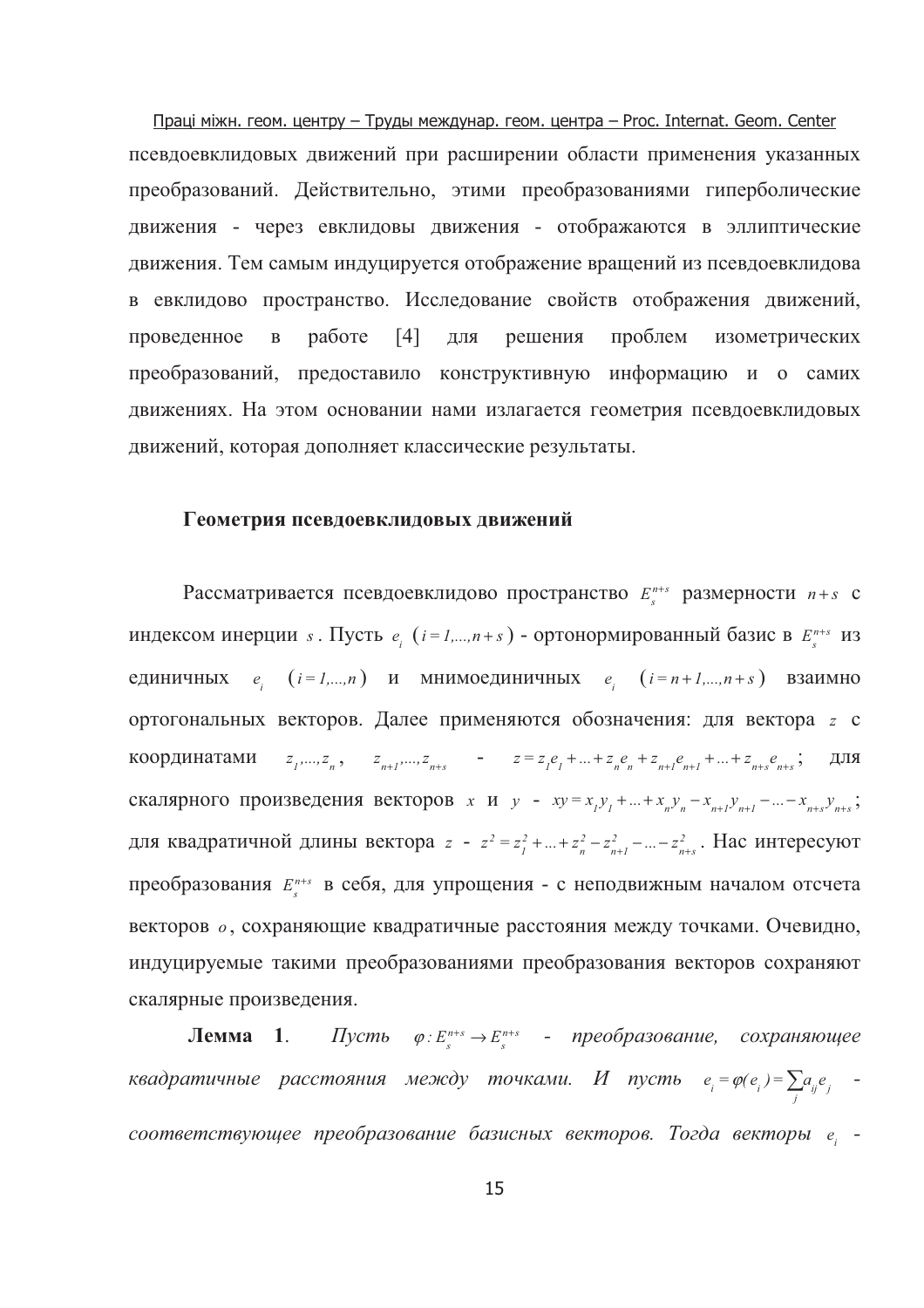#### Милка А. Псевдо-евклидовы и евклидовы движения

линейно независимые и матрица  $||a_{ij}||$  - ортогональная; строки матрицы представляют единичные  $(i = 1,...,n)$  и мнимоединичные  $(i = n+1,...,n+s)$  взаимно ортогональные векторы.

Доказательство. Достаточно установить линейную независимость векторов е. Пусть эти векторы - линейно зависимые. Тогда выполняется равенство, в котором не константы **BCC**  $\lambda$  $\overline{M}$  $\mu$ равны нулю:  $\lambda_i e_i + ... + \lambda_n e_n = \mu_i e_{n+1} + ... + \mu_i e_{n+s}$ . Перейдем к равенству квадратов векторов:  $\lambda_1^2 + ... + \lambda_n^2 = -\mu_1^2 - ... - \mu_s^2$ . В этом равенстве слева - неотрицательная, справа неположительная величины. Следовательно, все константы  $\lambda$  и  $\mu$  равны нулю. Пришли к противоречию, и Лемма доказана.

**Теорема 1.** Преобразование  $\varphi: E_s^{n+s} \to E_s^{n+s}$ , сохраняющее квадратичные расстояния между точками, есть линейное взаимно однозначное отображение  $x = \sum \bar{x}_{i}e_{i} \rightarrow x = \sum x_{i}e_{i}$  пространства  $E_{s}^{n+s}$  на себя. Это преобразование представляет псевдоевклидово движение - врашение вокруг начала о. Оно описывается аналитически системой линейных уравнений с ортогональной матрицей:

$$
\overline{x}_{1} = a_{11} \cdot x_{1} + \dots + a_{1n} \cdot x_{n} - a_{1n+1} \cdot x_{n+1} - \dots - a_{1n+s} \cdot x_{n+s}
$$
\n...\n
$$
\overline{x}_{n} = a_{n1} \cdot x_{1} + \dots + a_{nn} \cdot x_{n} - a_{nn+1} \cdot x_{n+1} - \dots - a_{nn+s} \cdot x_{n+s}
$$
\n
$$
\overline{x}_{n+1} = -a_{n+11} \cdot x_{1} - \dots - a_{n+1n} \cdot x_{n} + a_{n+1n+1} \cdot x_{n+1} + \dots + a_{n+1n+s} \cdot x_{n+s}
$$
\n...\n
$$
\overline{x}_{n+s} = -a_{n+si} \cdot x_{1} - \dots - a_{n+sn} \cdot x_{n} + a_{n+sn+1} \cdot x_{n+1} + \dots + a_{n+sn+s} \cdot x_{n+s}
$$

Доказательство. Раскрываем систему pabelle TB  $(x-e_i)^2 = (x-e_i)^2$  $(i=1,...,n+s)$ . Получаем однозначно разрешимую систему линейных уравнений (\*) для координат вектора  $x$  с отличным от нуля - по лемме 1 - определителем. Теорема доказана.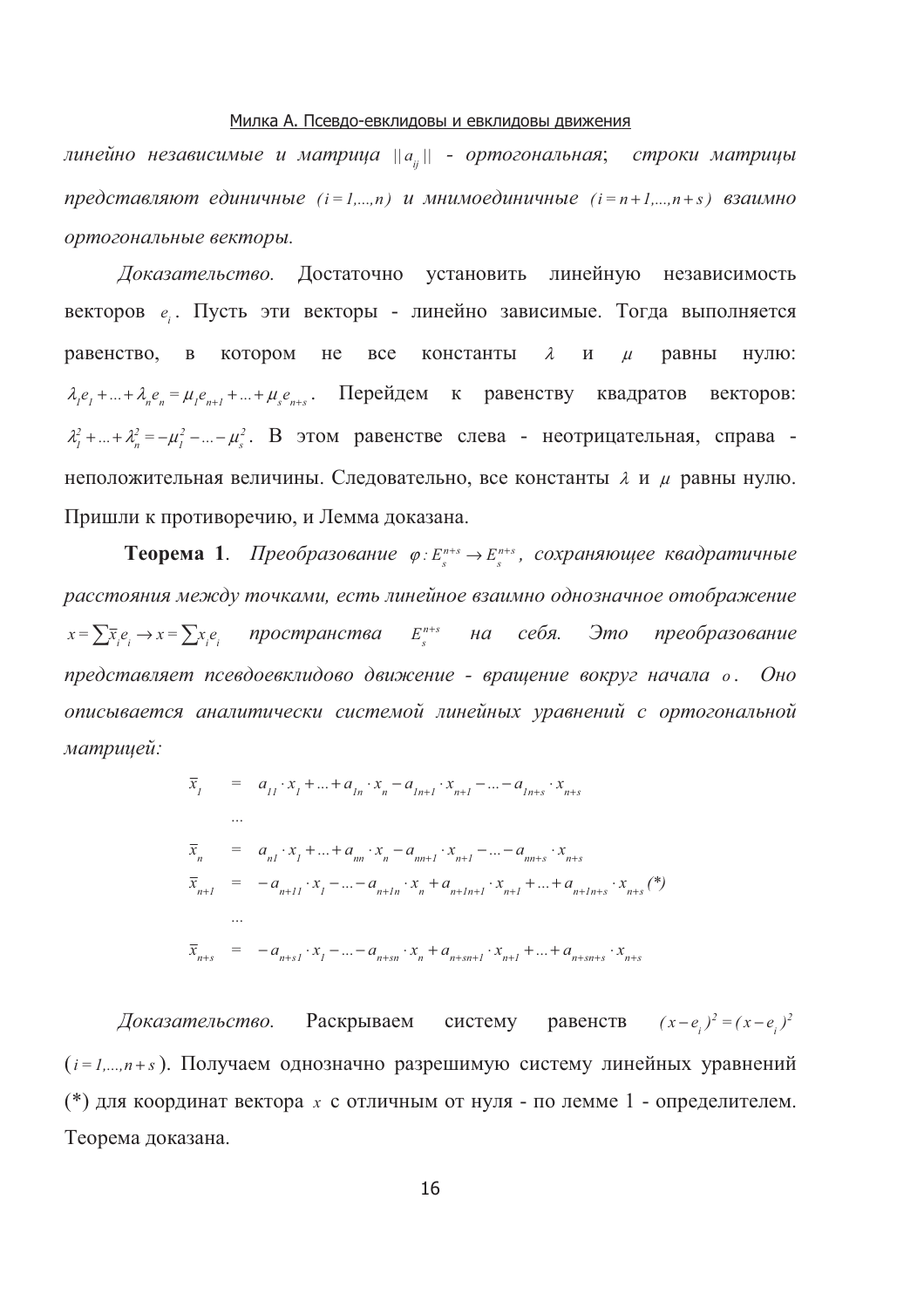#### Праці міжн. геом. центру - Труды междунар. геом. центра - Proc. Internat. Geom. Center

Далее будет удобно рассматривать систему уравнений (\*) не как интерпретацию движения  $\varphi: x \to x$ , а как представление обратного ему движения  $\varphi^{-1}: x \to x$  в пространстве  $E^{n+s}_s$ , данное линейным преобразованием (\*).

Лемма 2. Диагональные подматрицы матрицы движения (\*)  $\mathcal{C}$ положительными коэффициентами при элементах  $a_{ij}$  - невырожденные, они имеют не равные нулю определители.

Доказательство. Его достаточно изложить здесь подматрицы эквивалентны - для левой верхней диагональной подматрицы. Допустим, что утверждение леммы не выполняется. Тогда столбцы этой подматрицы будут линейно зависимыми с некоторыми коэффициентами по порядку  $x_1, ..., x_n$ , не все из которых равны нулю. Подставим в уравнения движения (\*) координаты вектора ( $x_1, \ldots, x_n, 0, \ldots, 0$ ). Квадратичная длина этого вектора положительная. Но он преобразуется в вектор с неположительной квадратичной длиной. Пришли к противоречию, и Лемма доказана.

Введем на координатном многообразии пространства  $E_s^{n+s}$  параллельно с псевдоевклидовой метрикой евклидову метрику и отвечающее ей евклидово пространство  $E^{n+s}$ . Для отличия, векторы и точки пространства  $E^{n+s}$  будем обозначать строками  $(\bar{x}_1,...,\bar{x}_n,x_{n+1},...,x_{n+s})$  и  $(x_1,...,x_n,\bar{x}_{n+1},...,\bar{x}_{n+s})$ . Это предлагается с той целью, чтобы движениям псевдоевклидова пространства  $E_s^{n+s}$  сопоставить как их своеобразную геометрическую реализацию евклидовы движения евклидова пространства  $E^{n+s}$ .

**Teopema 2.** *Hycmb*  $\varphi^{-1}: x \to x: (x_1,...,x_n, x_{n+1},...,x_{n+s}) \to (\bar{x}_1,..., \bar{x}_n, \bar{x}_{n+1},..., \bar{x}_{n+s})$  движение (вращение вокруг начала о) в пространстве  $E_s^{n+s}$ , заданное преобразованием (\*). Тогда отображения ( $\bar{x}_1,...,\bar{x}_n,x_{n+1},...,x_{n+s}$ )  $\rightarrow$ ( $x_1,...,x_n,\bar{x}_{n+1},..., \bar{x}_{n+s}$ )  $u(x_1,...,x_n,\overline{x}_{n+1},..., \overline{x}_{n+s}) \rightarrow (\overline{x}_1,...,\overline{x}_n,x_{n+1},...,x_{n+s})$  суть прямое и обратное евклидовы движения (вращения вокруг начала о) в пространстве  $E^{n+s}$ . Матрицы этих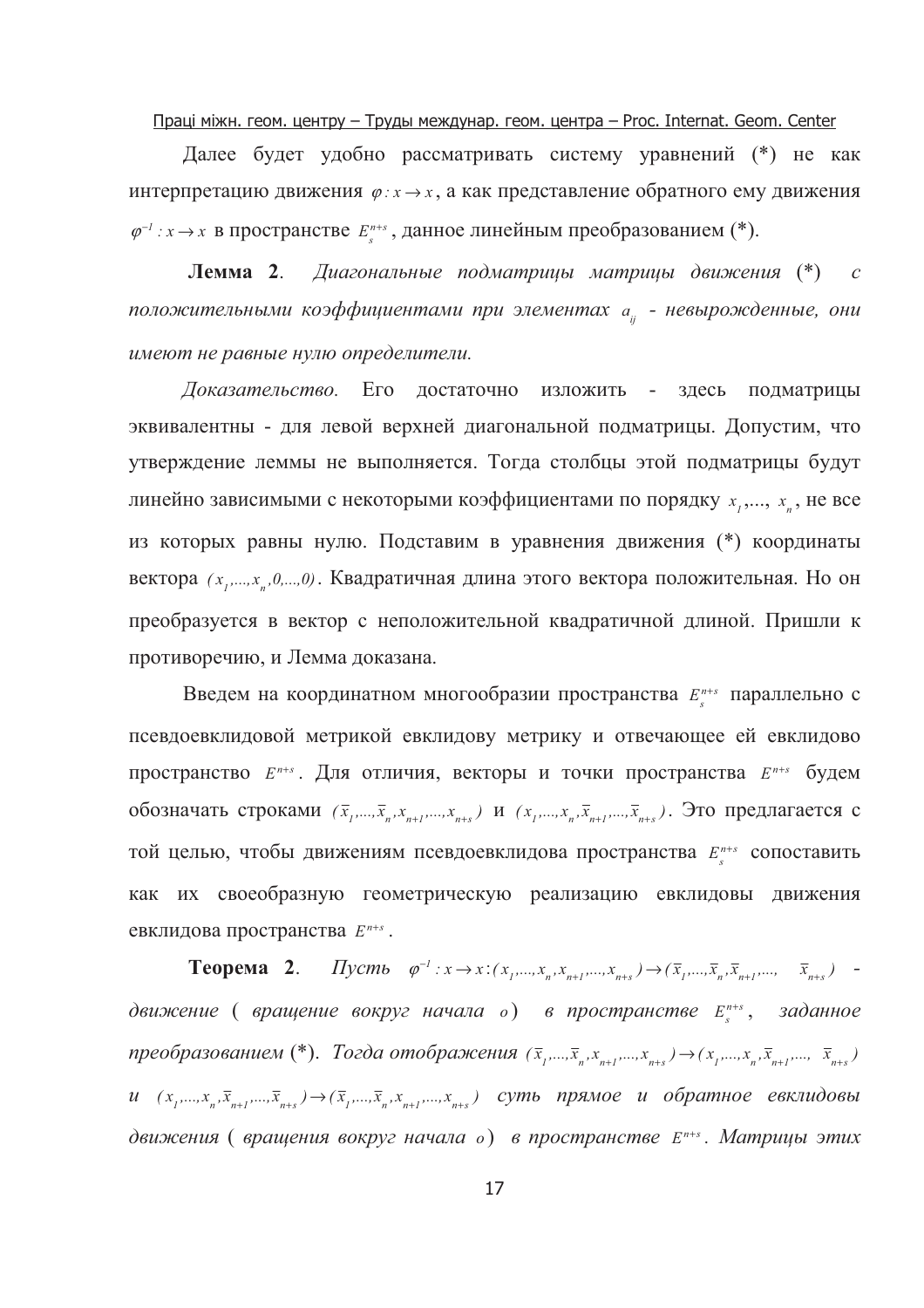#### Милка А. Псевдо-евклидовы и евклидовы движения

евклидовых движений вполне определяются надлежащми решениями системы  $(*);$ соответствующие псевдоевклидовым уравнений диагональным подматрицам диагональные подматрицы этих движений, верхняя левая и нижняя правая, - обратные к псевдоевклидовым подматрицам.

Доказательство. Пусть  $(\bar{x}_1,...,\bar{x}_n,x_{n+1},...,x_{n+s})$  - произвольно выбранная точка в  $E^{n+s}$ . Рассмотрим первые *п* строк преобразования (\*) как систему линейных уравнений для координат  $x_1,...,x_n$  с заданными координатами  $\bar{x}_1,...,\bar{x}_n$  и  $x_{n+1},...,x_{n+s}$ . Так как по Лемме 2 определитель системы отличен от нуля, то система имеет. притом единственное, решение  $x_1,...,x_n$ . Подставляя значения  $x_1,...,x_n, x_{n+1},...,x_{n+s}$  в правые части следующих *s* строк преобразования (\*), находим координаты  $\bar{x}_{n+1},...,\bar{x}_{n+s}$ . Тем самым определяются движение  $\varphi^{-1}:x\to x$  в  $E_s^{n+s}$  и первое отображение  $(\bar{x}_1,...,\bar{x}_n,x_{n+1},...,x_{n+s}) \rightarrow (x_1,...,x_n,\bar{x}_{n+1},...,\bar{x}_{n+s})$  в  $E^{n+s}$ , указанное в теореме. Полученное отображение сохраняет начало о и сохраняет евклидову квадратичную длину векторов. Следовательно, по теореме 1 (обоснование дается позже), оно есть движение в  $E^{n+s}$  (вращение вокруг начала  $o$ ). Эти же свойства устанавливаются и для второго указанного в теореме отображения в  $E^{n+s}$ . Утверждения теоремы о подматрицах и то, что оба движения в  $E^{n+s}$ взаимообратные - очевидны. Очевидно также, что псевдоевклидову движению  $\varphi: x \to x$  сопоставляются те же самые евклидовы движения. Теорема доказана.

**Теорема 3.** Пусть  $(\bar{x}_1,...,\bar{x}_n,x_{n+1},...,x_{n+s}) \rightarrow (x_1,...,x_n,\bar{x}_{n+1},...,\bar{x}_{n+s})$  - движение ( вращение вокруг начала о) в пространстве  $E^{n+s}$ , заданное линейным преобразованием. Пусть левая верхняя n-мерная (правая нижняя s-мерная) диагональная подматрица этого преобразования - невырожденная. Тогда правая нижняя s-мерная (левая верхняя n-мерная) диагональная подматрица преобразования в E<sup>n+s</sup> - также невырожденная, и отображения  $(x_1,...,x_n,x_{n+1},...,x_{n+s} )\to (\overline{x}_1,...,\overline{x}_n,\overline{x}_{n+1},...,\overline{x}_{n+s} )\; \;u\; \; (\overline{x}_1,...,\overline{x}_n,\overline{x}_{n+1},...,\overline{x}_{n+s} ) \to (x_1,...,x_n,x_{n+1},...,x_{n+s} ) \;\; cymb$ прямое и обратное псевдоевклидовы движения ( вращения вокруг начала о) в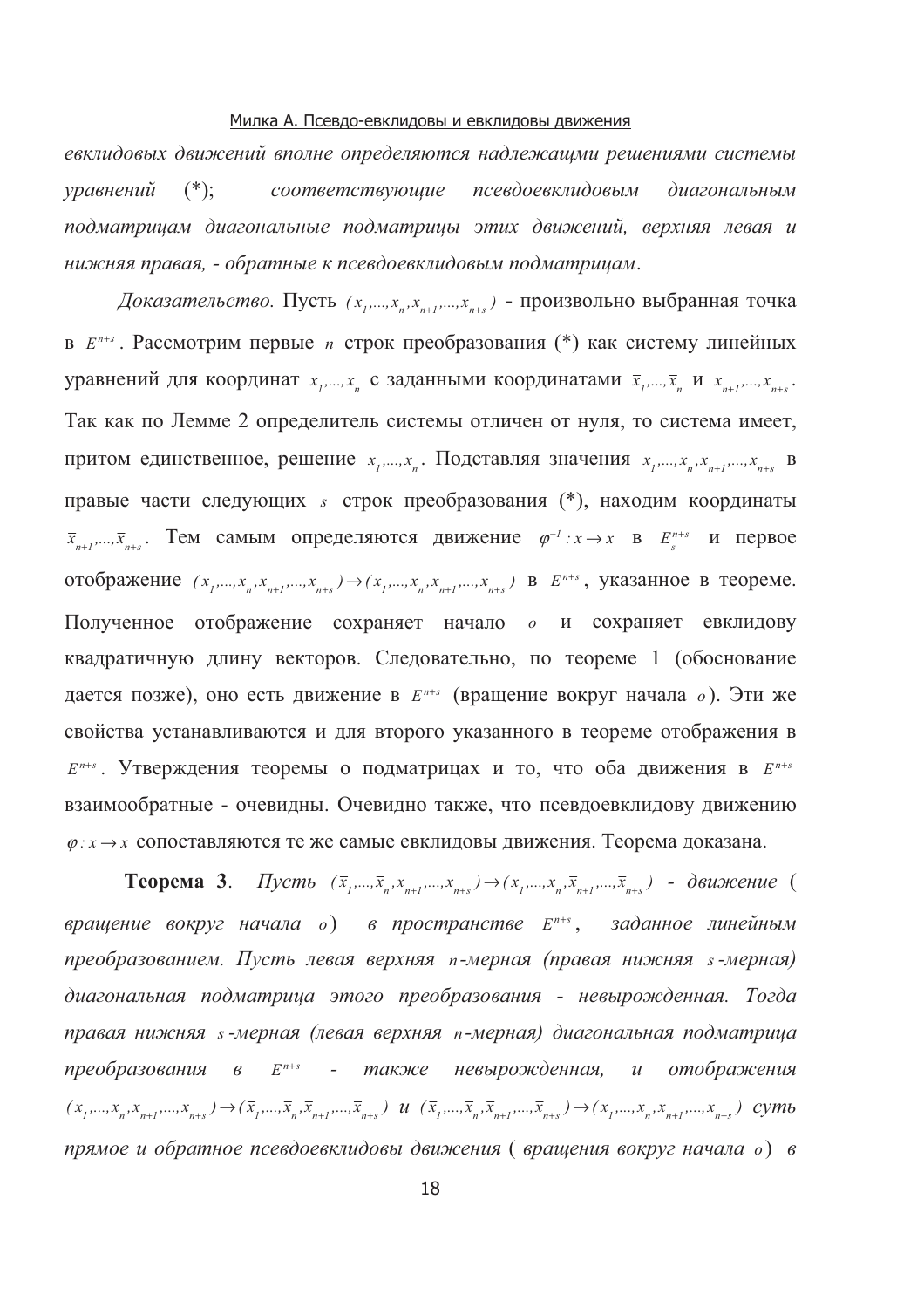Праці міжн. геом. центру - Труды междунар. геом. центра - Proc. Internat. Geom. Center пространстве  $E^{n+s}$ .

Эта теорема - обратная к теореме 2, доказательство проводится по той же схеме.

#### Заключение

Теорема 1 известна, но ее общепринятые в литературе формулировки расширены. В [6, стр. 263] линейность отнесена к условиям теоремы, что обосновывается автором "наследственной" причиной - линейностью галилеева преобразования; линейность предполагалась, как подчеркивал Пуанкаре, самим Лоренцем [7]. В [8, стр. 111, 112, 536] дополнительно требуется взаимная однозначность преобразования пространства на себя, и в доказательстве теоремы применяется сложный признак линейности (аффинности) преобразования, когда прямые переходят в прямые. В хроногеометрии - школа Александрова - условие теоремы о сохранении квадратичного расстояния между точками заменяют требованиями биективного сохранения светового конуса, причем в доказательствах также применяется признак аффинности преобразования. Дело в том, что целью и предметом хроногеометрии, начатой работой [9], является изучение глубоких связей между причинно-следственной и пространственно-временной структурами событий в специальной теории относительности, предложенное Фоком как проблема Александрову. Трудности доказательства теоремы в таких непростых условиях обсуждались Рашевским [6, стр. 264, 265]. Наши формулировка и доказательство теоремы 1 геометрически оптимальные: в них не предполагаются ни линейность, ни непрерывность, ни биективность рассматриваемого преобразования, причем вместе с леммой 1 результат распространяется на евклидовы пространства - при индексе инерции  $s = 0$  (обоснование применения теоремы 1 в доказательстве теоремы 2).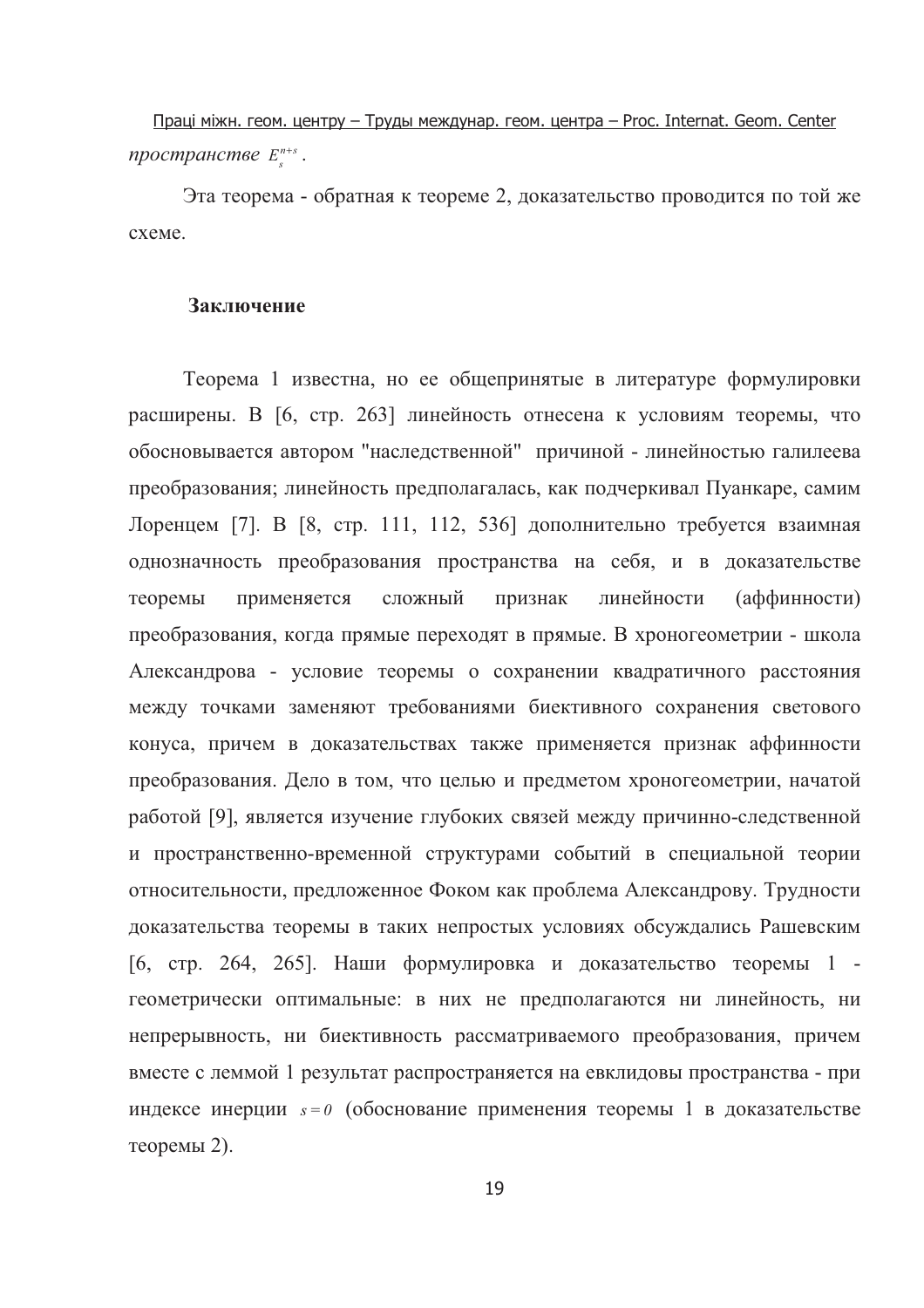#### Милка А. Псевдо-евклидовы и евклидовы движения

Как преобразованиями уже отмечалось, Погорелова вращению псевдоевклидова пространства естественно сопоставляются взаимообратные вращения евклидова пространства. Это стимулировало получение результата, сформулированного в теореме 2. Нами дается прямое доказательство теоремы, в применяются преобразования Погорелова, в свое время котором не подсказавшие автору эту неожиданную теорему. Повидимому, эта теорема распространяется также на псевдоэрмитовы и эрмитовы метрики. К обоснованию здесь можно назвать пример отображения движений для двумерных комплексных метрик в [10, стр. 103]. Переход к комплексным метрикам для геометрии "в целом" важен. Кон-Фоссен предполагал возможность объединения проблем однозначности погружения метрик и положительной, и отрицательной кривизны переходом к комплексным метрикам [11, стр. 74, 85].

открывшего Теорема 2 лополняет результаты Минковского, геометрические основания специальной теории относительности Эйнштейна. Эта теорема наглядно показывает и равноправие пространства и времени, и отражение этого равноправия в равноправии явлений замедления времени и сокращения длин в инерциальных системах. В математическом плане общей причиной этих явлений служит невырожденность диагональных подматриц, показанная в лемме 2; отметим, что невырожденность диагональных подматриц применяется  $\, {\bf B}$ литературе ДЛЯ характеристики группы движений псевдоевклидова пространства как состоящей из четырех связных компонент [6, стр. 207]. Эти явления характерны еще и тем, что им фактически сопоставляются прямое и обратное движения в евклидовом пространстве. Teopeмa 2 дает также своеобразную геометрическую интерпретацию физического принципа относительности, OH переформулируется через равенство квадратов векторов при движениях в многомерном евклидовом пространстве: "здесь, но в то время" равно "там, но в это время". Для общего,

20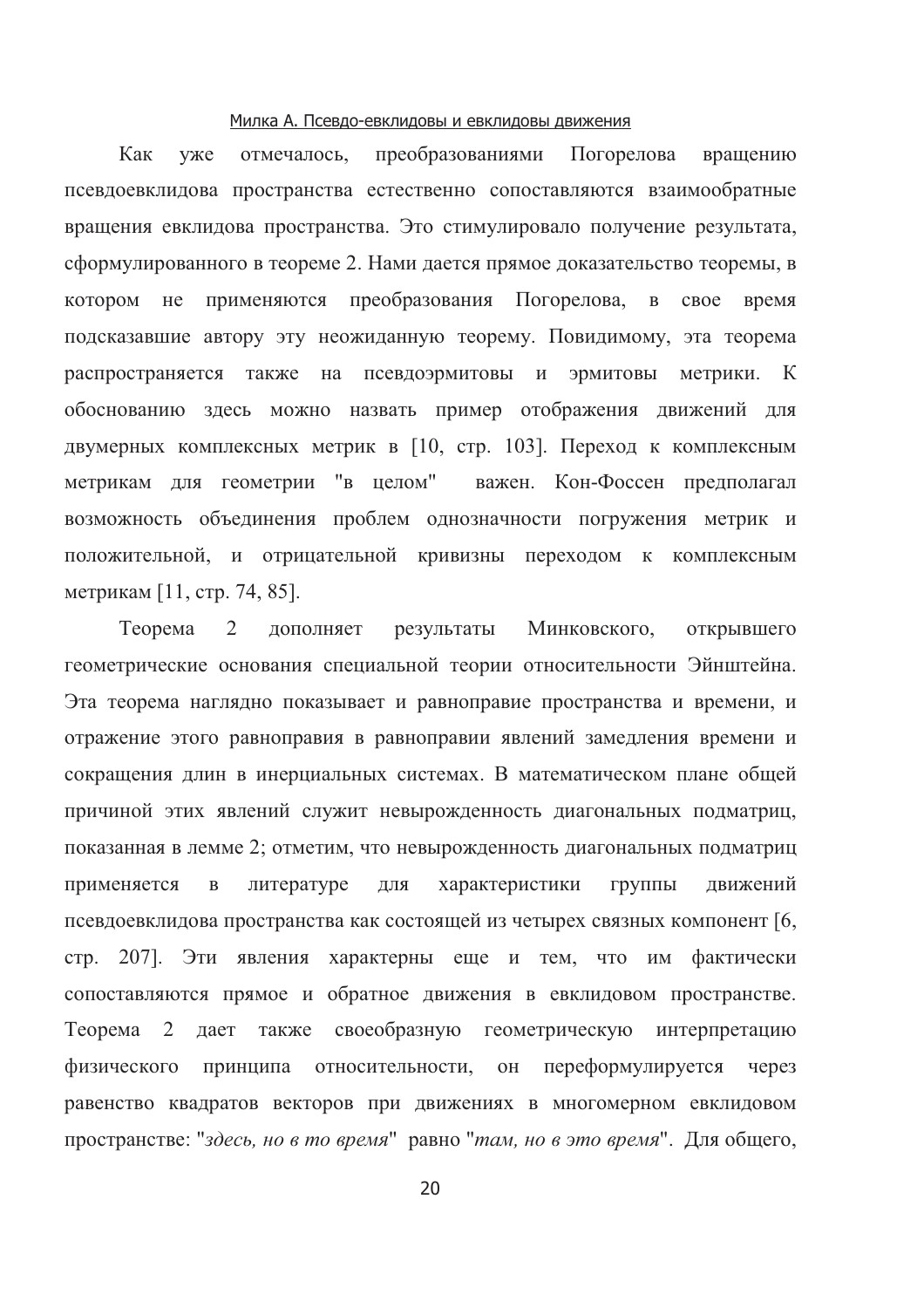Праці міжн. геом. центру - Труды междунар. геом. центра - Proc. Internat. Geom. Center не обязательно лоренцева пространства время есть вектор, в физике такое пространство - четырехмерное, с индексом инерции 2 - рассматривал Гёдель [12, стр. 97]. Теоремы 2 и 3 полностью определяют соответствие между евклидовыми и псевдоевклидовыми движениями. Вероятно, эти результаты заинтересуют физиков.

### Список литературы

- 1. Погорелов А.В.: О преобразовании изометричных поверхностей. ДАН СССР, Том 122, N 1, (1959)
- 2. Погорелов А.В.: Внешняя геометрия выпуклых поверхностей. "Наука", Москва, 760 с. (1969)
- 3. Погорелов А.В.: Некоторые вопросы теории поверхностей в эллиптическом пространстве. Издательство ХГУ, Харьков, 92 с.  $(1960)$
- 4. Милка А.Д.: Однозначная определенность общих выпуклых поверхностей в пространстве Лобачевского. Укр. геометрич. сб., вып. 23 (1980), с. 99-107
- 5. Решетняк Ю.Г.: Об одном обобщении выпуклых поверхностей. Матем. сб., Т. 40, № 3 (1956), с. 386-398
- 6. Рашевский П.К.: Риманова геометрия и тензорный анализ. "Наука", Москва, 664 с. (1964)
- 7. Пуанкаре А.: О динамике электрона. Принцип относительности: Сб. работ классиков релятивизма. - Л., (1935) - С. 51-129
- 8. Розенфельд Б.А.: Многомерные пространства. "Наука", Москва, 648 c.  $(1966)$
- 9. Александров А.Д., Овчинникова В.В.: Замечания к основам теории относительности. Вестн. ЛГУ. Сер. математики, физики и химии.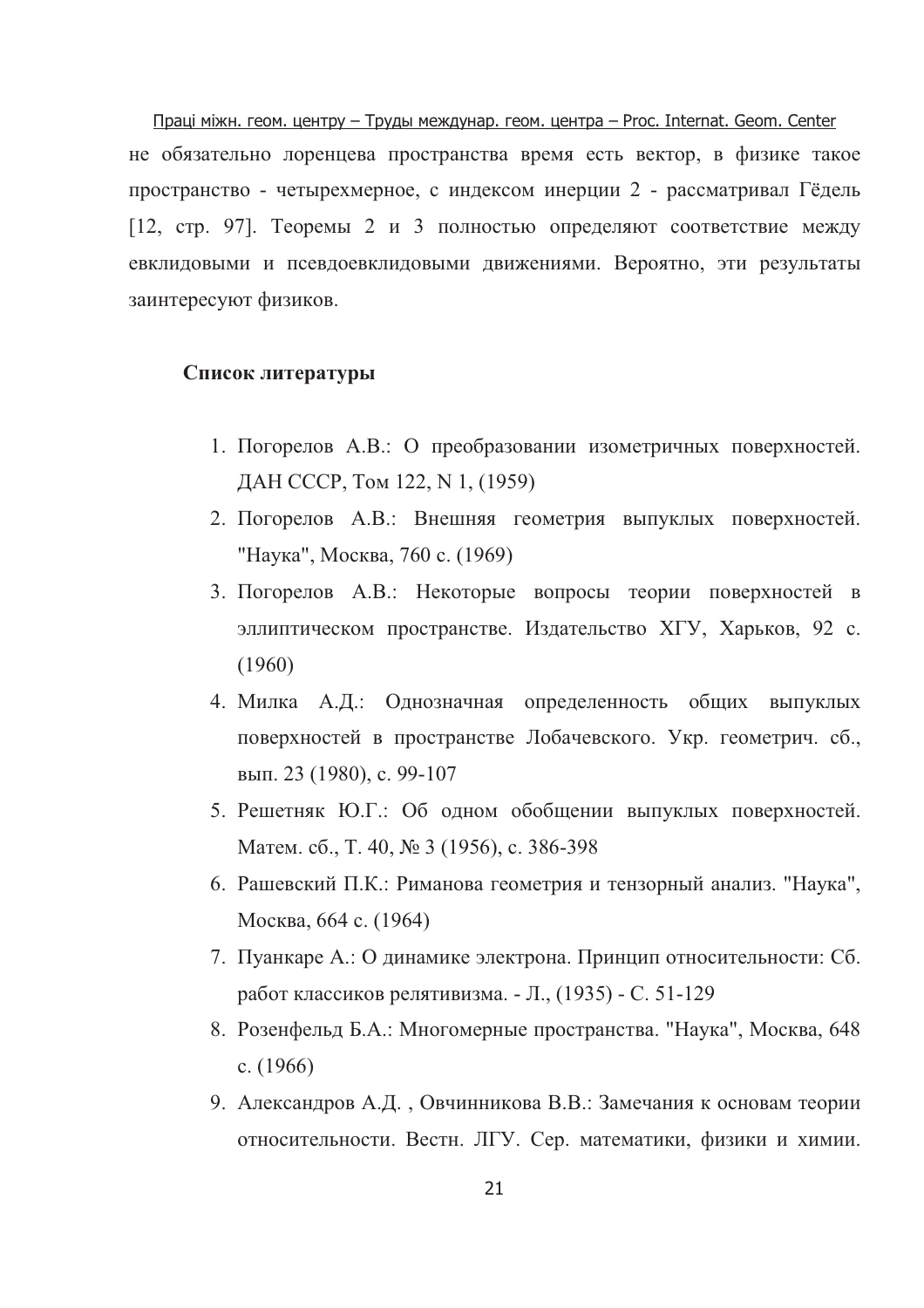<u>Милка А. Псевдо-евклидовы и евклидовы движения</u> . 4. (1953), c.95-110

- 10. Дубровин Б.А., Новиков С.П., Фоменко А.Т.: Современная геометрия. "Наука", Москва, 760 с. (1979)
- 11. Кон-Фоссен С.Э.: Некоторые вопросы геометрии в целом. "Физматгиз", Москва, 304 с. (1959)
- 12. Шредингер Э.: Пространственно-временная структура вселенной. "Наука", Москва, 224 с. (1986)

**Abstract**. A new geometry of pseudo-Euclidean motions is discussed. It is initiated by the well-known Pogorelov transformations for pairs of isometric surfaces in non-Euclidean spaces. An extension of the domain of applications of these transformations establishes direct and natural relations between pseudo-Euclidean motions and Euclidean ones, it explains a determining role of the Lorenz invariant of motion, a squared length of vectors, and completes results by Minkowski about geometric foundations of the special relativity theory of Einstein.

**Mathematics Subject Classification** 52C25, 53C45, 51M10, 83A05

 Milka A. *GST Joint Stock Company (Kharkiv, Ukraine)*, gst@nti.com.ua

Милка А.  $\Phi$ *TИНТ им. Б.И.Веркина НАН Украины (Харьков, Украина),* milka@ilt.kharkov.ua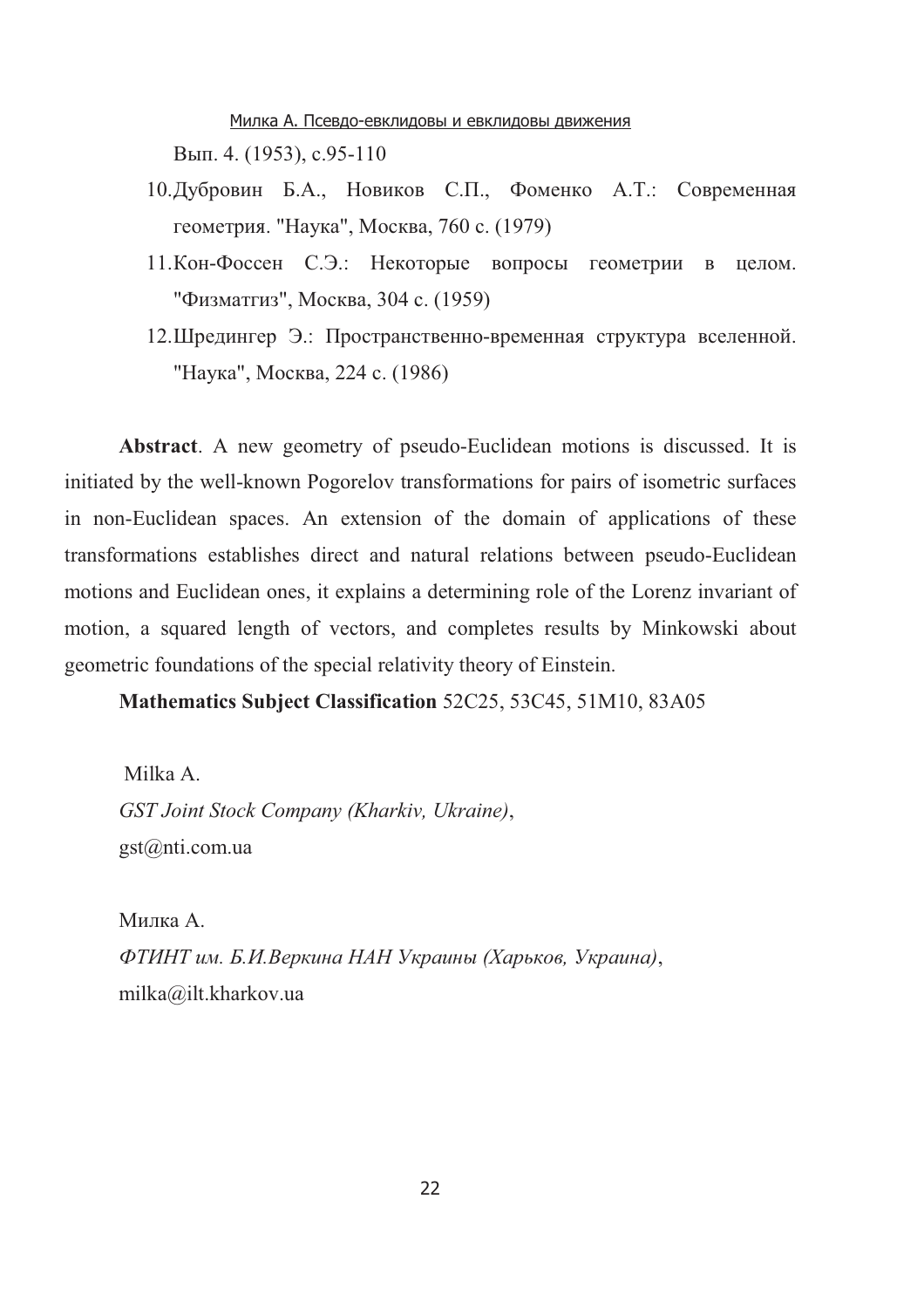# **On the 2nd type curvature induced on plane distribution in projective space**

## Olga Omelyan

**Abstract**. In many-dimensional projective space plane distribution is considered. The group connection curvature of the 2nd type, induced by composite clothing of the plane distribution, is constructed. It is proved, that an immovability of pair planes, namely, Cartan*'* s plane and Bortolotti*'* s hyperplane in case of holonomic distribution implies the vanishing the curvature tensor of the 2nd type.

**Key words:** Projective space ⋅ Plane distribution ⋅ Group connection ⋅ Curvature tensor ⋅ Composite clothing

### **Mathematics Subject Classification: 58A30, 53C05**

In paper indexes take on the following values:

 $I_{1}...=\overline{I_{1}}\overline{n};i...=\overline{I_{1}}\overline{m};a...=\overline{m+1,n}$ .

1. In *n*-dimensional projective space  $P_n$  we will consider distribution  $^{NS_n}$ [1,2] of  $<sup>m</sup>$ -dimensional centered planes  $P_{m}^{*}$ </sup>  $P_{m}^{r}$ . The distribution is defined by the equations  $\omega_i^a = A_{iJ}^a \omega^J$ *iJ a*  $\omega_i^a = A_{iJ}^a \omega^J$ . Components of fundamental object of the 1st order  $A^I = \{A_{iJ}^a\}$  $A^l = \big\{ A^a_{i,j}$ of  $^{NS_n}$  satisfy the following differential comparisons modulo basic forms  $\omega'$ :

$$
\Delta A_{iJ}^a - \delta_j^a \omega_i \equiv 0; \Delta A_{iJ}^a = dA_{iJ}^a - A_{jJ}^a \omega_i^j - A_{iK}^a \omega_j^K + A_{iJ}^b \omega_j^a,
$$

where  $\delta^a_J$  $\delta^a_j$  -- generalized Kronecker symbol.

Earlier the composite clothing of the distribution  $^{NS_n}$  has been made [3,4]. It is consisted in assignment on it of two analoges of Cartan's plane and Norden's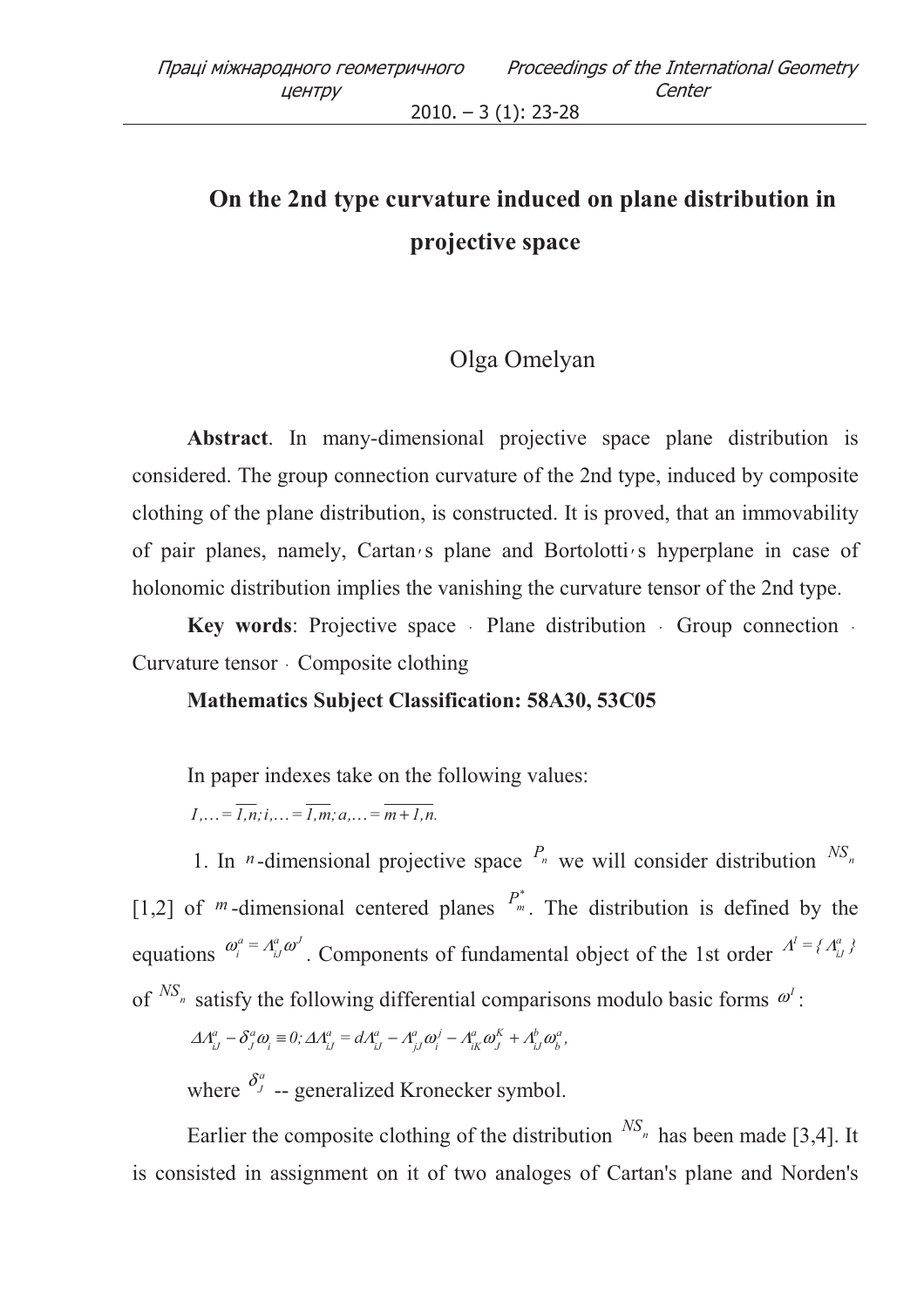Omelyan O. On the 2nd type curvature induced on plane distribution in projective space normal of the 2nd kind, namely,

 $C_{n-m-1}: P_{m}^{*} \oplus C_{n-m-1} = P_{n}$ ,  $N_{m-1}: A \oplus N_{m-1} = P_{n}^{*}$  $n-m-1$   $n'$   $n'$   $m-1$   $n'$   $m-1$   $n'$ *\**  $N_{n-m-1}: P_m^* \oplus C_{n-m-1} = P_n, \qquad N_{m-1}: A \oplus N_{m-1}$ 

and the clothing planes are defined by aggregate of points

 $B_a = A_a + \lambda_a^i A_i + \lambda_a A, \qquad B_i = A_i + \lambda_i A.$  $a_a = A_a + \lambda_a^i A_i + \lambda_a A,$   $B_i = A_i + \lambda_i$ 

The object  $\lambda = {\lambda_i^i, \lambda_a, \lambda_i}$ *i*  $\lambda = {\lambda}_a^i, \lambda_a^j, \lambda_i$  is a clothing quasitensor, containing 3 subquasitensors  $\lambda_i^i$  $\lambda^i_a, \ \{\lambda^i_a, \lambda_a\}$ *i*  $\lambda_a^i$ ,  $\lambda_a$ <sup>}</sup> and  $\lambda_i$ . Expressions for differentials of the points  $B_a$ and  $B_i$  look like:

$$
dB_a = (\dots)^b_a B_b + t^i_{aJ} \omega^J B_i + (t_{aI} - \lambda_i t^i_{aI}) \omega^I A,
$$

$$
dB_i = (\dots)^j B_j + (\dots)^a_{il} \omega^l B_a + t_{il} \omega^j A,
$$

where components of nonspecial displacements tensor  $t = \{t_{aJ}^i, t_{aJ}, t_{aJ}^j, t_{bJ}\}$  $\int_a^i f_{iJ} f_{iJ} f_{jJ}$ <sup>2</sup> [3] are functions of the 1st order fundamental object  $A<sup>i</sup>$ , clothing quasitensor  $\lambda$  and its pfafian derivatives  $\hat{\lambda} = {\lambda_{aJ}^{i}, \lambda_{aI}^{j}, \lambda_{iJ}}$ *i aJ*  $\lambda^i = {\lambda^i_{aJ}, \lambda_{aJ}, \lambda_{iJ}}$ , i.e.  $t = t(\Lambda^i, \lambda, \lambda^i)$ . The tensor *t* contains a series of elementary, simple and composite subtensors. The vanishing the tensor *t* geometrically means the stationarity of pair planes  $(C_{n-m-1}, P_{n-1})$ , where Bortolotti's hyperplane represents plane strained on Cartan's plane <sup>*C*<sub>*n*−*m*−1</sub> and normal of the 2nd</sup>  $\lim_{m} \frac{N_{m-1}}{m}$ , namely  $\frac{P_{n-1}}{P_{n-1}} = \frac{I}{B_a} B_i$ .

2. The principal fiber bundle [2]  $G(U_n)$  is associated with the distribution. The base of  $G(U_n)$  is area  $U_n$   $(V_n \subset P_n)$  described by a center of plane  $P_n^*$ *m P* , and typical fiber --- a subgroup G of stationarity for the centered plane  $P_{m}^{*}$ *m P* . In this fiber bundle by Lumiste's way [4] group connection is given by means of form *K*  $\widetilde{\omega} = \omega - \Gamma_{K} \omega^{K}$ , and  $\widetilde{\omega} = {\widetilde{\omega}_{j}^{i}, \widetilde{\omega}_{i}, \widetilde{\omega}_{b}^{a}, \widetilde{\omega}_{a}^{i}, \widetilde{\omega}_{a}}$ *i a a*  $i^{\prime}$ <sup> $\sim$ </sup>*b i*  $\omega = {\omega_j, \omega_i, \omega_i, \omega_a, \omega_a}$ , Components of connection object  $=\{ \Gamma^i_{jk}, \Gamma^i_{ja}, \Gamma^i_{ij}, \Gamma^i_{ia}, \Gamma^a_{bi}, \Gamma^a_{bc}, \Gamma^i_{aj}, \Gamma^i_{ab}, \Gamma^i_{ai}, \Gamma^i_{ab}\}$ *i ab i aj a bc a ij ia bi i ja*  $\Gamma = \{ \Gamma_{jk}^i, \Gamma_{ja}^i, \Gamma_{ij}^i, \Gamma_{ia}^i, \Gamma_{bi}^a, \Gamma_{bc}^i, \Gamma_{ab}^i, \Gamma_{ab}^i, \Gamma_{ab}^i, \Gamma_{ab}^i \}$  satisfy the differential equations [2], in particular,

$$
\Delta\Gamma_{jk}^i + \omega_{jk}^i = \Gamma_{jkl}^i \omega^l, \Delta\Gamma_{ja}^i - \Gamma_{jk}^i \omega_a^k + \omega_{ja}^i = \Gamma_{jal}^i \omega^l, \dots (1)
$$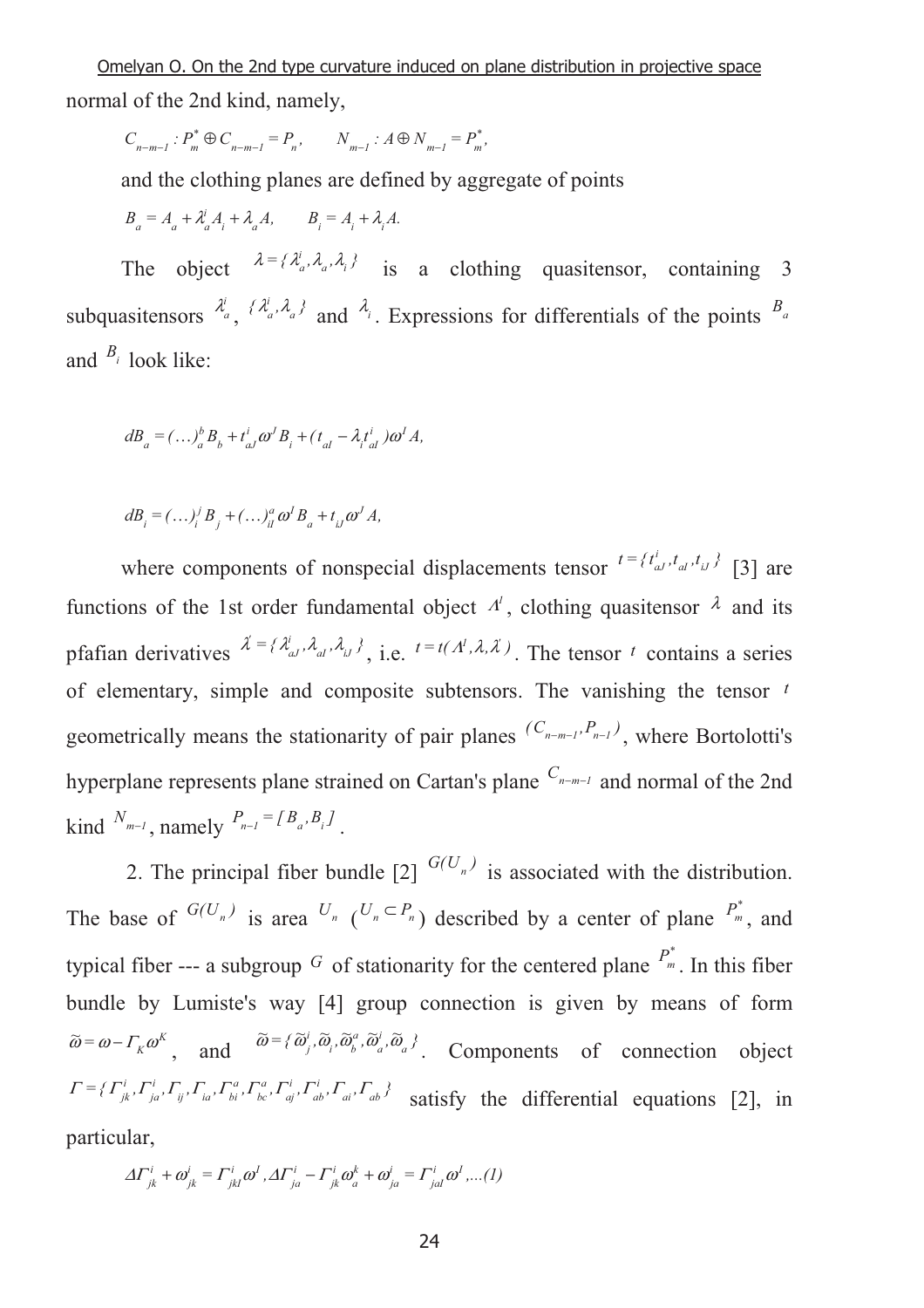<u>Праці міжн. геом. центру – Труды междунар. геом. центра – Proc. Internat. Geom. Center</u>

The group connection object  $\Gamma$  contains a series of subobjects [2]. Components of curvature object  $R = \{R^i_{jkl}, R^i_{jka}, R^i_{jab}, ...\}$ *i jka*  $\int_{ikl}^{i} R^{i}_{jka}, R^{i}_{jab}, \ldots$  of the group connection  $\Gamma$  are expressed [2] in terms of the components of  $\Gamma$ , their pfaffian derivatives and the components of  $A<sup>l</sup>$ , for example,

$$
R_{jkl}^i = \Gamma_{j[kl]}^i - \Gamma_{ja}^i A_{[kl]}^a - \Gamma_{j[k]}^s \Gamma_{slj}^i, R_{jab}^i = \Gamma_{j[ab]}^i - \Gamma_{j[a}^k \Gamma_{kb]}^i, (2)
$$

$$
R_{jka}^i = \frac{1}{2} ( \Gamma_{jka}^i - \Gamma_{jak}^i - \Gamma_{jb}^i A_{ka}^b ) - \Gamma_{j[k}^l \Gamma_{laj}^i ,
$$

and alternation is made in two last bottom indexes in square brackets, therefore  $R^i_{j(kl)} = 0$  $\int_{j(kl)}^{i} = 0$ ,  $R_{j(ab)}^{i} = 0$  $j(a b)$ <sup>-0</sup>. The curvature object *R* of the connection *Γ* is a tensor and contains a series of subtensors, corresponding to subobjects of the connection object  $\Gamma$ .

3. In [3] it has been proved, that the distribution  $^{NS_n}$  and its composite clothing induce in the fiber bundle  $G(U_n)$  the group connection of the 2nd type  $=\{ \Gamma_{\ jK}, \Gamma_{\ iJ}, \Gamma_{\ bI}, \Gamma_{\ aJ}, \Gamma_{\ aI}\ \}$ *02 i aJ 02 a bI 0 iJ 02 i jK 02 0*  $\Gamma = \{\Gamma_{jK}, \Gamma_{iJ}, \Gamma_{bI}, \Gamma_{aJ}, \Gamma_{aI}\}\$  with components defined, in particular, under formulas

$$
\stackrel{0}{\Gamma}^i_{jk} = A^a_{jk} \lambda^i_a - \delta^i_j \lambda^i_k - \delta^i_k \lambda^j_j \stackrel{02}{\Gamma}^i_{ij} = \lambda^i_{ij} + A^a_{ij} \lambda^k_a \lambda^j_k - 2 \lambda^i_i \lambda^j_j \quad (3)
$$

$$
\sum_{l=0}^{02} \lambda_{ai} - \lambda_{ji} \lambda_a^j - A_{ji}^b \lambda_a^j (\lambda_b + \lambda_b^k \lambda_k) + 2 \lambda_i \lambda_a^j \lambda_j - \lambda_a \lambda_i.
$$

Let's construct the 2-nd type curvature generated by the group connection of 2nd type, i.e. we will obtain scopes for the components of curvature tensor  $\frac{\partial^2}{\partial x \partial y}$ object of the group connection  $\overline{r}$ . From the expressions (2) defining the components of the curvature tensor  $R$ , it is visible, that thereto at first it is necessary to find scopes for pfaffian derivatives of the object  $\Gamma$ . Using the differential equations (1), expressions (3) and similar expressions for other components of the connection object  $\overline{r}$ , we will find, that their pfaffian derivatives are expressed as follows:

$$
\sum_{ijk}^{02} = \left(\mathbf{A}_{ijk}^a + \mathbf{A}_{ib}^a \mathbf{A}_{jk}^b\right) \lambda_a^l \lambda_l + \lambda_{ijk}^a + \mathbf{A}_{ij}^a (\lambda_{ak}^l \lambda_l + \lambda_a^l \lambda_{lk}) - 2\lambda_{ik} \lambda_j - 2\lambda_i \lambda_{jk},
$$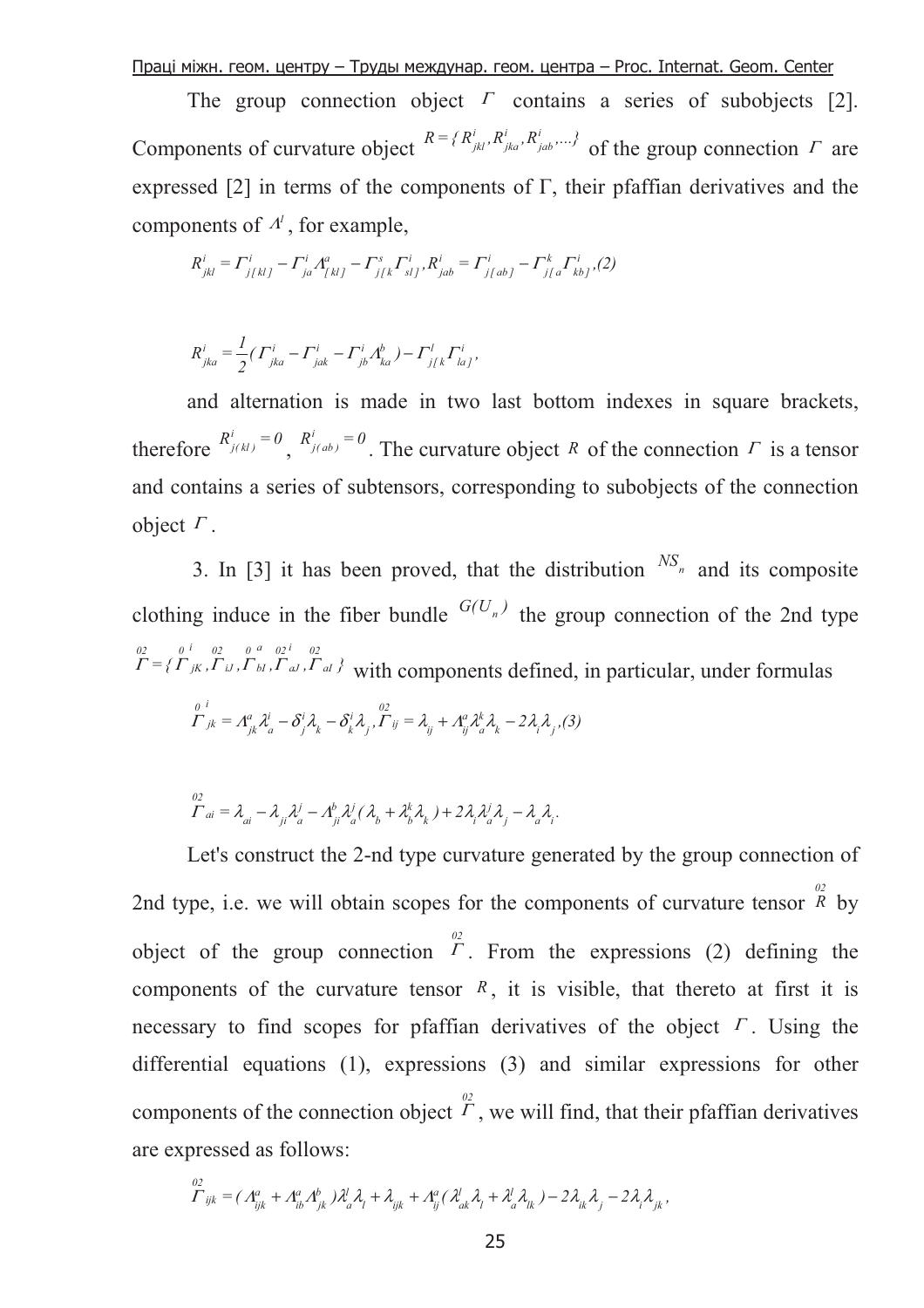$$
\overset{02}{\varGamma}_{ija} = (\varLambda_{ija}^b + \varLambda_{ic}^b \varLambda_{ja}^c) \lambda_{b}^k \lambda_{k} + \lambda_{ija} + \varLambda_{ij}^b (\varLambda_{ba}^k \lambda_{k} + \varLambda_{b}^k \lambda_{ka}) - 2 \lambda_{ia} \lambda_{j} - 2 \lambda_{i} \lambda_{ja} (4)
$$

$$
\sum_{l=ab}^{02} = A_{iab}^c \lambda_j^c \lambda_j + \lambda_{iab}^c + A_{ia}^c (\lambda_{cb}^j \lambda_j + \lambda_c^j \lambda_{jb}^c) - \lambda_a \lambda_{ib} - \lambda_i \lambda_{ab}^c + 2(\lambda_j \lambda_a^j \lambda_{ib} + \lambda_i \lambda_a^j \lambda_{jb}^c + \lambda_i \lambda_j \lambda_{ab}^j).
$$

Turning back to the formulas (2) defining the curvature tensor  $R$ , we see, that for the obtaining of expressions for components of tensor  $\frac{02}{R}$  it is necessary: 1) to find alternations of corresponding pfaffian derivatives (4), using symmetry of components  $A_{iJK}^a$  of fundamental object of the 2nd order  $A^2 = \{A^I, A_{iJK}^a\}$  $A^2 = \{A^l, A^a_{iJK}\}\$  and symmetry of pfaffian derivatives of the 2nd order  $\lambda_{iJK}$ ,  $\lambda_{iJK}$ ,  $\lambda_{iJ}$  for components of clothing quasitensor  $\lambda$  of the distribution  $^{NS_n}$  in two last bottom indexes, 2) to calculate convolutions of corresponding components of the object  $\Gamma$  and  $\Lambda^l$  and also to find alternated convolutions for corresponding components of the connection object  $\Gamma$ . Thus, the expressions for components of the curvature tensor  $R$ <sup>2</sup> have the following form:

$$
\overset{02}{R}_{ijk} = \overset{0}{R}_{ijk} \; \lambda_{l} - A^{a}_{l\ jk} \, \lambda_{ia}, \overset{02}{R}_{iab} = \overset{0}{R}_{iab} \; \lambda_{j} \; , \overset{02}{R}_{ajk} = \overset{0}{R}_{ajk} \; \lambda^{i}_{b} - \overset{0}{R}_{ljk} \; \lambda^{l}_{a} - A^{b}_{l\ jk} \, \lambda^{i}_{ab} \, ,
$$

$$
R_{abc} = R_{abc} \lambda_d^i - R_{jbc} \lambda_a^j, R_{aij} = R_{aij} \lambda_b - R_{kij} \lambda_a^k \lambda_l - A_{[ij]}^b (\lambda_{ab} - \lambda_{kb} \lambda_a^k), (5)
$$

$$
\overset{02}{R}_{abc} = \overset{0}{R}_{abc} \overset{d}{\lambda}_d - \overset{0}{R}_{abc} \overset{j}{\lambda}_a^i \overset{1}{\lambda}_j, \dots
$$

Expressions of scopes for the rest of components of the curvature tensor are defined under the formulas similar (5), but they have more awkward form. So, we have constructed the 2nd type curvature  $\overrightarrow{R}$  induced by the composite clothing of the distribution  $^{NS_n}$ .

 Remark 1 From formulas (5) it is visible, that into expressions for the components of the 2nd type curvature tensor  $\overset{02}{R}$  components of curvature tensors of induced linear connections, which scopes have been found in paper [5], enter.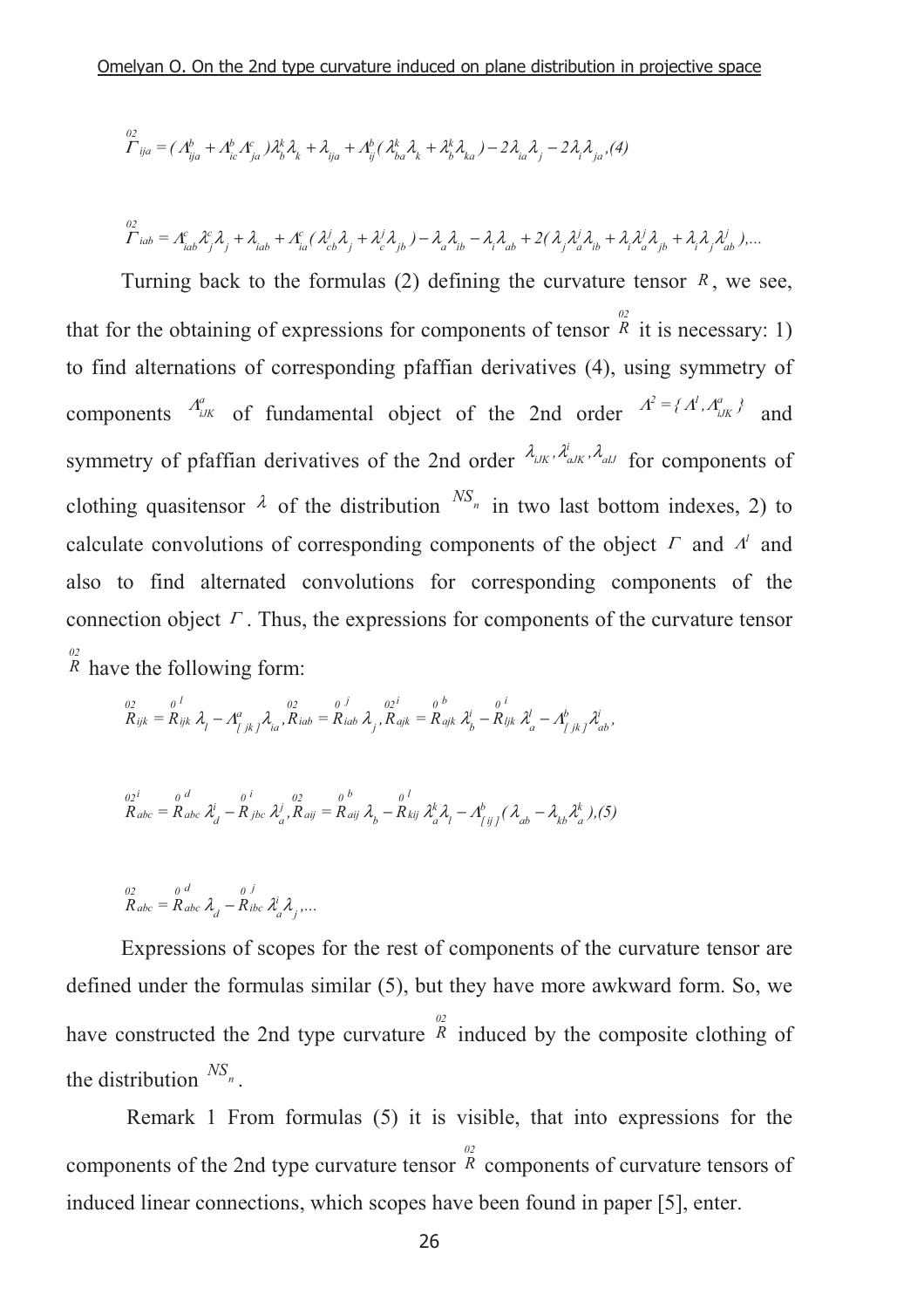Theorem 1 In case of holonomic distribution  $(A_{ij}^a)^{=0}$  at vanishing the curvature tensors of induced plane *i jKL*  $R_{jKL}$  and normal *a bIJ*  $R_{bU}$  linear connections the curvature tensor of the 2nd type  $\overset{\omega_2}{R}$  vanishes.

 Remark 2 The scopes for components of curvature tensors for induced linear connections represent the functions of components of nonspecial displacements tensor <sup>t</sup>, clothing quasitensor  $\lambda$  and fundamental object  $\Lambda^l$  of the distribution  $^{NS_n}$ .

Thus, the theorem 1 is equivalent to the following statement

 Theorem 2 Immovability of pair planes, namely, Cartan*'* s plane and Bortolotti<sub>*'*</sub> s hyperplane  $(t=0)$  in case of holonomic distribution implies the vanishing the 2nd type curvature tensor.

 Remark 3 In paper [6] the generalized Ricci identities for components of the curvature tensor  $\{R_{jkl}, R_{ijk}\}$ *02 i jkl*  $R_{jkl}, R_{ijk}$  *of the centerprojective subconnection*  $\{P_{jk}, P_{ij}\}$ *02 i jk 0*  $\Gamma_{jk}, \Gamma_{ij}$  are introduced and it is shown, that they are fullfilled in case of holonomic distribution.

References

- 1. Лаптев Г.Ф., Остиану Н.М.: Распределения <sup>т</sup>-мерных линейных элементов в пространстве проективной связности. I. Тр. геом. семинара, ВИНИТИ. М., Т. 3. С. 49 -- 94 (1971)
- 2. Омельян О.М.: Нетензорность объекта кривизны групповой связности на распределении плоскостей. Диф. геом. многообр. фигур. Калининград, 33. С. 74 - 78 (2002)
- 3. Омельян О.М.: Четыре индуцированных вязности на распределении плоскостей. Межд. конф. по геом. и анализу. Пенза. С. 63 - 69 (2003)
- 4. Омельян О.М.: Пучки связностей 1-го и 2-го типов,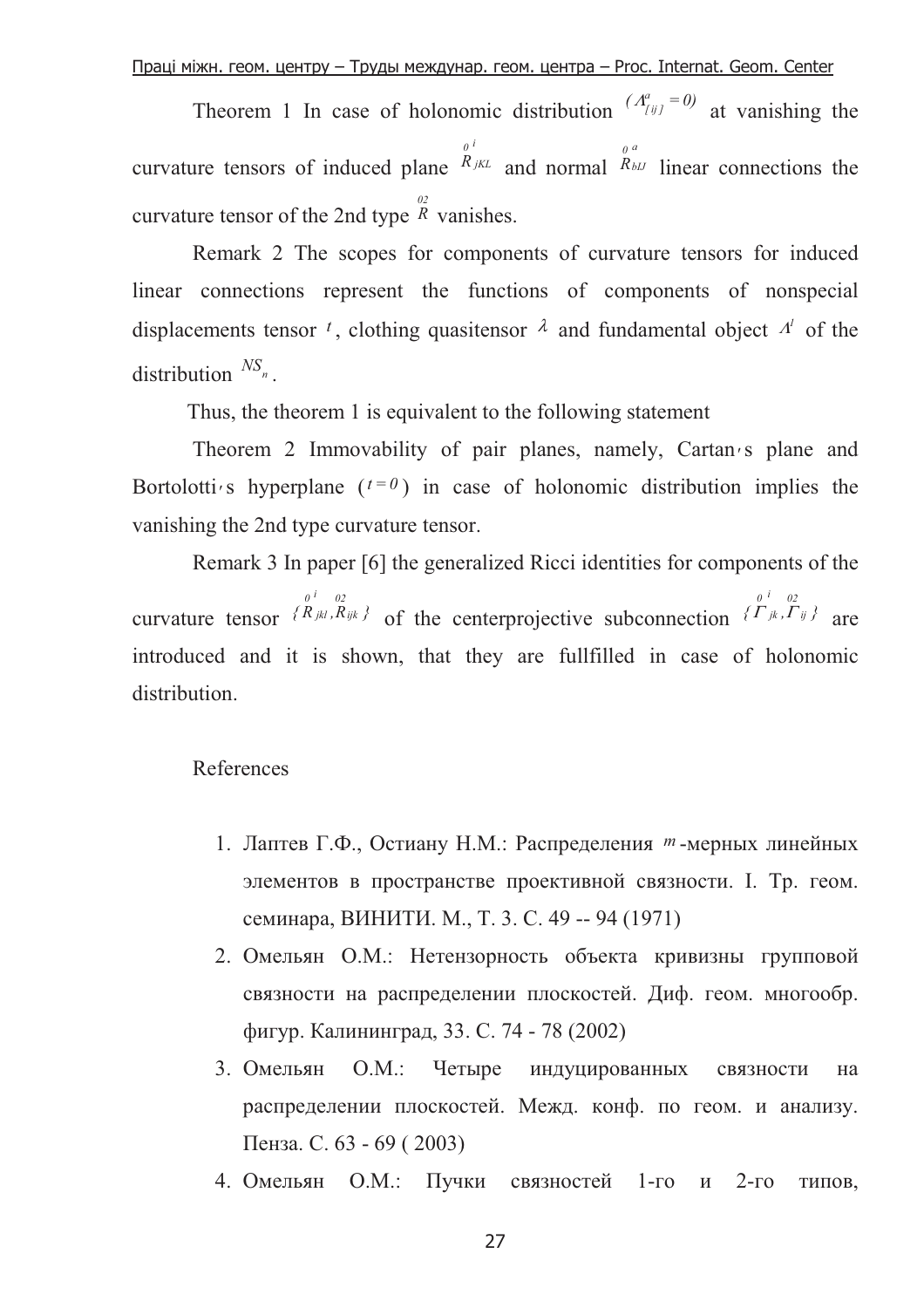# Omelyan O. On the 2nd type curvature induced on plane distribution in projective space индуцированные композиционным оснащением распределения плоскостей. Движения в обобщенных пространствах. Пенза. С. 94  $-101(2005)$

- 5. Омельян О.М.: О кривизне 1-го типа, индуцированной на распределении плоскостей в проективном пространстве. Диф. геом. многообр. фигур. Калининград, 39. С. 110 - 116 (2008)
- 6. Омельян О.М.: О тождествах Риччи для центропроективной кривизны 2-го типа на распределении. Тез. докл. межд. конф. "Геометрия в Одессе - 2009". Одесса. С. 63 (2009)

Olga Omelyan

I.Kant Russian State University, Russia.

e-mail:  $olga$  – omelyan $2002\omega$ mail.ru

Ольга Омельян

 $\mathbf{O}$ кривизне 2-го типа, индуцированной на распределении плоскостей в проективном пространстве

В многомерном проективном пространстве рассмотрено распределение плоскостей. Построена кривизна 2-го типа групповой связности 2-го типа, индуцированной композиционным оснащением распределения плоскостей. Доказано, что неподвижность пары плоскостей Картана и гиперплоскости Бортолотти в случае голономного распределения влечет обращение в нуль тензора кривизны 2-го типа.

УДК: 514.75

28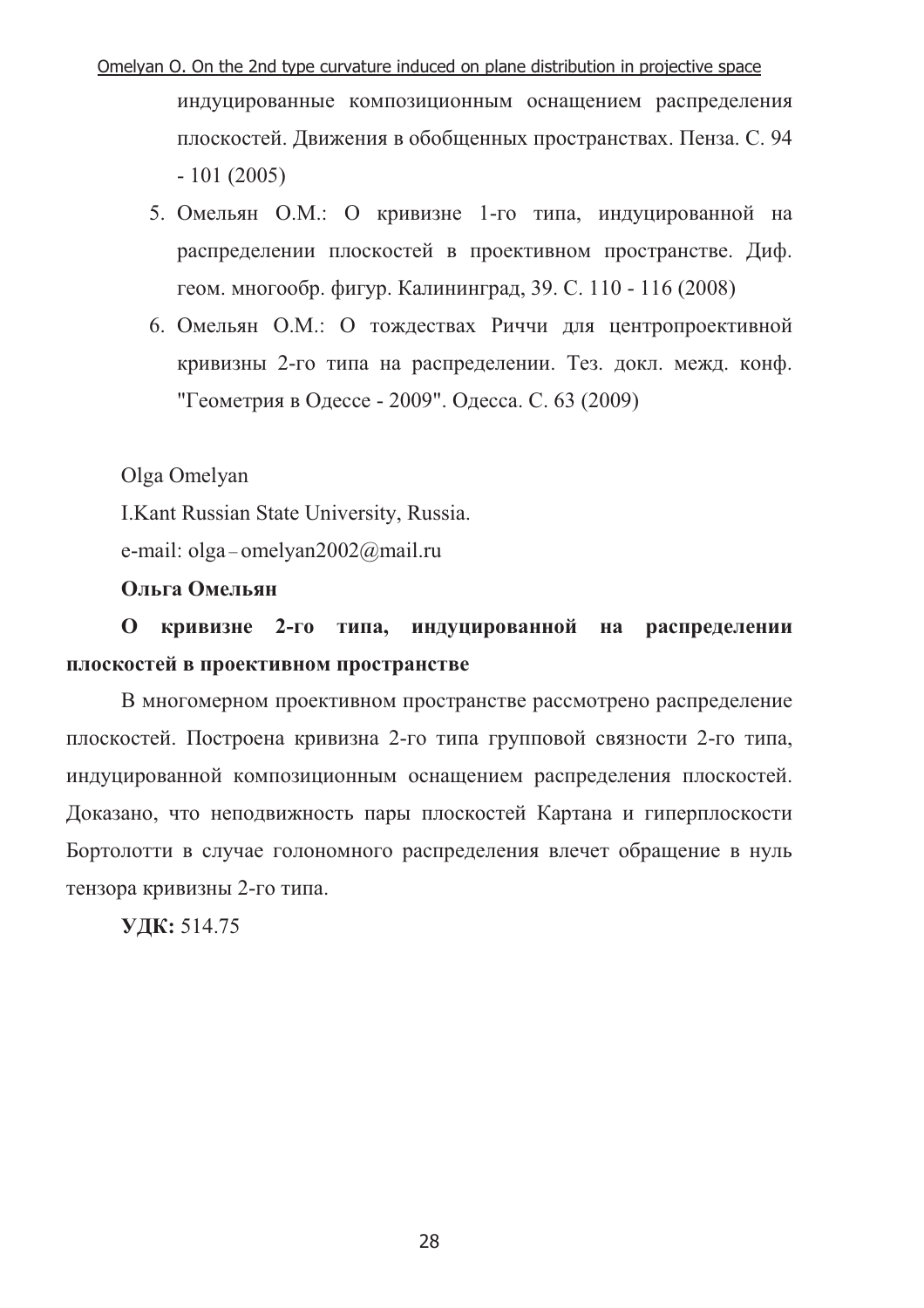# **Laptev's and Lumiste's ways of the giving a connection in the principal fiber bundle**

### Yu. I. Shevchenko

**Abstract.** Two ways of the giving the group connection in the principal fiber bundle are considered, which are named as G.F. Laptev's and Yu.G. Lumiste's ways. It is shown, these ways are equivalent.

Let  $G_r(M_n)$  – a principal fiber bundle, which base is *n*-dimensional smooth manifold  $M_n$ , and typical fiber – Lie's group  $G_r$ . The structural equations of Laptev [1, 2] of the the principal fiber bundles  $G_r(M_n)$  look like:

$$
D\omega^i = \omega^j \wedge \omega^i_j \qquad (i,... = \overline{1,n}; \quad \alpha,... = \overline{n+1,n+r}), (1)
$$

$$
D\omega^{\alpha} = C^{\alpha}_{\beta\gamma}\omega^{\beta} \wedge \omega^{\gamma} + \omega^{i} \wedge \omega_{i}^{\alpha}, (2)
$$

where  $C_{\beta\gamma}^{\alpha}$  – structural constants of Lie group  $G_r$ , satisfying the condition of antisymmetry  $C^{\alpha}_{(\beta\gamma)} = 0$  and Jacobi's identities

$$
C^{\alpha}_{\{\beta|\gamma\}}C^{\gamma}_{\delta\varepsilon\}}=0. (3)
$$

The round brackets designate symmetry, and curly brackets – cycling.

Let's set in the principal fiber bundle  $G_r(M_n)$  the group connection by means of transformed fiber forms

$$
\widetilde{\omega}^{\alpha} = \omega^{\alpha} - \Gamma_i^{\alpha} \omega^i, (4)
$$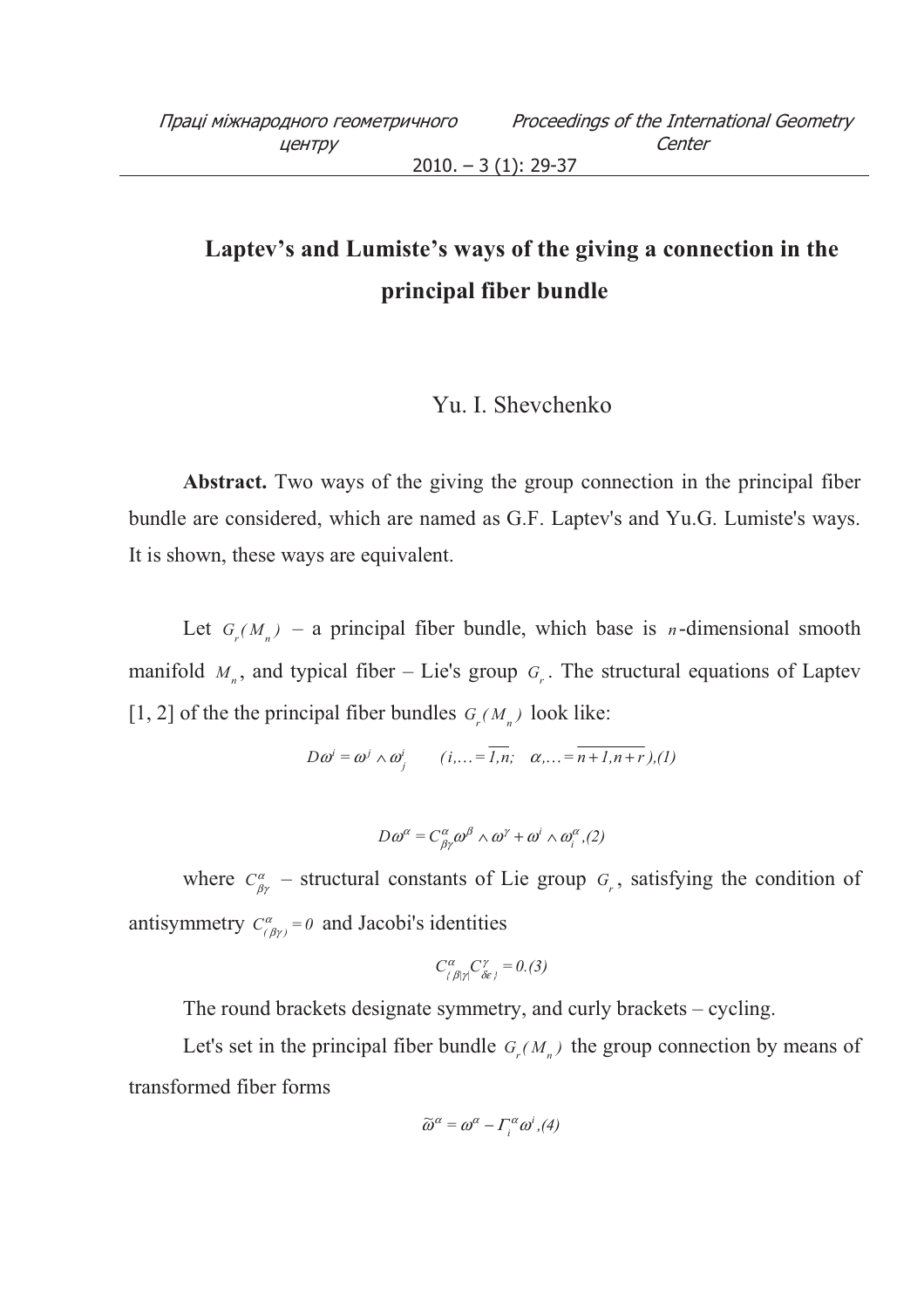Shevchenko Yu. I. Laptev's and Lumiste's ways of the giving a connection in the principal...

where  $\Gamma_i^{\alpha}$  – some functions. We differentiate the forms (4) with the help of the structural equations  $(1,2)$  and take out the basic forms  $\omega^i$ 

$$
D\widetilde{\omega}^{\alpha} = C^{\alpha}_{\beta\gamma}\omega^{\beta} \wedge \omega^{\gamma} + \omega^{i} \wedge (d\Gamma_{i}^{\alpha} - \Gamma_{j}^{\alpha}\omega_{i}^{j} + \omega_{i}^{\alpha}).(5)
$$

Let's substitute expressions of the fiber forms  $\omega^{\alpha}$  from the equalities (4) into the 1-st summand

$$
C^{\alpha}_{\beta\gamma}\omega^{\beta} \wedge \omega^{\gamma} = C^{\alpha}_{\beta\gamma}(\widetilde{\omega}^{\beta} \wedge \widetilde{\omega}^{\gamma} + \Gamma^{\beta}_{i}\omega^{i} \wedge \widetilde{\omega}^{\gamma} + \widetilde{\omega}^{\beta} \wedge \Gamma^{\gamma}_{j}\omega^{j} + \Gamma^{\beta}_{i}\omega^{i} \wedge \Gamma^{\gamma}_{j}\omega^{j}).
$$

In the 2-nd and 3-rd summands we shall return to initial fiber forms

$$
C^{\alpha}_{\beta\gamma}\omega^{\beta} \wedge \omega^{\gamma} = C^{\alpha}_{\beta\gamma}(\widetilde{\omega}^{\beta} \wedge \widetilde{\omega}^{\gamma} + \Gamma^{\beta}_{i}\omega^{i} \wedge \omega^{\gamma} + \omega^{\beta} \wedge \Gamma^{\gamma}_{j}\omega^{j} - \Gamma^{\beta}_{i}\omega^{i} \wedge \Gamma^{\gamma}_{j}\omega^{j}).
$$

Let's open brackets, substitute into the equations (5) and rearrange summands

$$
D\widetilde{\omega}^{\alpha} = C^{\alpha}_{\beta\gamma}\widetilde{\omega}^{\beta} \wedge \widetilde{\omega}^{\gamma} - C^{\alpha}_{\beta\gamma} \Gamma^{\beta}_{i} \Gamma^{\gamma}_{j} \omega^{i} \wedge \omega^{j} +
$$

$$
+\omega^i \wedge (d\Gamma_i^{\alpha} - \Gamma_j^{\alpha} \omega_i^j + \omega_i^{\alpha} + \Gamma_i^{\beta} C_{\beta\gamma}^{\alpha} \omega^{\gamma} - \Gamma_i^{\gamma} C_{\beta\gamma}^{\alpha} \omega^{\beta}).(6)
$$

Entering tensor differential operator <sup>∆</sup>

$$
\Delta\Gamma_i^{\alpha} = d\Gamma_i^{\alpha} - \Gamma_j^{\alpha}\omega_i^j + \Gamma_i^{\beta}\omega_{\beta}^{\alpha}, (7)
$$

$$
\omega^{\alpha}_{\beta} = 2C^{\alpha}_{\beta\gamma}\omega^{\gamma}, (8)
$$

write down the structural equations (6) more shortly

$$
D\widetilde{\omega}^{\alpha} = C^{\alpha}_{\beta\gamma}\widetilde{\omega}^{\beta} \wedge \widetilde{\omega}^{\gamma} + \omega^{i} \wedge (\Delta\Gamma_{i}^{\alpha} + \omega_{i}^{\alpha}) - C^{\alpha}_{\beta\gamma}\Gamma_{i}^{\beta}\Gamma_{j}^{\gamma}\omega^{i} \wedge \omega^{j}.(9)
$$

According to the theorem of Cartan–Laptev [3, 4] the forms (4) set the group connection, if on the base  $M<sub>n</sub>$  the field of connection object is given [4, p. 63, 83; 5]

$$
\Delta\Gamma_i^{\alpha} + \omega_i^{\alpha} = \Gamma_{ij}^{\alpha} \omega^j.(10)
$$

Substituting these differential equations into the structural equations (9), we have

$$
D\widetilde{\omega}^{\alpha} = C^{\alpha}_{\beta\gamma}\widetilde{\omega}^{\beta} \wedge \widetilde{\omega}^{\gamma} + R^{\alpha}_{ij}\omega^i \wedge \omega^j,
$$

and the components of the curvature object  $R_{ij}^{\alpha}$  of the group connection are expressed as follows [4, p. 93; 5]: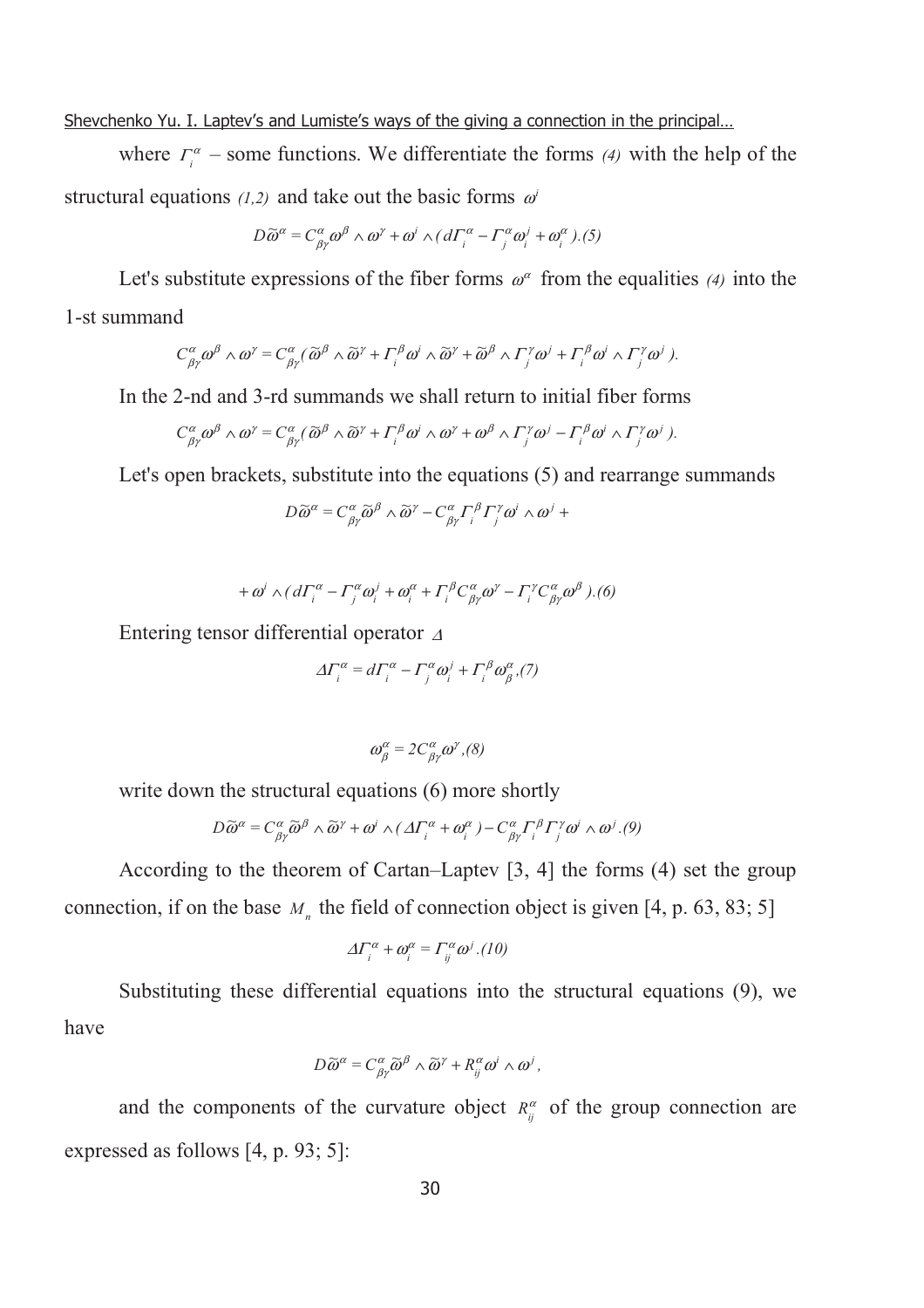<u>Праці міжн. геом. центру – Труды междунар. геом. центра – Proc. Internat. Geom. Center</u>

$$
R_{ij}^{\alpha} = \Gamma_{\{ij\}}^{\alpha} - C_{\beta\gamma}^{\alpha} \Gamma_{i}^{\beta} \Gamma_{j}^{\gamma}, (11)
$$

where the square brackets designate alternation.

For the finding of the differential equations on the components of the curvature object  $R_{ij}^{\alpha}$  it is necessary to continue the equations (10), which in view of the designations (7) include the forms  $\omega_j^i$ ,  $\omega_\beta^\alpha$ ,  $\omega_i^\alpha$ .

We differentiate the structural equations (1) and take out the basic forms

$$
(D\omega_j^i - \omega_j^k \wedge \omega_k^i) \wedge \omega^j = 0.
$$

Let's solve the third-order equation on Laptev's lemma [1, 6]

$$
D\omega_j^i = \omega_j^k \wedge \omega_k^i + \omega^k \wedge \omega_{jk}^i, (12)
$$

and the new forms  $\omega_{jk}^i$  satisfy the conditions  $\omega_{jk}^i \wedge \omega^j \wedge \omega^k = 0$ . For their performance of enough symmetry of the three-index forms on the bottom indexes

$$
\omega^i_{j,kj} = 0. (13)
$$

We differentiate the forms  $(8)$  with the help of the structural equations  $(2)$ 

$$
D\omega_{\beta}^{\alpha} = 2C^{\alpha}_{\beta\gamma}C^{\gamma}_{\delta\epsilon}\omega^{\delta} \wedge \omega^{\epsilon} + \omega^{i} \wedge \omega_{\beta i}^{\alpha}, (14)
$$

$$
\omega_{\beta i}^{\alpha} = 2C_{\beta\gamma}^{\alpha}\omega_i^{\gamma}.(15)
$$

Let's write down Jacobi's identities (3) in the developed kind and multiply by 3

$$
C^{\alpha}_{\beta\gamma}C^{\gamma}_{\delta\varepsilon}+C^{\alpha}_{\delta\gamma}C^{\gamma}_{\varepsilon\beta}+C^{\alpha}_{\varepsilon\gamma}C^{\gamma}_{\beta\delta}=0.(3')
$$

With their help we shall transform (cf. [ 2, p. 169] ) the 1-st set of the summands from the equations (14)

$$
2C^{\alpha}_{\beta\gamma}C^{\gamma}_{\delta\epsilon}\omega^{\delta}\wedge\omega^{\epsilon}=2(-C^{\alpha}_{\delta\gamma}C^{\gamma}_{\epsilon\beta}-C^{\alpha}_{\epsilon\gamma}C^{\gamma}_{\beta\delta})\omega^{\delta}\wedge\omega^{\epsilon}=
$$

$$
=2(-C_{\delta\gamma}^{\alpha}\omega^{\delta}\wedge C_{\epsilon\beta}^{\gamma}\omega^{\epsilon}+C_{\epsilon\gamma}^{\alpha}\omega^{\epsilon}\wedge C_{\beta\delta}^{\gamma}\omega^{\delta})=2(-C_{\gamma\delta}^{\alpha}\omega^{\delta}\wedge C_{\beta\epsilon}^{\gamma}\omega^{\epsilon}-C_{\gamma\epsilon}^{\alpha}\omega^{\epsilon}\wedge C_{\beta\delta}^{\gamma}\omega^{\delta})=
$$

$$
=2(-\frac{1}{2}\omega_{\gamma}^{\alpha}\wedge\frac{1}{2}\omega_{\beta}^{\gamma}-\frac{1}{2}\omega_{\gamma}^{\alpha}\wedge\frac{1}{2}\omega_{\beta}^{\gamma})=\omega_{\beta}^{\gamma}\wedge\omega_{\gamma}^{\alpha}.
$$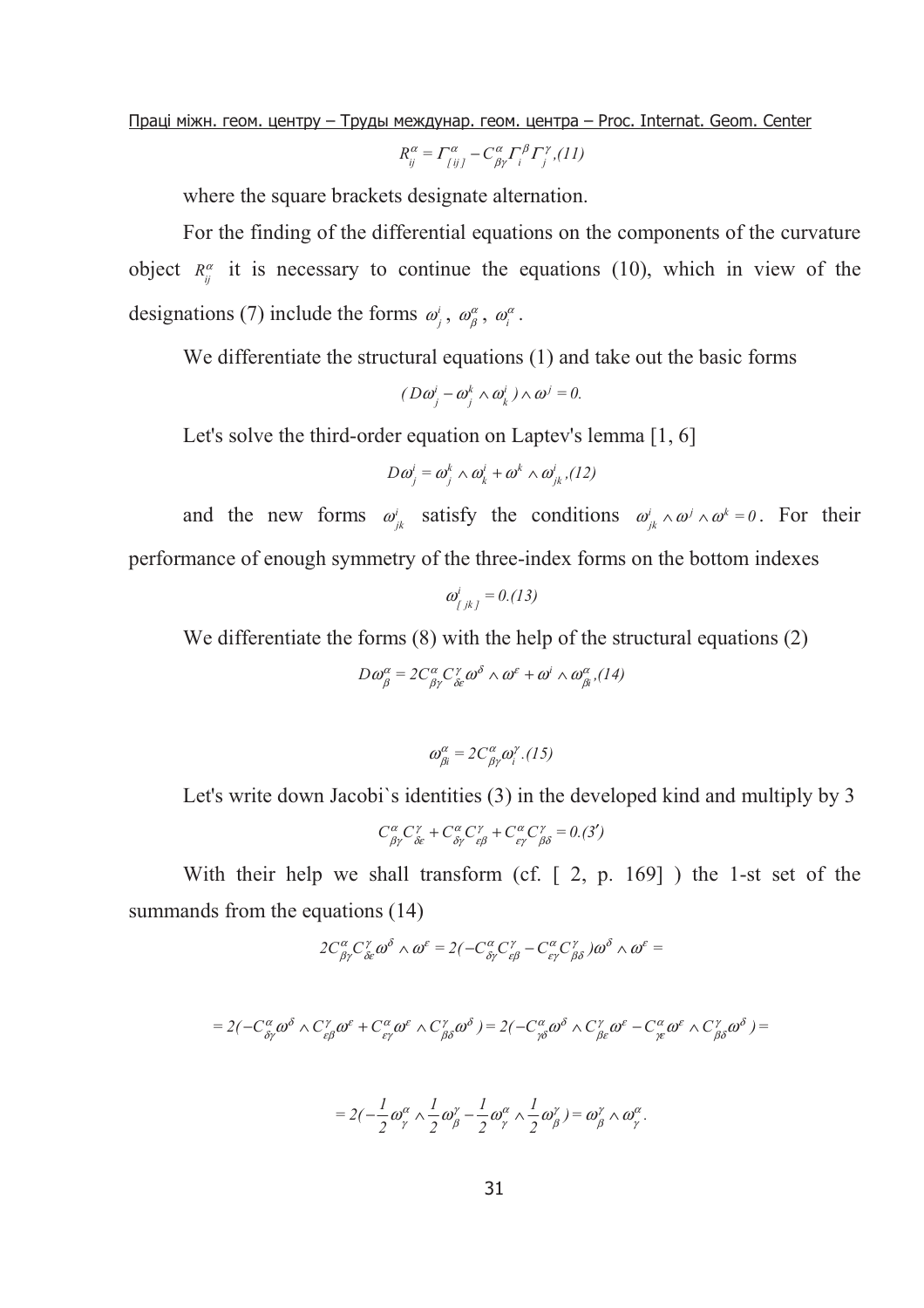### Shevchenko Yu. I. Laptev's and Lumiste's ways of the giving a connection in the principal...

Here we have taken advantage anticommutative of external multiplication and antisymmetry of the constants  $C_{\beta\gamma}^{\alpha}$ , and also the designation (8). In view of these transformations the structural equations (14) accept a kind [2]:

$$
D\omega_{\beta}^{\alpha} = \omega_{\beta}^{\gamma} \wedge \omega_{\gamma}^{\alpha} + \omega^{i} \wedge \omega_{\beta i}^{\alpha} . (16)
$$

**Lemma 1**  $a_{\alpha\beta\gamma}\omega^{\alpha} \wedge \omega^{\beta} \wedge \omega^{\gamma} = a_{\{\alpha\beta\gamma\}}\omega^{\alpha} \wedge \omega^{\beta} \wedge \omega^{\gamma}.$  $\alpha$  β γ  $\alpha^{\beta}$ αβγ  $\alpha$  β γ  $\alpha^{\beta}$  $a_{\beta\gamma}\omega^{\alpha}\wedge\omega^{\beta}\wedge\omega^{\gamma}=a_{\alpha\beta\gamma\gamma}^{\quad\alpha}\omega^{\alpha}\wedge\omega^{\beta}\wedge\omega^{\gamma}.$ 

Really,

$$
a_{\{\alpha\beta\gamma\}}\omega^{\alpha}\wedge\omega^{\beta}\wedge\omega^{\gamma}=\frac{1}{3}(a_{\alpha\beta\gamma}+a_{\beta\gamma\alpha}+a_{\gamma\alpha\beta})\omega^{\alpha}\wedge\omega^{\beta}\wedge\omega^{\gamma}=
$$

$$
=\frac{1}{3}(a_{\alpha\beta\gamma}\omega^{\alpha}\wedge\omega^{\beta}\wedge\omega^{\gamma}+a_{\beta\gamma\alpha}\omega^{\alpha}\wedge\omega^{\beta}\wedge\omega^{\gamma}+a_{\gamma\alpha\beta}\omega^{\alpha}\wedge\omega^{\beta}\wedge\omega^{\gamma})=
$$

$$
=\frac{1}{3}(a_{\alpha\beta\gamma}\omega^{\alpha}\wedge\omega^{\beta}\wedge\omega^{\gamma}+a_{\alpha\beta\gamma}\omega^{\gamma}\wedge\omega^{\alpha}\wedge\omega^{\beta}+a_{\alpha\beta\gamma}\omega^{\beta}\wedge\omega^{\gamma}\wedge\omega^{\alpha})=
$$

$$
=\frac{1}{3}3a_{\alpha\beta\gamma}\omega^{\alpha}\wedge\omega^{\beta}\wedge\omega^{\gamma}=a_{\alpha\beta\gamma}\omega^{\alpha}\wedge\omega^{\beta}\wedge\omega^{\gamma}.
$$

Differentiate the structural equations (2) by means of the equations (1) and take out the basic forms

$$
\omega^i \wedge (\omega_i^j \wedge \omega_j^{\alpha} - D\omega_i^{\alpha} + C_{\beta\gamma}^{\alpha} \omega_i^{\beta} \wedge \omega^{\gamma} + C_{\beta\gamma}^{\alpha} \omega^{\beta} \wedge \omega_i^{\gamma}) +
$$

$$
+ C^{\alpha}_{\beta\gamma} C^{\beta}_{\delta\epsilon} \omega^{\delta} \wedge \omega^{\epsilon} \wedge \omega^{\gamma} - C^{\alpha}_{\beta\gamma} C^{\gamma}_{\delta\epsilon} \omega^{\beta} \wedge \omega^{\delta} \wedge \omega^{\epsilon} = 0.(17)
$$

Transform last two summands

$$
C_{\beta\gamma}^{\alpha}C_{\delta\epsilon}^{\beta}\omega^{\delta}\wedge\omega^{\epsilon}\wedge\omega^{\gamma}-C_{\beta\gamma}^{\alpha}C_{\delta\epsilon}^{\gamma}\omega^{\beta}\wedge\omega^{\delta}\wedge\omega^{\epsilon}=2C_{\beta\gamma}^{\alpha}C_{\delta\epsilon}^{\beta}\omega^{\gamma}\wedge\omega^{\delta}\wedge\omega^{\epsilon}=
$$

$$
=2C^{\alpha}_{\beta\{\gamma}C^{\beta}_{\delta\epsilon\}}\omega^{\gamma}\wedge\omega^{\delta}\wedge\omega^{\epsilon}=0
$$

in view of the lemma 1 and Jacobi's identities. Therefore the third-order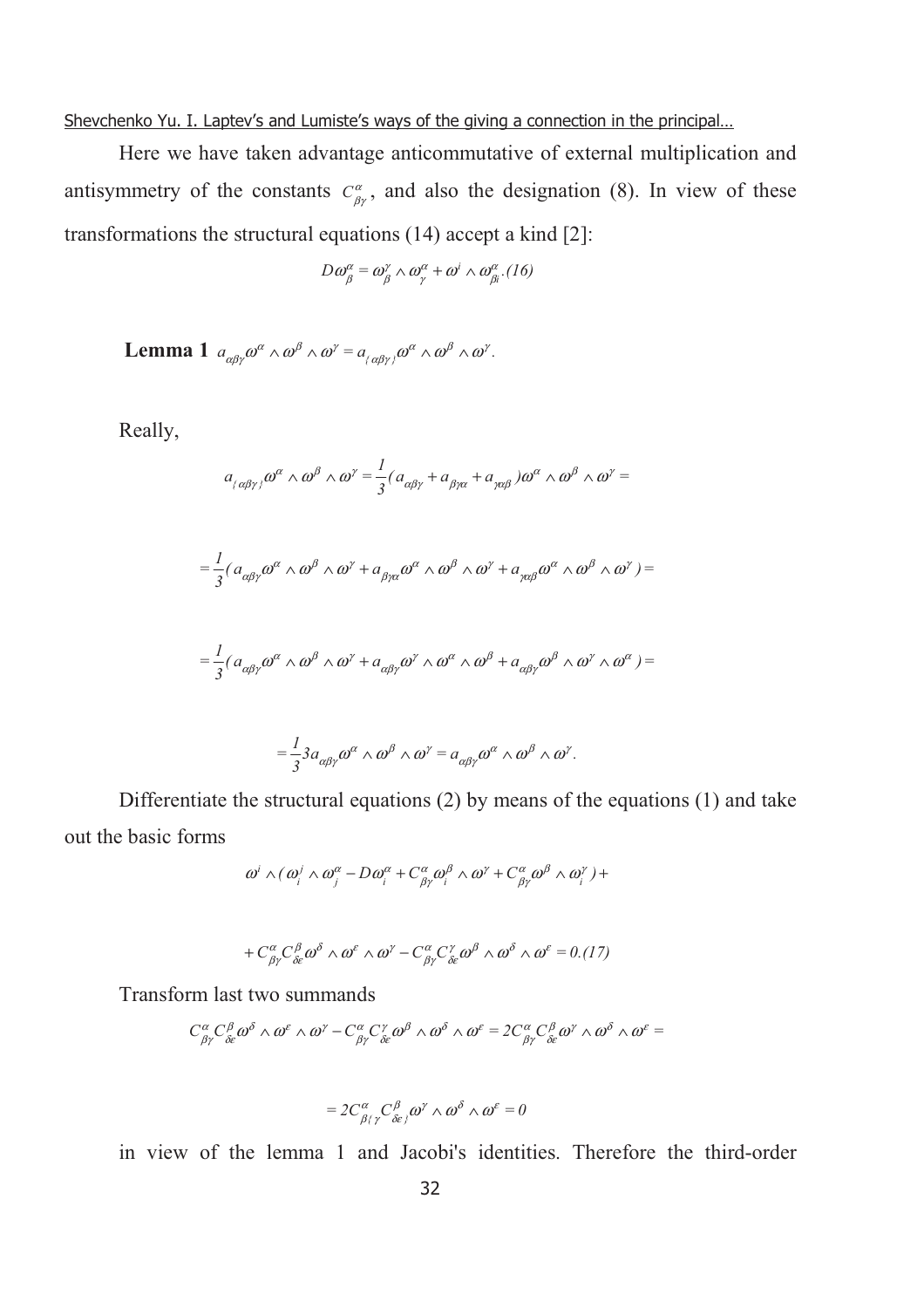<u>Праці міжн. геом. центру – Труды междунар. геом. центра – Proc. Internat. Geom. Center</u> equation (17) will be transformed to a kind:

$$
(D\omega_i^{\alpha} - \omega_i^j \wedge \omega_j^{\alpha} - \omega_i^{\beta} \wedge C_{\beta\gamma}^{\alpha} \omega^{\gamma} - C_{\gamma\beta}^{\alpha} \omega^{\gamma} \wedge \omega_i^{\beta}) \wedge \omega^i = 0.
$$

Solving these equations on Laptev's lemma and using the designation (8), we have  $[1, 2]$ 

$$
D\omega_i^{\alpha} = \omega_i^j \wedge \omega_j^{\alpha} + \omega_i^{\beta} \wedge \omega_j^{\alpha} + \omega^j \wedge \omega_{ij}^{\alpha}, (18)
$$

and  $\omega_{ij}^{\alpha} \wedge \omega^i \wedge \omega^j = 0$ . Symmetry

$$
\omega_{\left[ij\right]}^{\alpha} = 0. (19)
$$

sufficies for performance of these conditions.

Now differentiate the differential equations (10) with the help of the structural equations (1, 12, 16, 18)

$$
d\Gamma_{ij}^{\alpha} \wedge \omega^j + \Gamma_{ij}^{\alpha} \omega^k \wedge \omega^j_k + \Gamma_{jk}^{\alpha} \omega^k \wedge \omega^j_i + \Gamma_{j}^{\alpha} \omega^k \wedge \omega^j_k - \Gamma_{ij}^{\beta} \omega^j \wedge \omega^{\alpha}_{\beta} - \Gamma_{i}^{\beta} \omega^j \wedge \omega^{\alpha}_{\beta j} - \omega^j \wedge \omega^{\alpha}_{ij} = 0.
$$

Take out the forms  $\omega^j$  and take advantage the operator  $\Delta$ 

$$
\left(\varDelta\varGamma_{ij}^{\alpha}-\varGamma_{k}^{\alpha}\omega_{ij}^{k}+\varGamma_{i}^{\beta}\omega_{\beta j}^{\alpha}+\omega_{ij}^{\alpha}\right)\wedge\omega^{j}=0.
$$

Solve the square-law equations on Cartan's lemma and write down result as comparisons modulo basic forms

$$
\Delta\Gamma_{ij}^{\alpha} - \Gamma_{k}^{\alpha}\omega_{ij}^{k} + \Gamma_{i}^{\beta}\omega_{\beta j}^{\alpha} + \omega_{ij}^{\alpha} \equiv 0. (20)
$$

**Lemma 2**  $AC_{\beta\gamma}^{\alpha} = 0$ .

 **Proof.** Let's write down the action of the operator <sup>∆</sup>

$$
\Delta C^{\alpha}_{\beta\gamma} = dC^{\alpha}_{\beta\gamma} - C^{\alpha}_{\beta\delta}\omega^{\delta}_{\gamma} - C^{\alpha}_{\delta\gamma}\omega^{\delta}_{\beta} + C^{\delta}_{\beta\gamma}\omega^{\alpha}_{\delta}.
$$

Let's take advantage of the designation (8) and take out common multipliers

$$
\Delta C^{\alpha}_{\beta\gamma} = dC^{\alpha}_{\beta\gamma} - 2(C^{\alpha}_{\beta\delta}C^{\delta}_{\gamma\epsilon} + C^{\alpha}_{\delta\gamma}C^{\delta}_{\beta\epsilon} - C^{\delta}_{\beta\gamma}C^{\alpha}_{\delta\epsilon})\omega^{\epsilon}.
$$

By virtue of  $C^{\alpha}_{\beta\gamma}$  are constant and antisymmetric we have

$$
\varDelta C_{\beta\gamma}^{\alpha} = -2\big(\,C_{\beta\delta}^{\alpha}C_{\gamma\epsilon}^{\delta} + C_{\gamma\delta}^{\alpha}C_{\epsilon\beta}^{\delta} + C_{\epsilon\delta}^{\alpha}C_{\beta\gamma}^{\delta}\,\big) \varpi^{\epsilon} \,.
$$

At last, using Jacobi's identities  $(3')$ , we obtain proved equalities.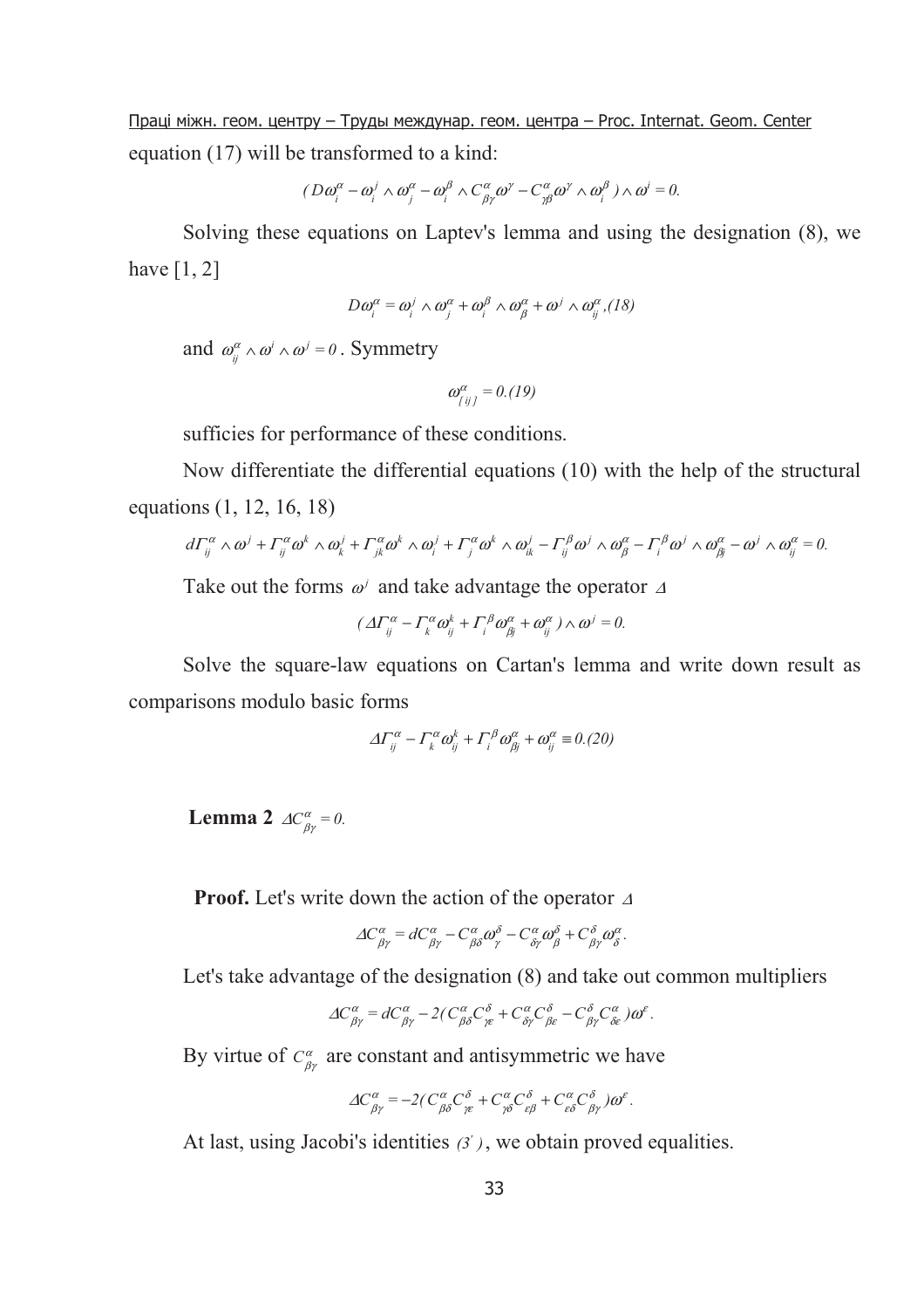Shevchenko Yu. I. Laptev's and Lumiste's ways of the giving a connection in the principal...

With the help of the equations (10) and lemma 2 we shall find differential comparisons on the components included in the formula (11) units  $C^{\alpha}_{\beta\gamma} \Gamma^{\beta}_{i} \Gamma^{\gamma}_{j}$ 

$$
\Delta (C^{\alpha}_{\beta\gamma} \Gamma^{\beta}_i \Gamma^{\gamma}_j) + C^{\alpha}_{\beta\gamma} \omega^{\beta}_i \Gamma^{\gamma}_j + C^{\alpha}_{\beta\gamma} \Gamma^{\beta}_i \omega^{\gamma}_j \equiv 0.
$$

Let's take advantage of the designation (15)

$$
\Delta (C^{\alpha}_{\beta\gamma} \Gamma^{\beta}_{i} \Gamma^{\gamma}_{j}) - \frac{1}{2} \Gamma^{\gamma}_{j} \omega^{\alpha}_{ji} + \frac{1}{2} \Gamma^{\beta}_{i} \omega^{\alpha}_{\beta \beta} \equiv 0.
$$

We use the comparisons (20)

$$
\Delta(\Gamma^{\alpha}_{ij} - C^{\alpha}_{\beta\gamma}\Gamma^{\beta}_{i}\Gamma^{\gamma}_{j}) - \Gamma^{\alpha}_{k}\omega^k_{ij} + \omega^{\alpha}_{ij} + \frac{1}{2}\Gamma^{\beta}_{i}\omega^{\alpha}_{\beta j} + \frac{1}{2}\Gamma^{\beta}_{j}\omega^{\alpha}_{\beta i} \equiv 0.
$$

According to the formula (11) we alternate these comparisons on the indexes i,

j

$$
\Delta R_{ij}^{\alpha} - \Gamma_k^{\alpha} \omega_{[ij]}^k + \omega_{[ij]}^{\alpha} \equiv 0. (21)
$$

In the symmetric case  $(13, 19)$  we have  $[4, p. 93]$ :

$$
\Delta R_{ij}^{\alpha} \equiv 0.
$$

The structural equations (9) can be written down in the other kind:

$$
D\hat{\omega}^{\alpha} = C^{\alpha}_{\beta\gamma}\hat{\omega}^{\beta} \wedge \hat{\omega}^{\gamma} + \omega^{i} \wedge (\varDelta \mathfrak{S}_{i}^{\alpha} + \omega_{i}^{\alpha} - C^{\alpha}_{\beta\gamma}\mathfrak{S}_{i}^{\beta}\mathfrak{S}_{j}^{\gamma}\omega^{i}), (22)
$$

where we use the forms  $\hat{\omega}^{\alpha} = \omega^{\alpha} - \Im_{i}^{\alpha} \omega^{i}$  instead of the forms (4). Then according to the theorem of Cartan–Laptev we shall obtain a little bit other differential equations of the connection object [1, 7]

$$
\Delta \mathfrak{S}_{i}^{\alpha} + \omega_{i}^{\alpha} - C_{\beta\gamma}^{\alpha} \mathfrak{S}_{i}^{\beta} \mathfrak{S}_{j}^{\gamma} \omega^{j} = \mathfrak{S}_{ij}^{\alpha} \omega^{j}. (23)
$$

**Remark 3** *If*  $\mathfrak{I}_{i}^{\alpha} = \Gamma_{i}^{\alpha}$ , then carring last summand from the left part of the *equations (23) into the right part, for coincidence to the equations (10) we have to count* 

$$
\Gamma_{ij}^{\alpha} = \mathfrak{S}_{ij}^{\alpha} + C_{\beta\gamma}^{\alpha} \Gamma_{i}^{\beta} \Gamma_{j}^{\gamma} . (24)
$$

Substituting the differential equations (23) into the structural equations (22), we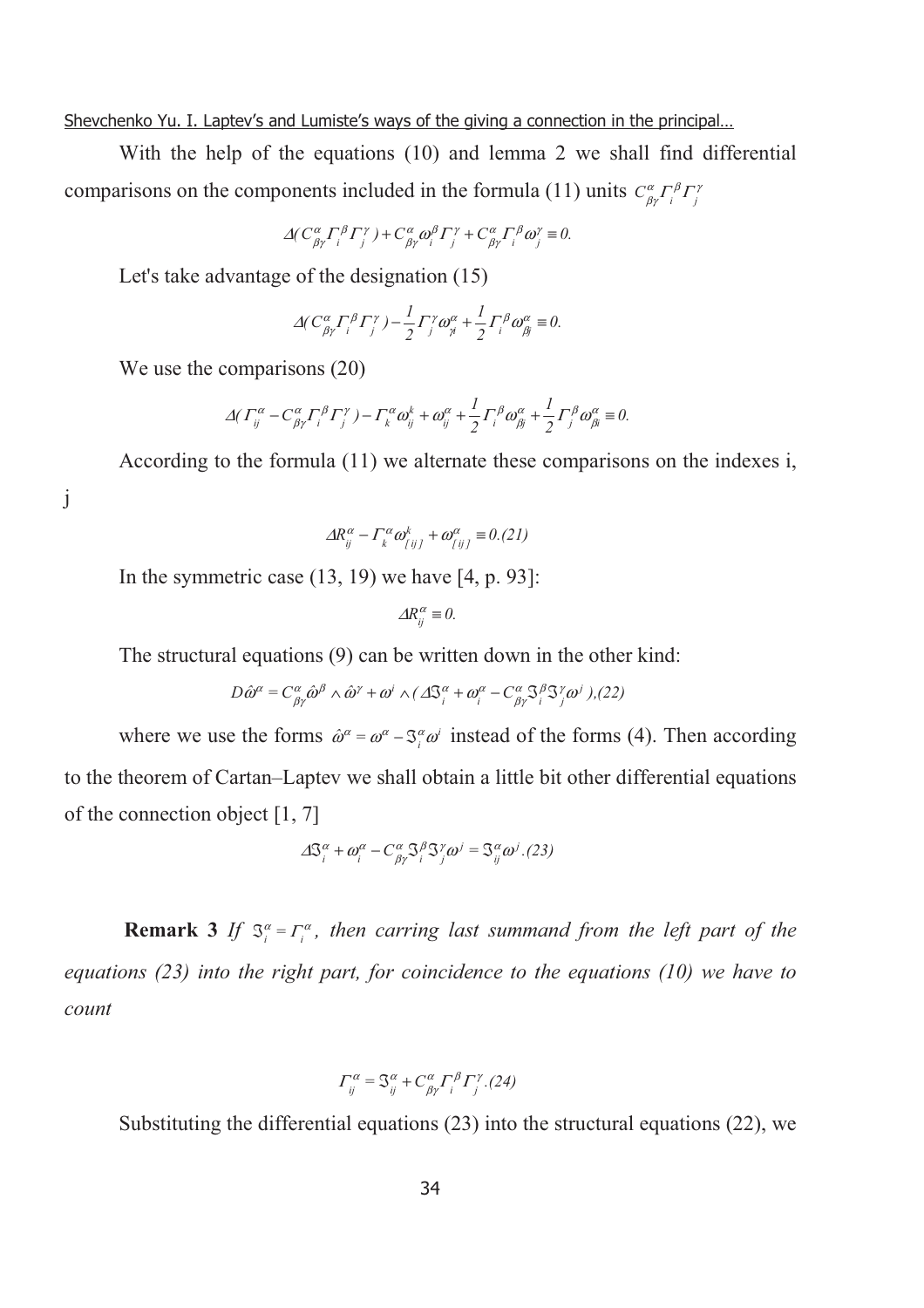<u>Праці міжн. геом. центру – Труды междунар. геом. центра – Proc. Internat. Geom. Center</u> have

$$
D\hat{\omega}^{\alpha} = C^{\alpha}_{\beta\gamma}\hat{\omega}^{\beta} \wedge \hat{\omega}^{\gamma} + \mathfrak{R}_{ij}^{\alpha}\omega^{i} \wedge \omega^{j},
$$

 $\mathfrak{R}_{ij}^{\alpha} = \mathfrak{S}_{[ij]}^{\alpha}$ . (25)

**Definition 4** *Let's name the object*  $\Gamma_i^{\alpha}$   $\left[\mathcal{S}_i^{\alpha}\right]$ , which components satisfy the *differential equations (10) [(23)], by the object of the group connection, set by way of Lumiste [Laptev], and the object*  $R_{ij}^{\alpha}$  *[* $\Re_{ij}^{\alpha}$ ], which components are under the formulas *(11) [(25)], by object of Lumiste's [Laptev's] curvature of the group connection.* 

We differentiate the equations (23), result similar summands, take out the basic forms  $\omega^j$  and use the operator  $\Delta$ 

$$
\left[\right. A\mathfrak{S}_{ij}^{\alpha} + C_{\beta\gamma}^{\alpha}\mathfrak{S}_{j}^{\gamma}\left(\mathfrak{S}_{ik}^{\beta} + C_{\delta\epsilon}^{\beta}\mathfrak{S}_{i}^{\delta}\mathfrak{S}_{k}^{\epsilon}\right)\omega^{k} - C_{\beta\gamma}^{\alpha}\mathfrak{S}_{j}^{\gamma}\omega_{i}^{\beta} + C_{\beta\gamma}^{\alpha}\mathfrak{S}_{i}^{\beta}\left(\mathfrak{S}_{jk}^{\gamma} + C_{\delta\epsilon}^{\gamma}\mathfrak{S}_{j}^{\delta}\mathfrak{S}_{k}^{\epsilon}\right)\omega^{k} - \right]
$$

$$
-C^{\alpha}_{\beta\gamma}S^{\beta}_{i}\omega^{\gamma}_{j}-S^{\alpha}_{k}\omega^k_{ij}+S^{\beta}_{i}\omega^{\alpha}_{\beta j}+\omega^{\alpha}_{ij}j \wedge \omega^j=0.
$$

Let's solve on Cartan's lemma and write down result as comparisons

$$
\Delta S_{ij}^{\alpha} - C_{\beta\gamma}^{\alpha} S_{j}^{\gamma} \omega_{i}^{\beta} - C_{\beta\gamma}^{\alpha} S_{i}^{\beta} \omega_{j}^{\gamma} - S_{k}^{\alpha} \omega_{ij}^{k} + S_{i}^{\beta} \omega_{\beta j}^{\alpha} + \omega_{ij}^{\alpha} \equiv 0.
$$

Let's take advantage of the designation (15) and result similar summands

$$
\Delta S_{ij}^{\alpha} + S_{(i}^{\beta} \omega_{|\beta|j)}^{\alpha} - S_{k}^{\alpha} \omega_{ij}^{k} + \omega_{ij}^{\alpha} \equiv 0. (26)
$$

**Remark 5** *The comparisons (26) turn out faster from the comparisons (20) by means of the remark 1 and lemma 2.* 

According to the formula (25) we alternate the comparison (26)

$$
\Delta \mathfrak{R}_{ij}^{\alpha} - \mathfrak{S}_{k}^{\alpha} \omega_{\lceil ij \rceil}^{k} + \omega_{\lceil ij \rceil}^{\alpha} \equiv 0.
$$

These comparisons to within designations coincide with the comparisons (21),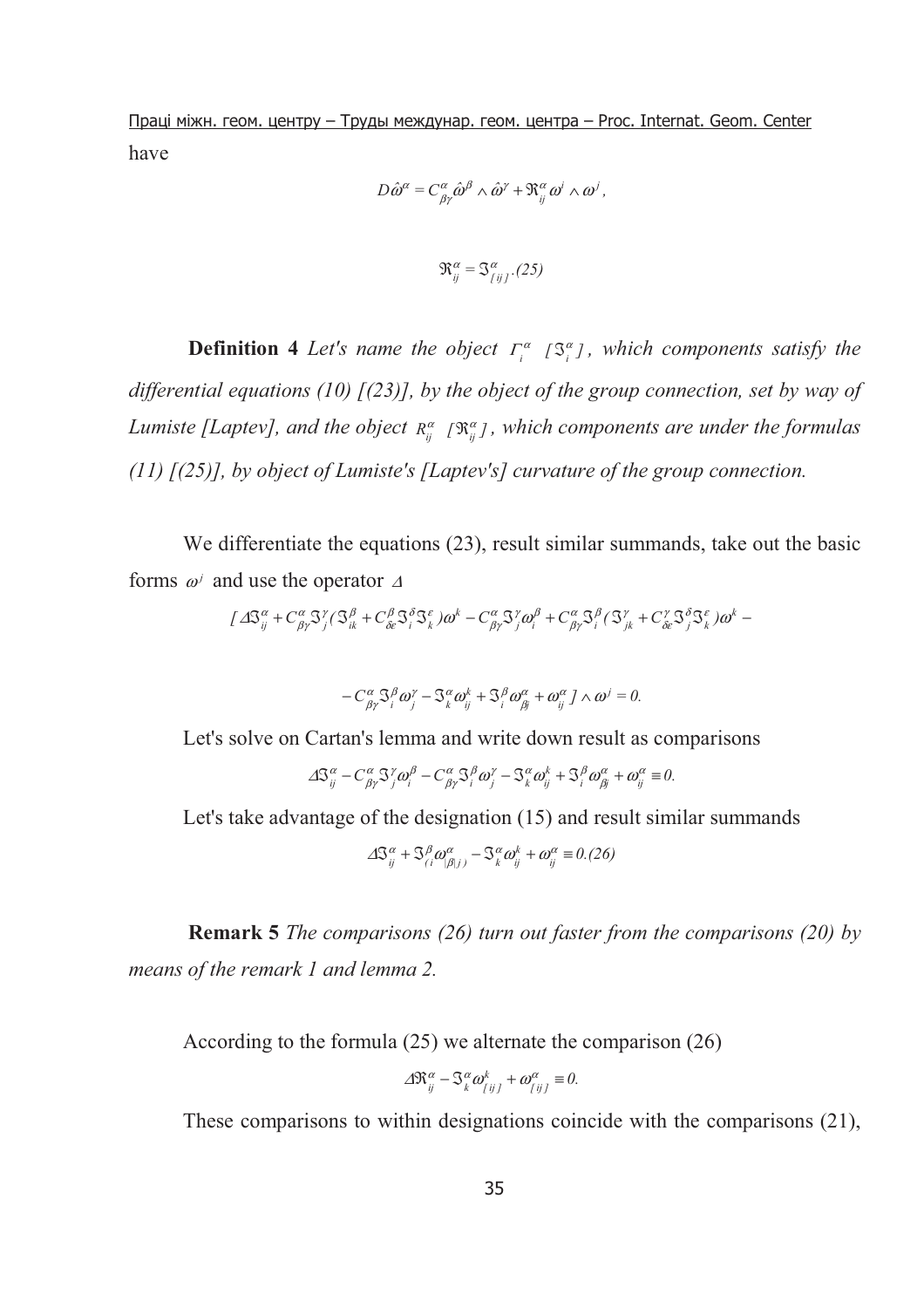Shevchenko Yu. I. Laptev's and Lumiste's ways of the giving a connection in the principal... that is explained by the remark 1. Really, transferring in the formula (24) composed  $C^{\alpha}_{\beta y} \Gamma^{\beta}_{i} \Gamma^{\gamma}_{i}$  into the left part and alternating, we have  $R^{\alpha}_{ii} = \Re^{\alpha}_{ii}$ . Thus, it is fair

**Theorem 6** Laptev's and Lumiste's ways of the giving the group connection in the principal fiber bundle are equivalent  $[8, 9]$ .

**Conclusion** 7 In the principal fiber bundles one can apply two ways of the giving of the connection with the help of Laptev's [1, 3, 6, 7] and Lumiste's [4, p. 63, 83; 5; 10] connection objects, which result to identical group connections;

**Conclusion 8** The comparison of two ways of the giving the group connection in the principal fiber bundles allows to prefer technically the way of Lumiste.

### **References**

- 1. Лаптев  $\Gamma.\Phi.$ : Многообразия, погруженные обобщенные  $\, {\bf B}$ пространства. Тр. 4-го Всес. мат. съезда. Л., Т. 2. С. 226 – 233 (1964)
- 2. Лаптев Г.Ф.: Структурные уравнения главного расслоенного многообразия. Тр. геом. семинара, ВИНИТИ. М., Т. 2. С. 161 -178  $(1969)$
- 3. Остиану Н.М., Рыжков В.В., Швейкин П.И.: Очерк научных исследований Германа Федоровича Лаптева. Там же, Т. 4. С. 7 – 70  $(1973)$
- 4. Евтушик Л.Е., Лумисте Ю.Г., Остиану Н.М., Широков А.П.: Дифференциально-геометрические структуры на многообразиях. Проблемы геометрии, ВИНИТИ. М., Т. 9. С. 5 – 248 (1979)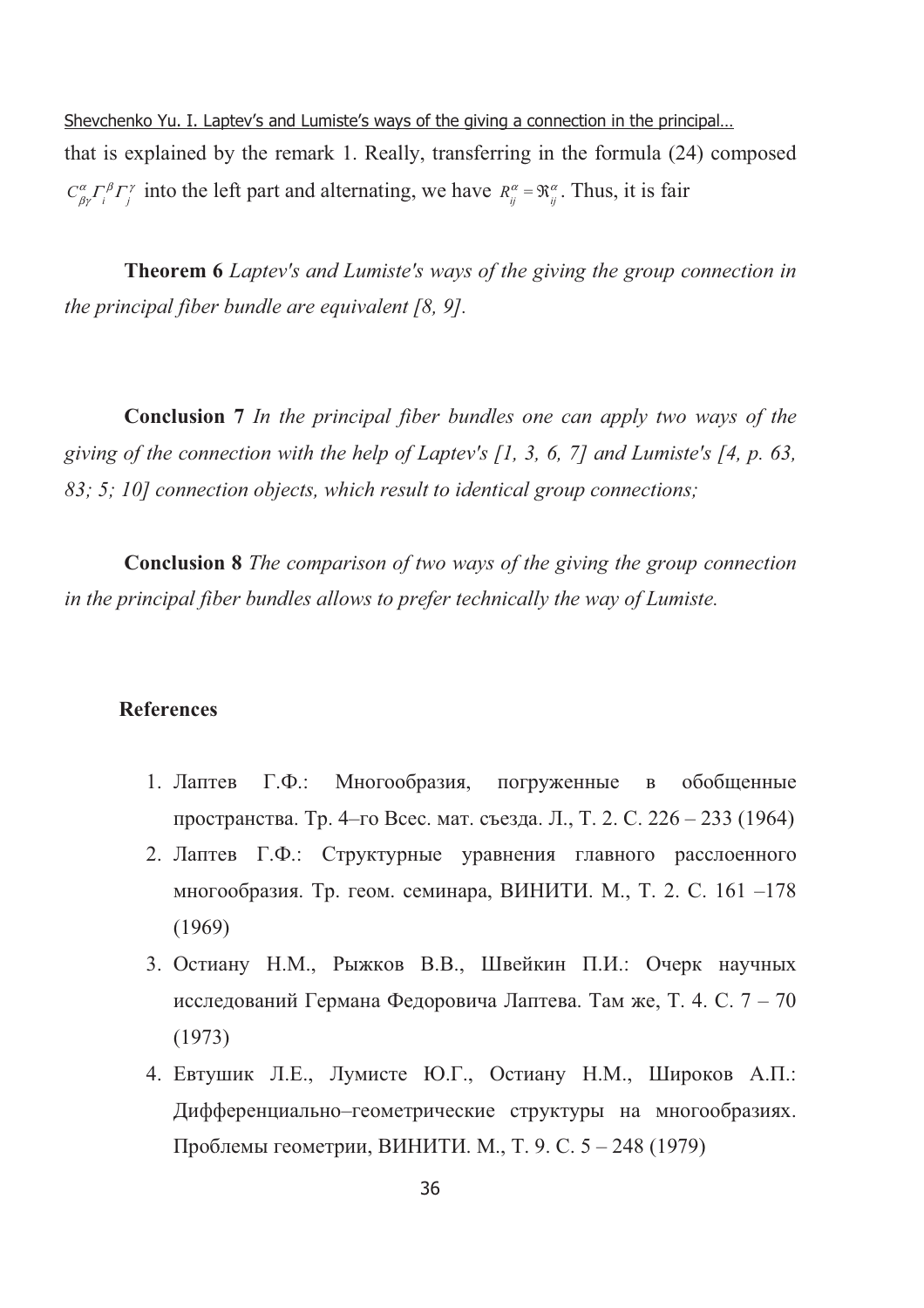<u>Праці міжн. геом. центру – Труды междунар. геом. центра – Proc. Internat. Geom. Center</u>

- 5. Лумисте Ю.Г.: Связности в однородных расслоениях. Матем. сб. Т. 69. C.  $434 - 469$  (1966)
- 6. Лаптев Г.Ф.: Основные инфинитезимальные структуры высших порядков на гладком многообразии. Тр. геом. семинара, ВИНИТИ. M., T. 1. C. 139 – 189 (1966)
- 7. Лумисте Ю.Г.: Теория связностей в расслоенных пространствах. Алгебра, топология, геометрия - 1969, ВИНИТИ. М., С. 123 - 168 (1971)
- 8. Шевченко Ю.И.: Два приема задания связности в главном расслоении. Тез. докл. межд. конф. "Геометрия в Одессе - 2006". Одесса, 163 – 164 (2006)
- 9. Шевченко Ю.И.: Приемы Лаптева и Лумисте задания связности в главном расслоении. Диф. геом. многообр. фигур. Калининград, (37) 179 – 187 (2006)
- 10. Шевченко Ю.И.: Оснащения голономных и неголономных гладких многообразий. Калининград, 82 с.

### Yu. I. Shevchenko

*I. Kant State University of Russia (Kaliningrad) E-mail address* : geometry@albertina.ru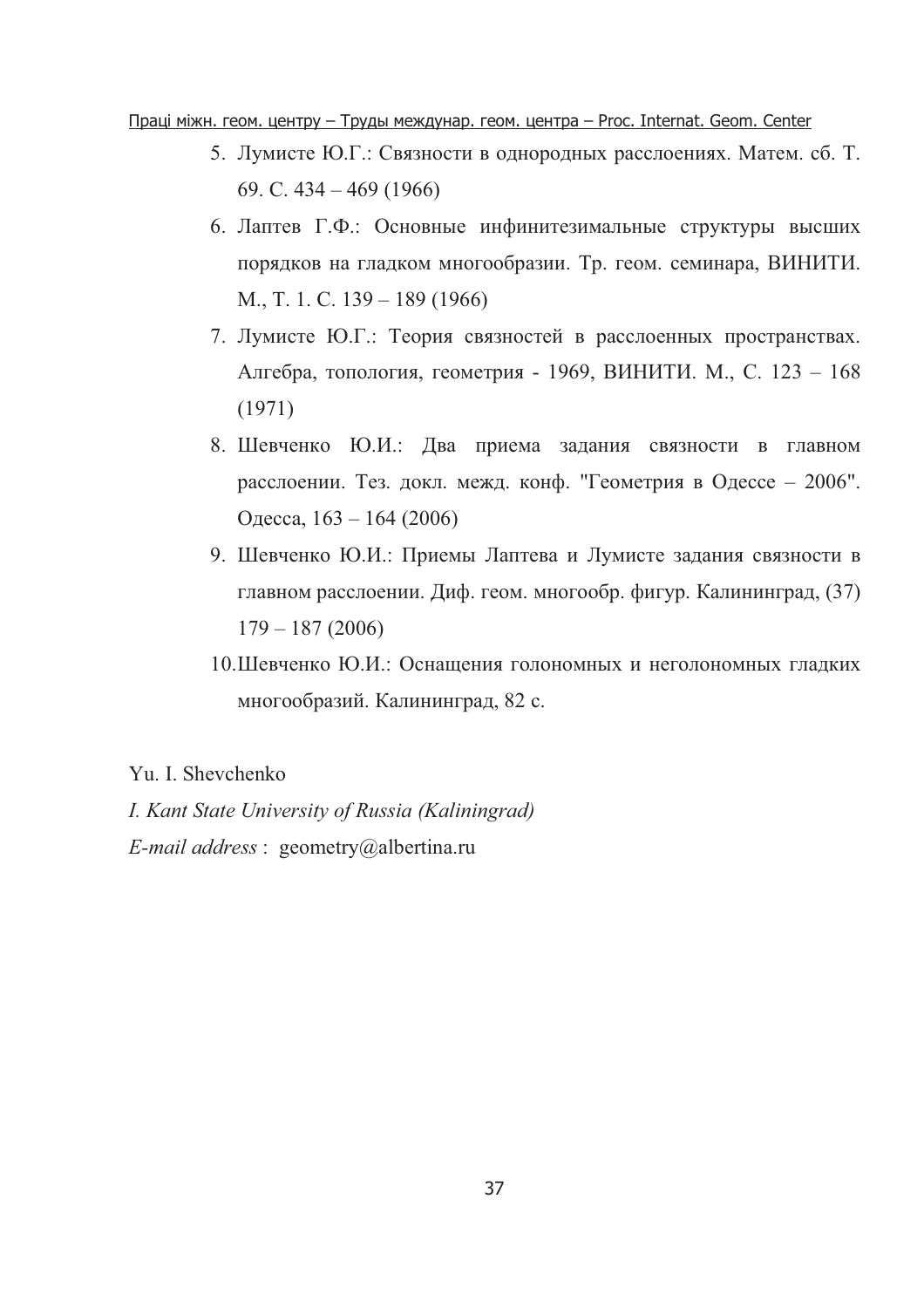### О подмодулях свободных конечномерных модулей

Марек Юкл, Ленка Юклова, Йозеф Микеш

Аннотация. Статья посвящена изучению структуры подмодулей свободных конечномерных модулей над локальными кольцами А специального типа - так называемых А-пространств.

Ключевые слова: локальное кольцо, свободный модуль, А-пространство, кольцо эндоморфизмов.

### Введение

Настоящая статья посвящена изложению некоторых вопросов теории подмодулей свободных конечномерных модулей над локальными кольцами специальных типов. Теория свободных конечномерных А-модулей над локальными кольцами, так называемых  $A$ -пространств в смысле Б.Р. Макдональда (B.R. McDonald), давно рассматривалась в многочисленных монографиях, напр. [1], [31], [32].

Мотивацией изучения ЭТИХ модулей является естественность геометрических приложений, которая вытекает из близости локальных колец и тел. Таким образом, можно естественным образом ввести в рассмотрение проективную геометрию над выше указанными кольцами (смотри напр. [5], [23]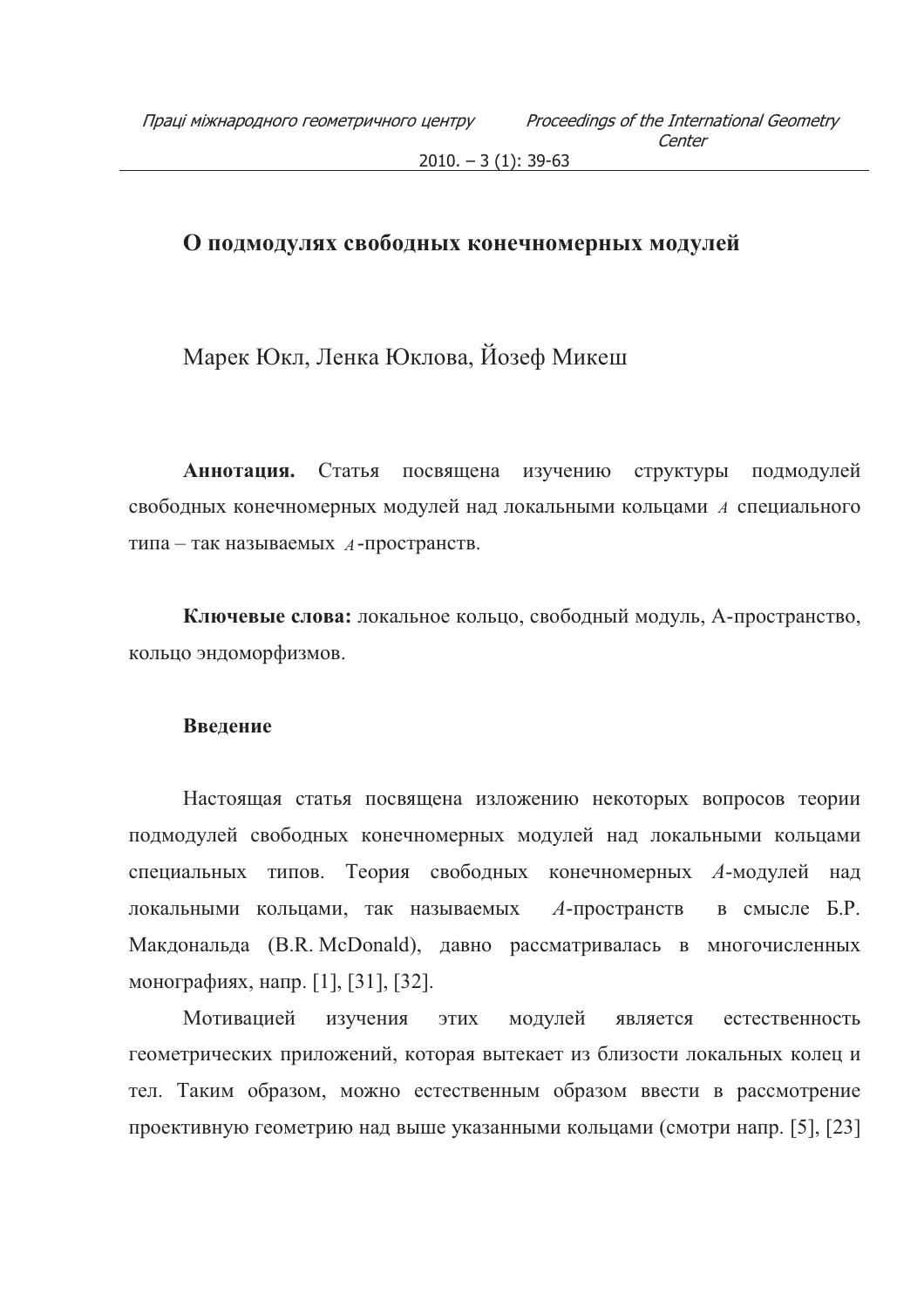#### Юкл М., Юклова Л., Микеш Й. О подмодулях свободных конечномерных модулей

, [7]). Близость локальных колец и тел следует из того, что эти структуры имеют единственный максимальный идеал. Предлагаемая работа, для нашего мнения, выполняет существенную часть, которая находится между общими локальными кольцами и телами, т.е. локальные коммутативные алгебры А порожденные над произвольным телом одним нильпотентным элементом, так называемые плюральные алгебры, см. Р. Бургетова, Д. Клуцки [9]. Таким образом, можно перенести ряд свойств конечномерных линейных пространств над телами на свободные конечно генерированные А-модули. Приведенная алгебра обобщение известных дуальных чисел, введенных уже в 19 веке Клиффордом [10], в нашем случае порядок алгебры может быть любым натуральным числом. Рассматриваемые алгебры, которые одновременно являются алгебрами Вейля (Weil), имеют приложение также, например, в математической статистике, механике твердого тела, роботике, дифференциальной геометрии, см. [11], [34],  $[34], [37].$ 

Согласно [31] вводим в рассмотрение А-подпространство как директно дополнительный А-подмодуль. Изветсно, что любая директная компонента Апространств а является свободным подмодулем. В нашей работе показывается, что верно и обратное. Так как этот вопрос был долгое время открытым возникли различные определения понятия А-подпространств, см. [7].

В А-пространствах можно выделить подмодули двух типов - те, которые одновременно А-подпространства, и остальные. Тогда существенен вопрос о том, как найти эффективный критерий когда подмодуль является свободным. Нами найдены два критерия, первое излагается в теореме 23, а второе, которое основывается на обобщении известной треугольной теории Галуа, в теоремах 32 и 38. Заметим, что теорема Галуа тесно связана с основной теоремой проективной геометрии, эта проблематика актуальна по сей день, см. [30], [12],  $[35]$ .

Свойств подмодулей касается также нахождение необходимых и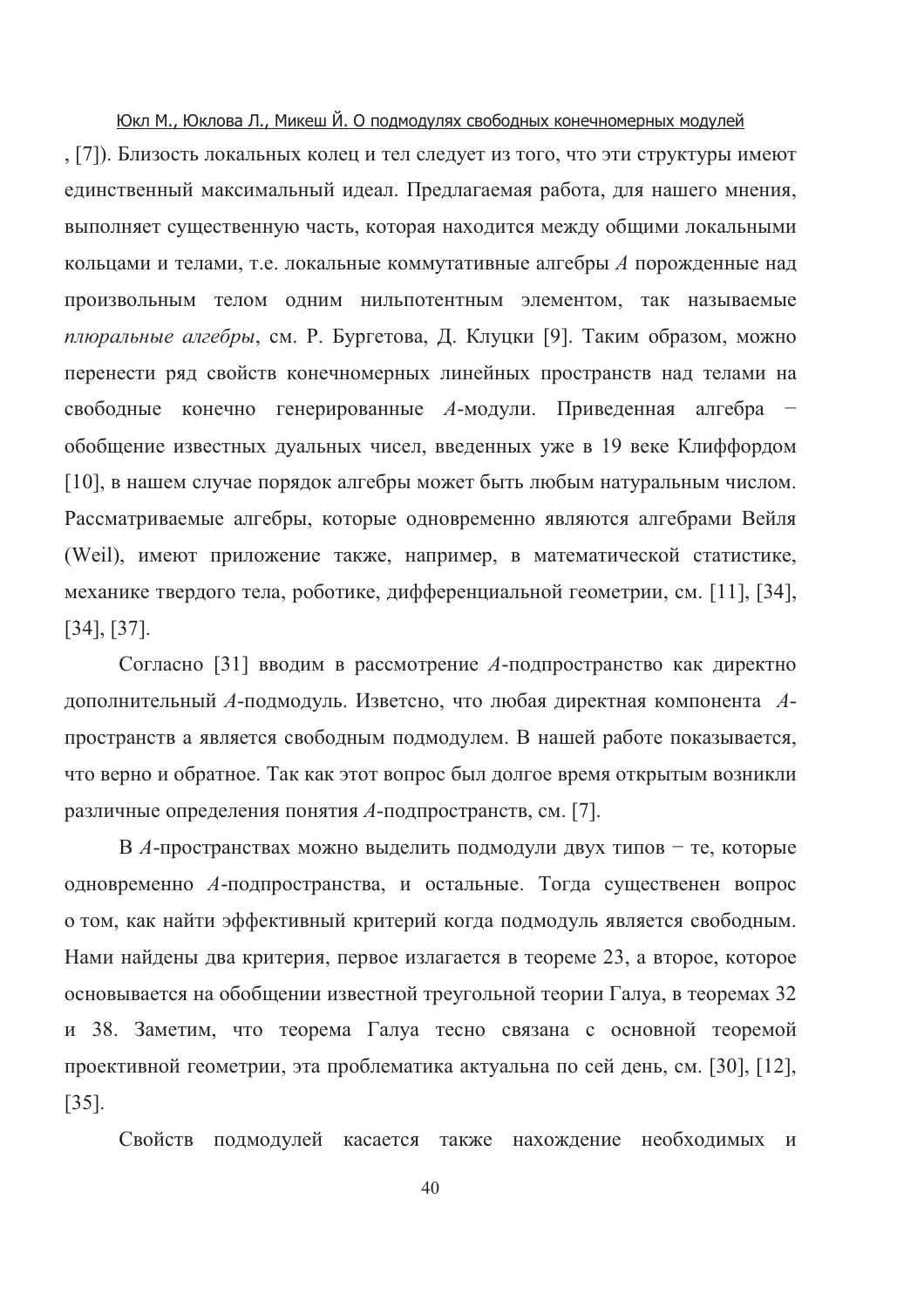Праці міжн. геом. центру - Труды междунар. геом. центра - Proc. Internat. Geom. Center достаточных условий для трансверсальности А-подпространств (в смысле Фельдкампа (Veldkamp) теорема 16).

B теоремах 32 и 38 найдены изоморфизмы, соответственно, антиизоморфизмы, упорядоченного множества подмодулей А-пространства и упорядоченного множества левых правых анигиляторов  $\boldsymbol{\mathrm{M}}$ кольца эндоморфизмов А-пространства, дополненные о эти корреспонденции между множеством  $A$ -подпространств  $\,$   $\,$   $\,$   $\,$ левых правых идеалов  $\,$  M кольца эндоморфизмов генерированных идемпотентным элементом. Показано, что структура подмодулей и подпространств А-пространства вполне определена структурой анигиляторов кольца эндоморфизмов данного А-пространства.

### 1 А-пространства и их гомоморфизмы

Понятие модуль над кольцом А, или А-модуль будем в настоящей работе применять в обычном смысле, равно как понятия линейная (не)зависимость элементов в А-модуле, совокупность генераторов, базы и гомоморфизмы Амодулей. Напомним, что А-модуль в общем случае может не иметь совокупность генераторов, если же он все-таки имеет минимальные совокупности генераторов, то они могут иметь разную мощность. В случае если он содержит А-модуль базис, называем его свободным А-модулем (см. напр. [1],  $[3], [27], [31].$ 

Напомним, что под локальным кольцом подразумеваем каждое унитарное коммутативное кольцо  $A$ , в котором выполняются следующие взаимно равносильные условия:

- $A/Rad(A)$  поле,
- А имеет единственный максимальный идеал,
- все не инветируемые элементы А образуют собственный идеал,
- для любого  $r \in A$  либо  $r$ , либо  $1-r$  инветируемый элемент.

 $41$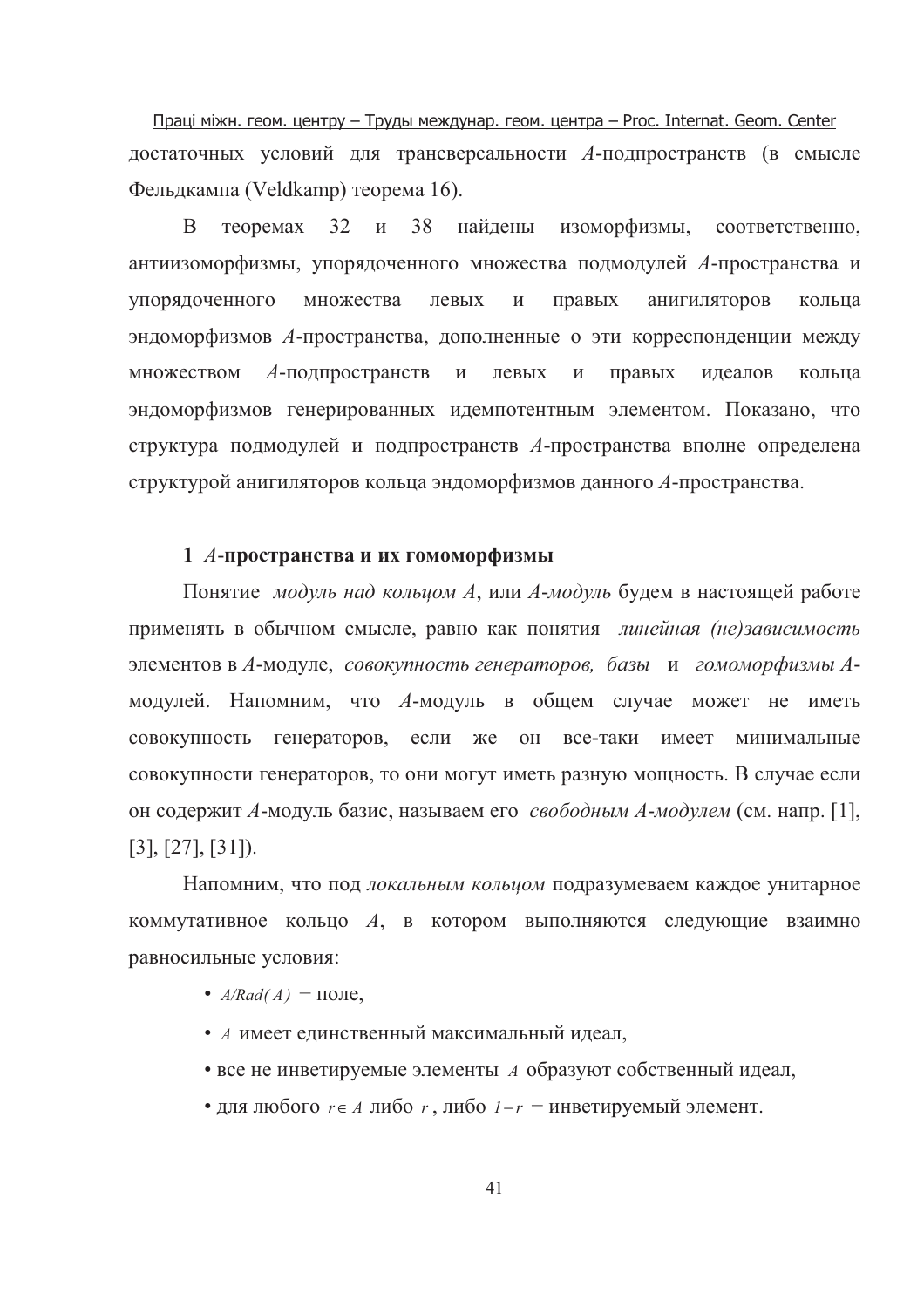Понятие А-пространства введем в рассмотрение по Б.Р. Макдональду  $(B.R.$  McDonald)  $(cM. [31])$ :

**Определение 1** Пусть  $A$  – локальное кольцо. Конечномерным  $A$ генерированный пространством называется конечно  $A$ -модуль.  $ecnu$ существуют е ,...,  $e \in M$  такие, что

 $\bullet$   $M = A \mathbf{e}, \oplus ... \oplus A \mathbf{e},$ 

• отображения  $A \rightarrow A$  е определенная условием  $l \mapsto e$  являются изоморфизмами модулей для всех  $i, i = 1,...,n$ .

Совокупность  $\{e_1, \ldots, e_n\} \subseteq M$  называют A-базисом модуля M.

Подмодуль  $K \subseteq \subseteq M$  называют A-подпространством A-пространства M, если его можно директно дополнить до модуля М.

#### Примечание 2

• А-пространство можно согласно приведенного определения равносильно характеризовать как конечно порожденный свободный модуль над локальным КОЛЬЦОМ А.

• Для А-пространств над локальными кольцами специальных типов вводят специальную терминологию - для наших целей, например, модуль Вейля, в случае когда *А* является алгеброй Вейля (см. напр. [26]).

Приведем (теорема 4) некоторые известные свойства А-пространств (см. [31], [3]). Они являются следствием следующей теоремы:

42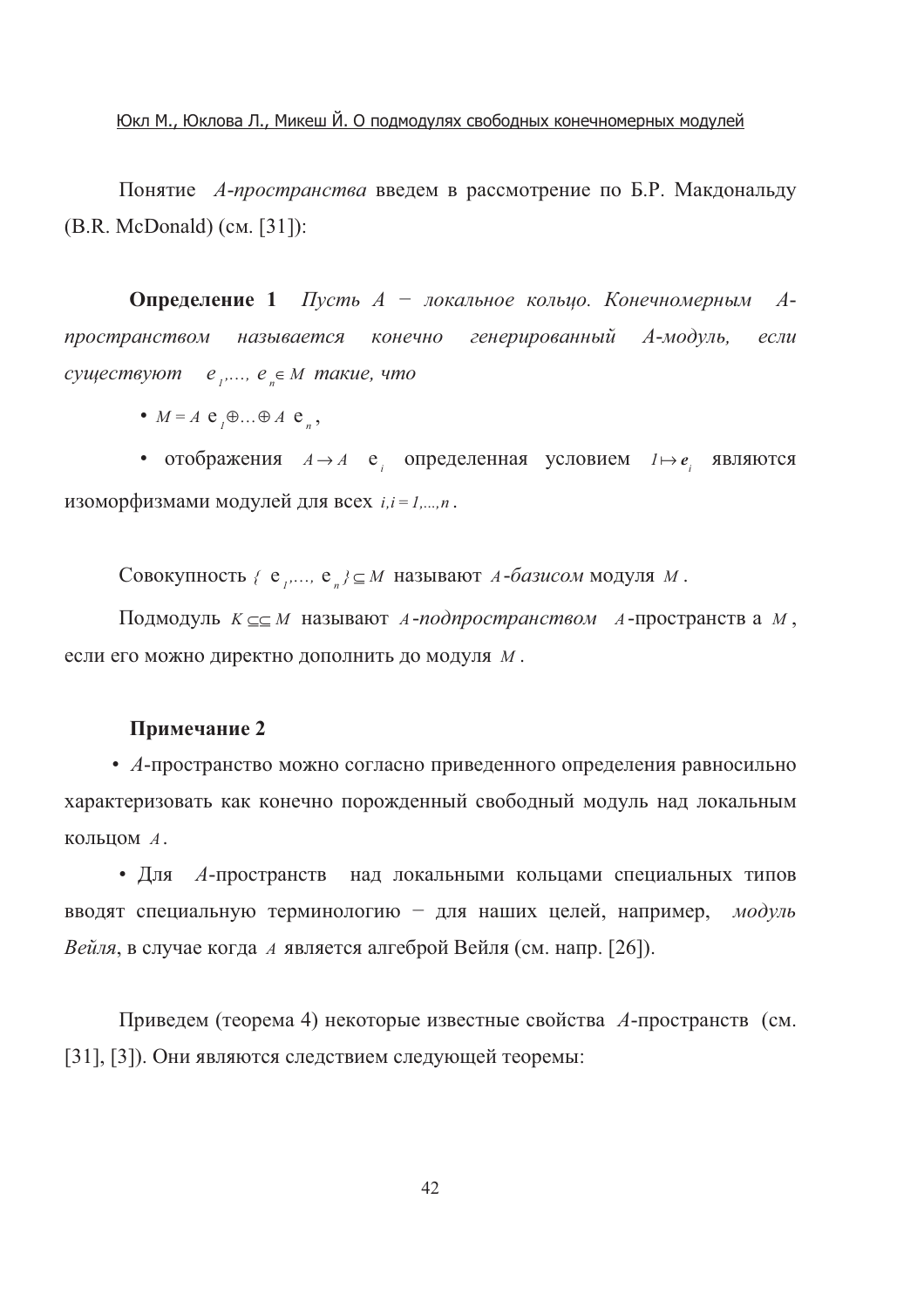#### Праці міжн. геом. центру - Труды междунар. геом. центра - Proc. Internat. Geom. Center

**Теорема 3** (Лемма Накаяма) Пусть  $M - \kappa$ онечно образованный А-модуль, А - локальное кольцо. Тогда

• если а собственный идеал кольца А со свойством аМ=М, то М= $o$ ,

• если а собственный идеал кольца А и N подмодуль модуля М со свойством  $M = aM+N$ , то  $M=N$ .

Теорема 4 Пусть А - локальное кольцо с максимальным идеалом а. Тогда для А-пространств а Мимеет место:

• Совокупность G является совокупностью генераторов М тогда и только тогда, когда G порождает mod aM векторное пространство M/ аM над  $A/aA$ 

• Совокупность G является минимальным множеством генераторов М тогда и только тогда, когда G является базисом mod аМ векторного пространства М/ аМ над А/ аА.

• Каждая совокупность генераторов М содержит минимальное множество генераторов М.

• Если {  $e_1, ..., e_n$ }  $u_1, ..., u_n$ } являются минимальными совокупностьями генераторов, то  $m = n$  и существует автоморфизм М со  $ccov\check{u}cm\check{e}$   $\mapsto u_i, l \leq i \leq n.$ 

Примечание 5 Из предложения (d) предыдущей теоремы непосредственно следует, что произвольные два базиса А-пространства имеют одинаковое число элементов, которое можем назвать его А-размером; это утверждение справедливо потому, что  $A$  – коммутативное кольцо (см. [1]).

Примечание 6 Применяя экзактные последовательности, из выше сказанного вытекает (см. [31] mcd), что любое А-подпространство А-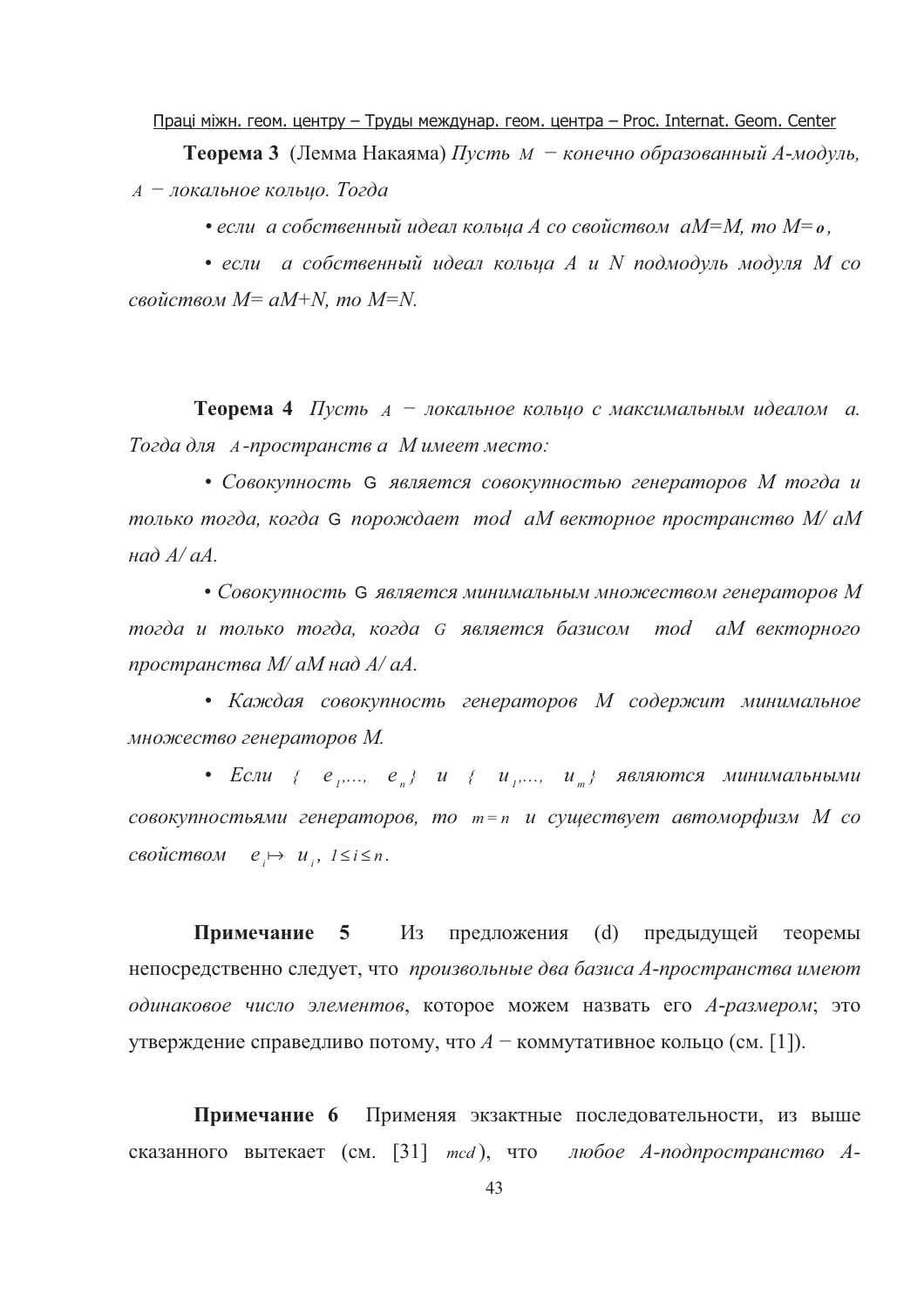Юкл М., Юклова Л., Микеш Й. О подмодулях свободных конечномерных модулей пространства М является тоже А-пространством.

Обратный вопрос, т.е. можно ли любой подмодуль М, который одновременно А-пространство, директно дополнить до модуля М (т.е. если он тоже A-подпространство), McDonald оставляет открытым. Ответ, в общем случае, не положителен, это довод почему иногда понятие А-подпространства свободного конечномерного А-модуля вводится как свободный подмодуль, который можно директно дополнить свободным подмодулем (ср. напр. [7]). Здесь мы будем придерживаться более общего определения Макдональда; как покажем, в случае А-пространств над кольцами, определенными в п. 2, оба способа введения А-пространств совпадают (см. теорема 15).

### Подмодули и подпространства А-пространств

Рассмотрим структуры А-пространств. Предметом нашего интереса будут А-пространства над локальными кольцами, а прежде всего, над локальными алгебрами. Натуральным обобщением дуальных чисел, введенных уже в 19 веке Клиффордом [10], является плюральная алгебра, как линейная алгебра над коммутативным телом  $T$  генерированная одним нильпотентом, порядок которого является порядком этой алгебры (см. [9]).

Определение 7 Плюральной алгеброй порядка т над телом Т понимается любая линейная алгебра над телом Т, которая как векторное пространство над Т имеет базис

$$
\{1,\eta,\eta^2,\ldots,\eta^{m-1}\}\, \text{co~CBoñctbom }\eta^m=0
$$

**Примечание 7** Символом  $p_{o}, \ldots, p_{m-1}$  будем для всякой плюральной алгебры A обозначать систему проекций  $A \rightarrow T$  естественно определенную для  $k = 0, \ldots, m-1$  следующим образом:

$$
\forall \beta \in A, \beta = \sum_{i=0}^{m-1} b_i \eta^i; \quad p_k(\beta) = b_k.
$$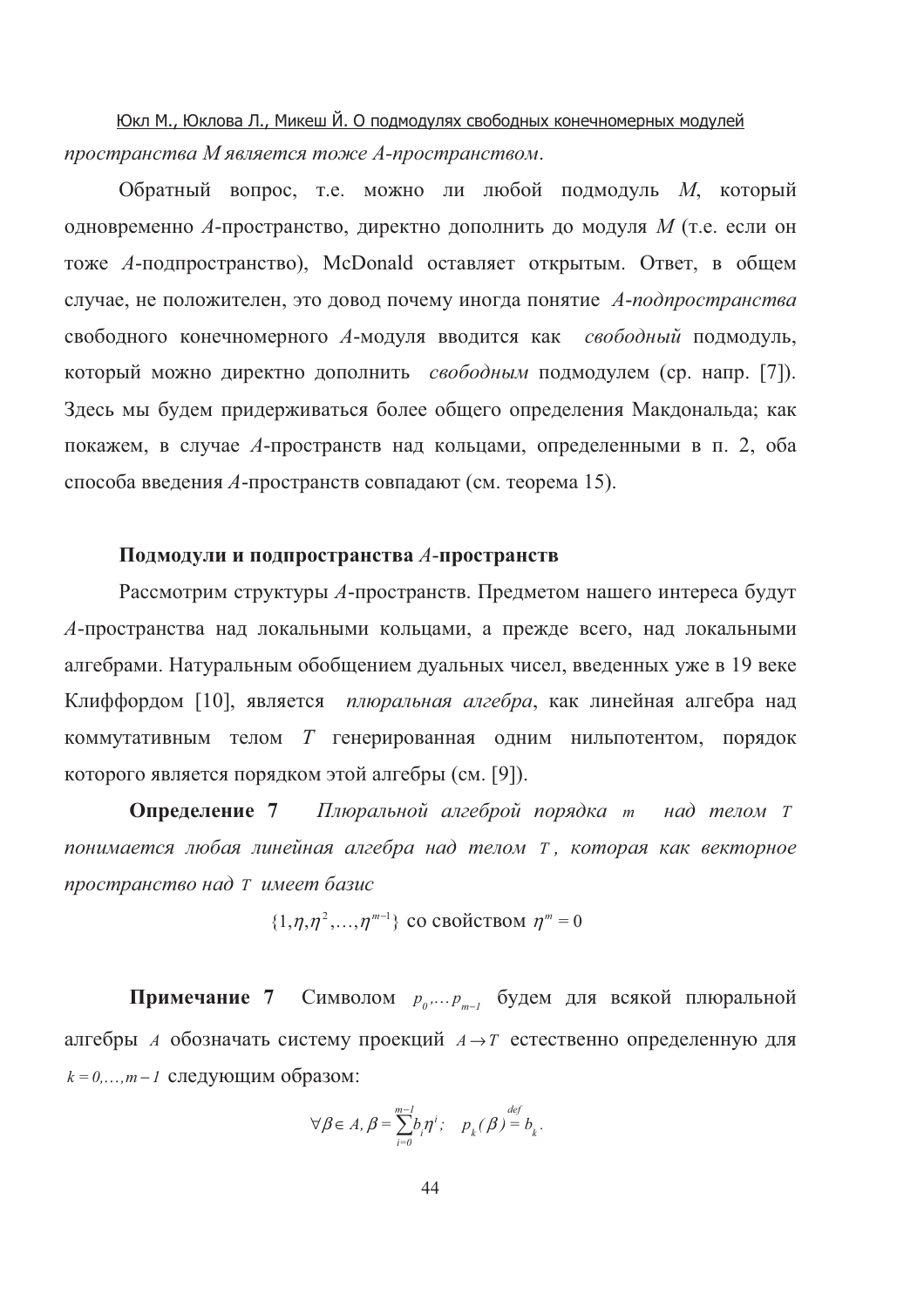Праці міжн. геом. центру - Труды междунар. геом. центра - Proc. Internat. Geom. Center

Легко показать следующие свойства плюральных алгебр:

**Лемма 8** Пусть  $A - n$ люральная алгебра порядка *m*,  $\eta - e$ е генератор. Тогда имеет место:

- $A$  локальное кольцо с максимальным идеалом  $a = nA$ ,
- идеалы  $\eta^{j} A, l \leq j \leq m$ , являются всеми собственными идеалами в  $A$ ,
- кольцо А изоморфно фактор кольцу полиномов  $T[x]/(x^m)$ ,
- линейная алгебра А изоморфна линейной алгебре матриц М\_ (Т) вида

$$
\begin{pmatrix}\nb_{0} & b_{1} & \cdots & b_{m-1} \\
0 & \ddots & \ddots & \vdots \\
\vdots & \ddots & b_{0} & b_{1} \\
0 & \cdots & 0 & b_{0}\n\end{pmatrix}
$$

Напомним понятие алгебры Вейля ([26]).

Определение 9 Алгеброй Вейля порядка т называем действительную линейную алгебру А, которая одновременно является локальным кольцом и для максимального идеала а выполняются условия:

- $a^{m-l} \neq 0 \wedge a^m = 0$ ,
- $A / a = R$ ,
- а является конечномерным векторным пространством.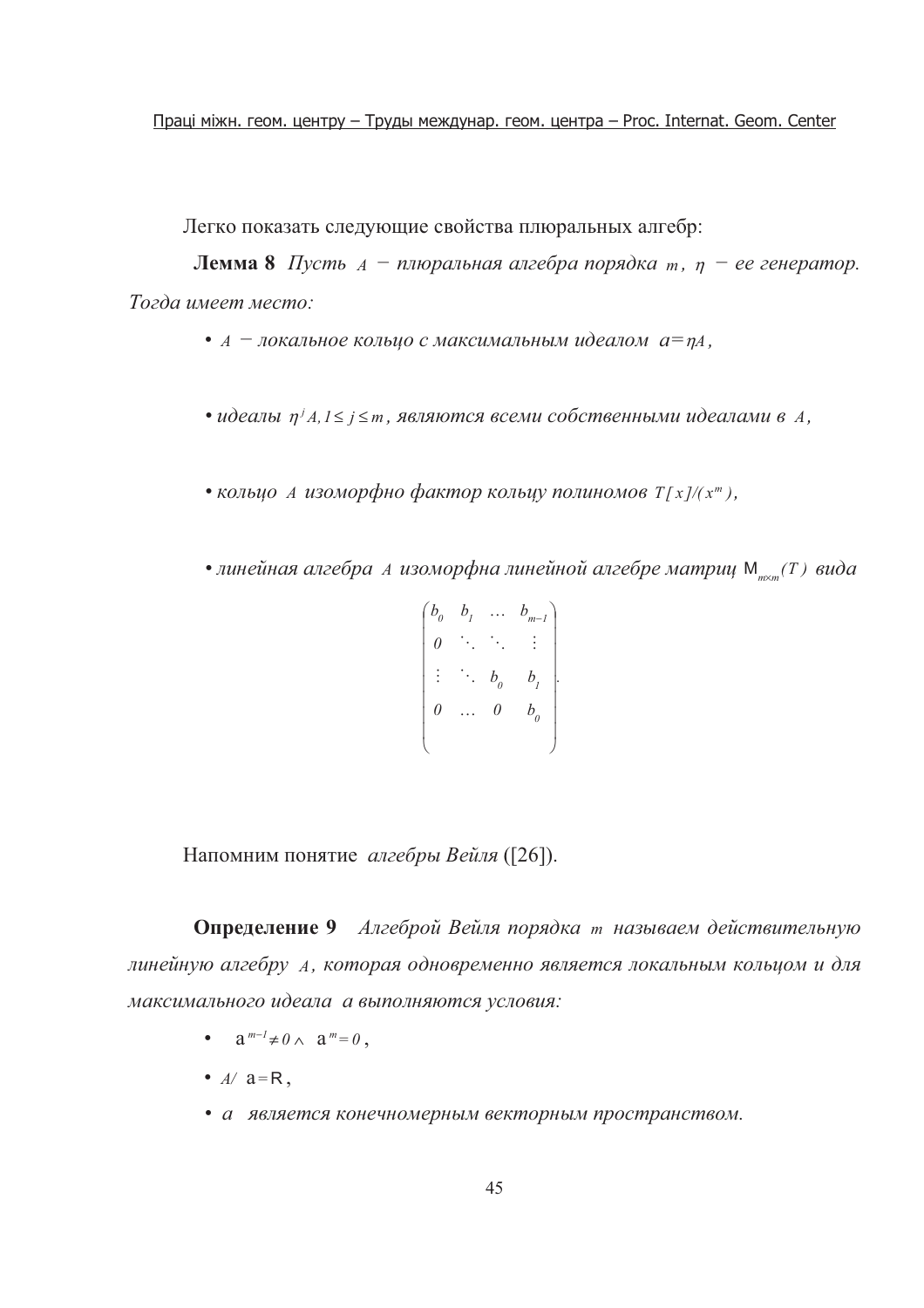Юкл М., Юклова Л., Микеш Й. О подмодулях свободных конечномерных модулей Размерность векторного пространства а/ а<sup>2</sup> называют шириной алгебры А.

Имеет место (используя лемму 8 и [26]):

**Теорема** 10 Вейлевыми алгебрами данного порядка и ширины 1 являются только все действительные плюральные алгебры того же порядка.

Примечание 11 *А*-пространства над плюральными *т*-алгебрами являются для  $T = R$  Вейлевыми модулями.

В случае, когда  $A$  – локальное кольцо с максимальным идеалом порядка т, имеет место следующая теорема:

**Теорема 12** Пусть  $M - A$ -пространство и G ={ е ,..., е } – некоторая его система генераторов. Если { и ,..., и } некоторая система линейно независимых элементов М. тогда

•  $k \leq r$ ,

• после подходящего перенумерирования элементов е ,..., е образует  $H = \{ u_1,..., u_k, e_{k+1},..., e_r \}$  систему генераторов А-пространства М,

• если система G линейно независима, то линейно независима и система Н.

Доказательство. Когда  $m=1$  (т.е.  $a=\{0\}$ ), то A является полем и получим хорошо известный случай утверждения. В дальнейшем будем считать, что  $m > 1$ . Доказательство проведем методом математической индукции по  $k$ .

(i) Пусть  $k=1$ .

В этом случае (а) выполняется очевидно.

Ad (b): Пусть  $u_i = \sum_{i=1}^{r} \xi_i e_i$ . Так как  $u_i$  – линейно независим, то среди  $\xi_i, ..., \xi_r$ хотя бы одна единица - в противном случае произведением приведенного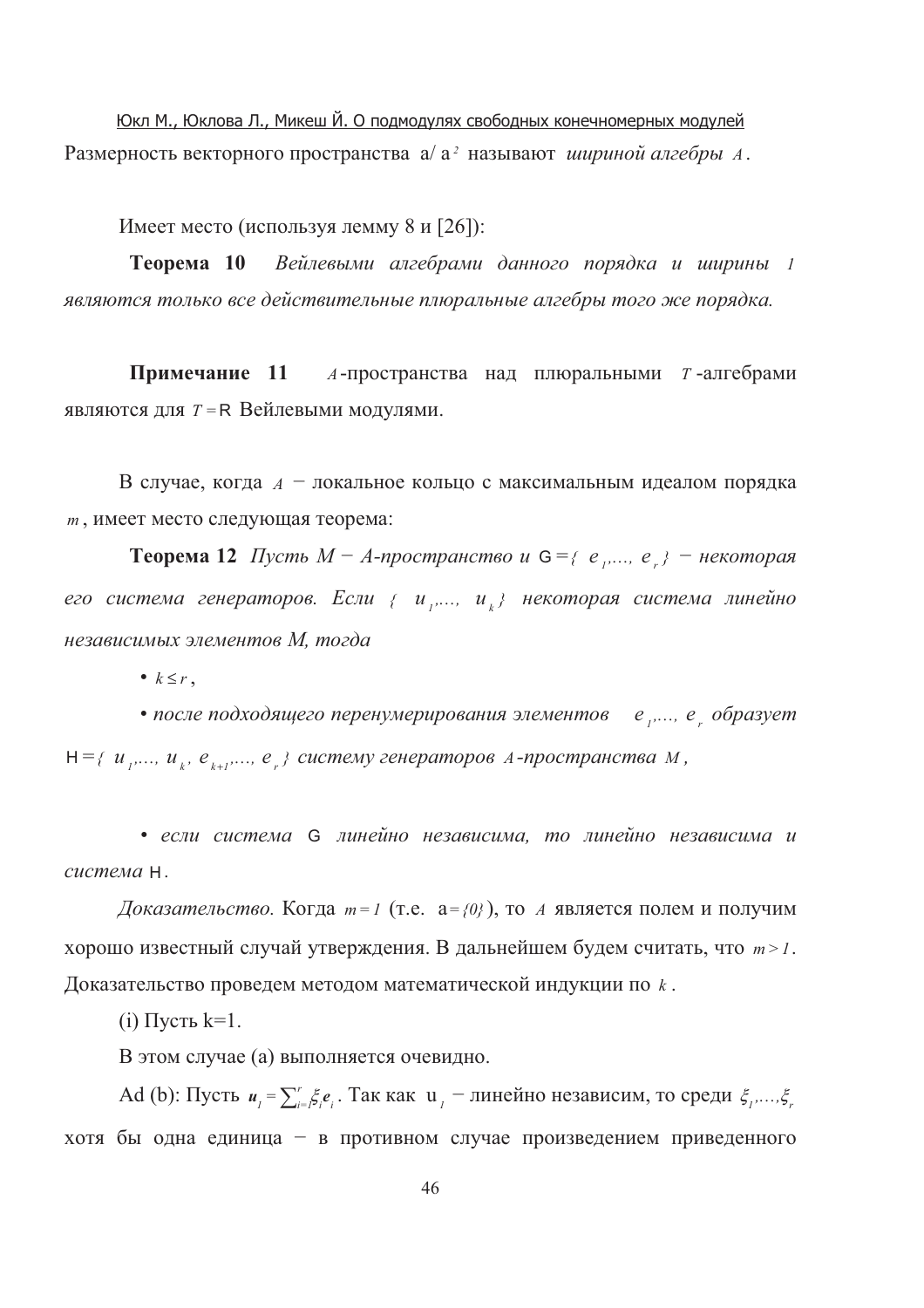Праці міжн. геом. центру - Труды междунар. геом. центра - Proc. Internat. Geom. Center представления  $u_i$ , с некоторым ненулевым элементом  $\mu$  из  $a^{m-l}$  мы получим  $\mu$  $u_i$ = о, что бы противоречило его линейной зависимости. Если, напр.  $\xi_i$  единица, то можно записать  $e_i = \xi_i^{-1} u_i + \sum_{i=2}^r (-\xi_i^{-1}\xi_i) e_i$ , отсюда вытекает, что [  $u_i$ ,  $e_1, \ldots, e_n = M$ .

(ii) предполагаем, что (a), (b) выполняется для всех  $k - 1, k \ge 2$ .

Из линейной независимости  $\{u_1,..., u_k\}$  вытекает линейная независимость  $\{u_1,..., u_{k-1}\}\$ . Согласно предположения индукции после подходящей перенумерации элементов G порождают  $\{u_1, ..., u_{k-1}, e_k, ..., e_n\}$  модуль  $M$ . Для  $k-l=r$  получим [  $u_j,..., u_{k-l} = M$ , что противоречит предположению линейной независимости совокупности { u ,..., u  $_k$ ,  $\mathbf{u}_k$  }, поэтому  $k-l \leq r$ , следовательно верно свойство (а).

Ad (b): Тогда элемент  $u_k$  можно согласно предположению записать в виде

$$
u_{k} = \sum_{i=1}^{k-1} \xi_{i} u_{i} + \sum_{i=k}^{r} \xi_{i} e_{i}.
$$
 (1)

На основании линейной независимости  $\{u_1, ..., u_k\}$  вытекает, что среди  $\xi_{k},...,\xi_{r}$  хотя бы одна единица - в противном случае произведением приведенного элемента  $u_k$  с некоторым ненулевым элементом  $\mu$  из  $a^{m-l}$  мы получим  $(\mu \xi_i)$  u<sub>1</sub>+...+ $(\mu \xi_{k-1})$  u<sub>k-1</sub>- $\mu$  u<sub>k</sub>= 0, что является противоречием с линейной независимостью данного множества. Пусть, не теряя общности,  $\xi_k$  единица. Тогда из ((1)) следует  $e_k = \sum_{i=1}^{k-l} (-\xi_k^{-1} \xi_i) u_i + \sum_{i=k+l}^{r} (-\xi_k^{-1} \xi_i) e_i$ , отсюда вытекает, что [ u ,..., u  $_{k}$  e  $_{k+1}$ ,..., e  $_{r}$  ] = M, таким образом мы доказали (b).

Из предыдущих выкладок следует, что из линейной независимости G вытекает линейная независимость Н, т.е. выполняется (с).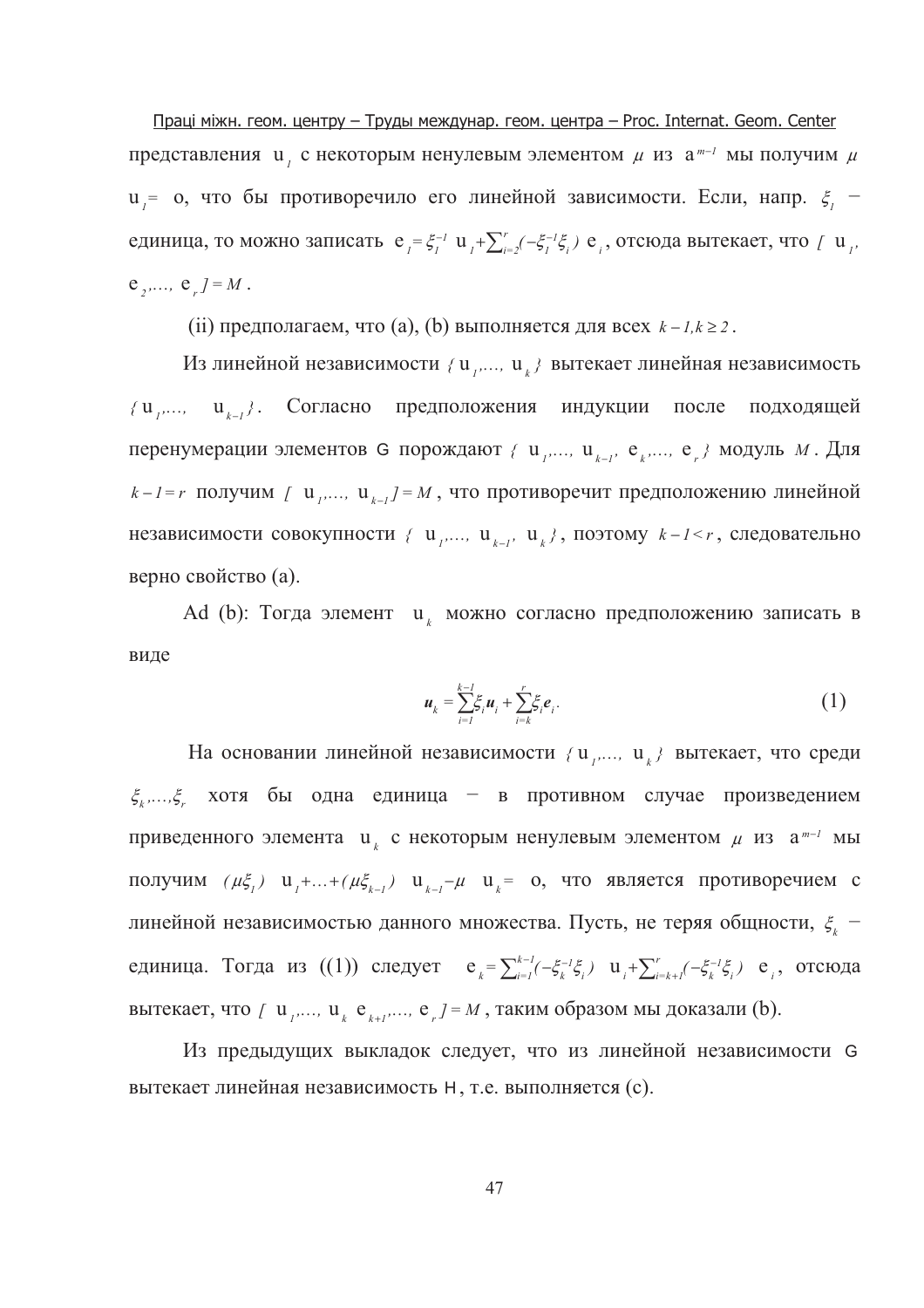### Слелствие 13

• Если у А-пространства есть  $M$  один базис образованный  $n$ элементами, то любой его базис имеет тоже *п* элементов. Число *п* называется Аразмерностью модуля М.

(Это справедливо, как мы уже сказали в замечании, для всякого свободного модуля над коммутативным кольцом)

• Из любой системы генераторов А-пространства м можно выбрать базис М. (Это к тому же вытекает из Теоремы (с) для всякого модуля над локальным кольцом)

В нашем случае сверх того верно:

• Любую линейно независимую систему можно дополнить на базис Апространства М.

• Любая максимальная линейно независимая система является базисом  $A$ -пространства  $M$ .

Из Следствия 14 вытекает, что для А-пространств над локальным кольцом нами рассматриваемого типа, верно и обратное утверждение к предложению замечания 6. Директными компонентами *м* являются таким образом все его свободные подмодули, что выражается следующей теоремой:

Подмодуль К А-пространства Теорема 14 М является Аподпространством тогда и только тогда, когда является свободным подмодулем А-модуля М (т.е. если К есть А-пространством).

Пересечение А-подпространств, и даже сумма, необязаны быть Апространством. Следующая теорема показывает, что пересечение Аподпространств является А-пространством тогда и только тогда, когда их сумма является А-пространством. Напомним, что два подпространства называются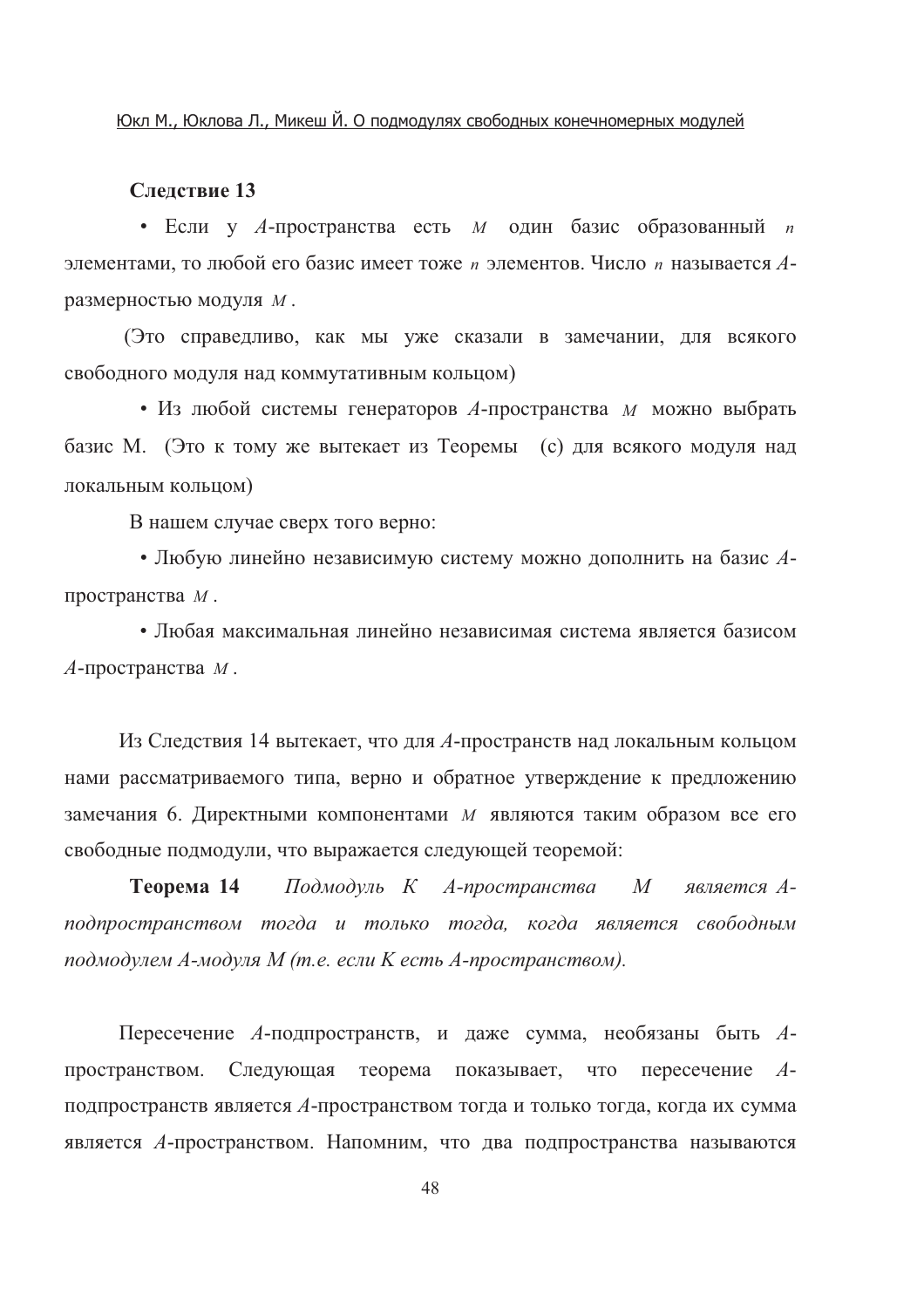Праці міжн. геом. центру - Труды междунар. геом. центра - Proc. Internat. Geom. Center трансверсальными, если их пересечеие и сумма - А-подпространства (см. напр.  $[36]$ ).

Следующая теорема, так как и все утверждения, которые мы привели, справедлива для A-пространств над любым локальным кольцом с ниль потентным максимальным идеалом. Ее детальное доказательство приведено в работе [14].

**Теорема 15** Пусть К,  $L - A$ -подпространства А-пространства м. Тогда  $K+L$  является A-подпространством тогда и только тогда, когда  $K \cap L$  $- A$ -подпространство.

В этом случае справедлива формула  $dim(K+L) + dim(K \cap L) = dim K + dim L$ .

Далее покажем критерия для того, чтобы подмодуль  $K \subseteq \subseteq M$  являлся  $A$ подпространством (см. теорема 23). Следующие найдем в следствии 39. Далее будем изучать существование и свойства системы генераторов любого подмодуля в *М* (см. теорема 22).

Обозначение 16 В следующем, если не сказано иначе, через А означаем плюральную  $T$ -алгебру порядка *m* и  $M$  *n*-мерное  $A$ -пространство.

Так как  $T \subseteq A$ , очевидно, что любой  $A$ -(под)модуль можно рассматривать как векторное пространство над Т.

Специально для A-(под)пространств, с учетом, что любой скаляр A можно записать в виде  $\sum_{i=0}^{m-l} b_i \eta^i, b_i \in T$ , вытекает:

Лемма 17 Любое п-мерное А-пространство М является тп-мерным векторным пространством над Т. Если  $\{e_1, ..., e_n\}$  – некоторый базис М как А-пространства, то система векторов {  $e_1$ ,...,  $e_n$ ,  $\eta e_1$ ,..., $\eta e_n$ ,..., $\eta^{m-1}$   $e_1$ ,..., $\eta^{m-1}$   $e_n$ } является базисом м как векторного пространства над т.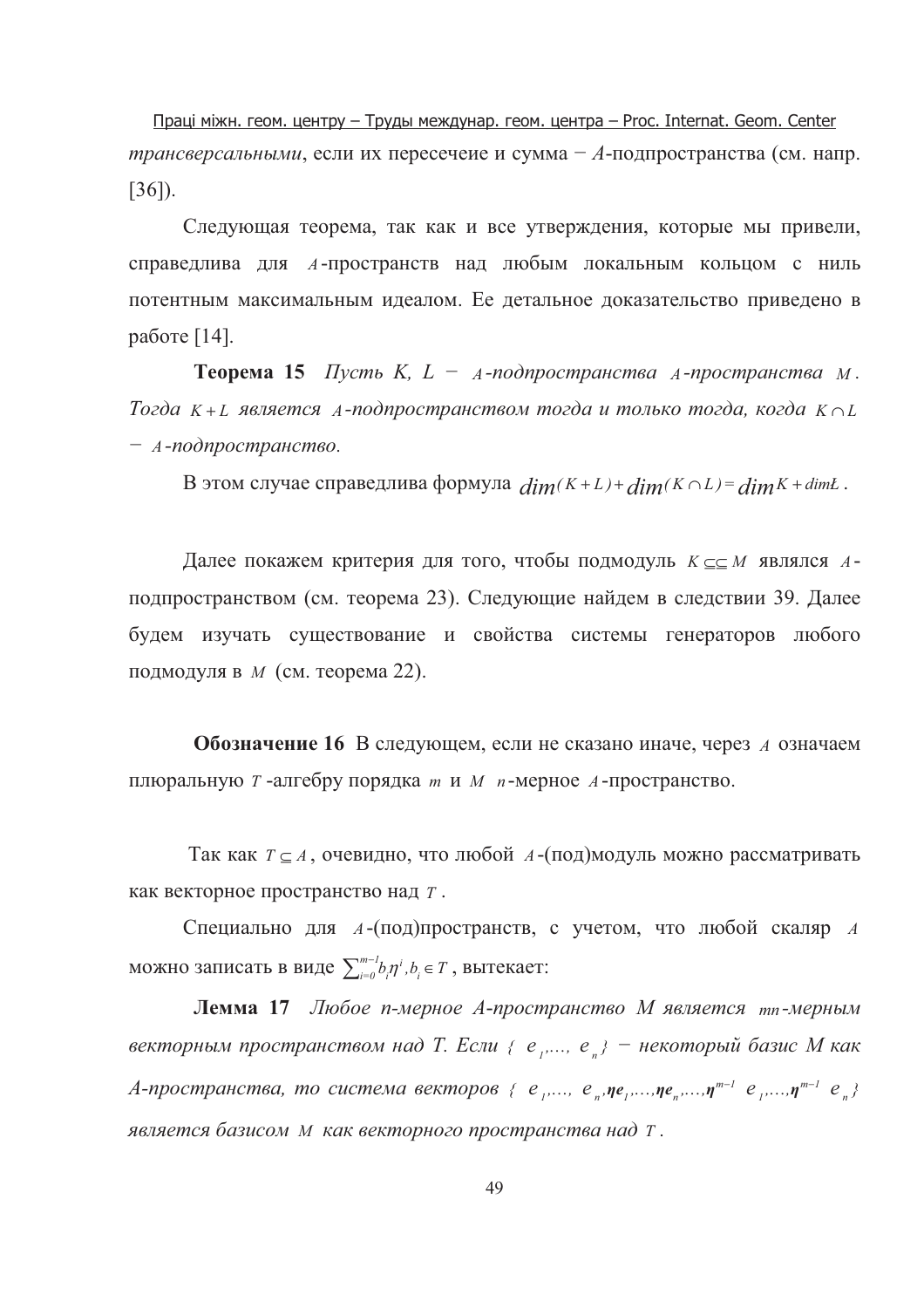Обозначение 18 Ради краткости и наглядности, А-базисом будем называть базис *м* (как A-модуль), а т - базисом - базис *м* (как векторное пространство). Подобным образом, введем в рассмотрение А-размерность и Т-размерность. Т-базис и Т-размерность можно рассматривать у каждого ПОДМОДУЛЯ  $K \subseteq \subseteq M$ .

В дальнейшем понятиями базис, размерность и семейство генераторов любого А-(под)модуля всегда понимаем базис, размерность и, соответственно, семейство генераторов над А.

**Следствие 19** Пусть м произвольное A-пространство и {  $e_1$ ,...,  $e_n$ } -А-базис. Определим систему векторных подпространств  $P_0, \ldots, P_{m-1}$  над Т:

$$
P_{i} = [\eta^{j} e_{i}, ..., \eta^{j} e_{n}], \ 0 \leq l \leq m - l,
$$

Тогда имеет место:

- $M = P_0 \oplus P_1 \oplus ... \oplus P_{m-1}$
- $\forall$   $X \in M \exists! (\; X_0, \ldots, \; X_{m-1}) \in P_0^m : X = \sum_{i=0}^{m-1} \eta^i X_i$ .

Элемент  $\eta \in A$  порождает на A-пространстве M естественным способом эндоморфизм (линейный оператор), который обозначим также  $\eta$ , следующим условием:

$$
\forall x \in M: \eta(x) = \eta x. \tag{2}
$$

Пусть  $K$  – подмодуль A-пространства  $M$  и  $\vartheta = \eta | K$ . Имеют место:

Лемма 20 Система {u,...,u} образует А-базис К тогда и только тогда, когда  $\{\eta^{m-k}\mathbf{u},...,\eta^{m-k}\mathbf{u}\}$  для каждого  $k=1,...,m$  является т -базисом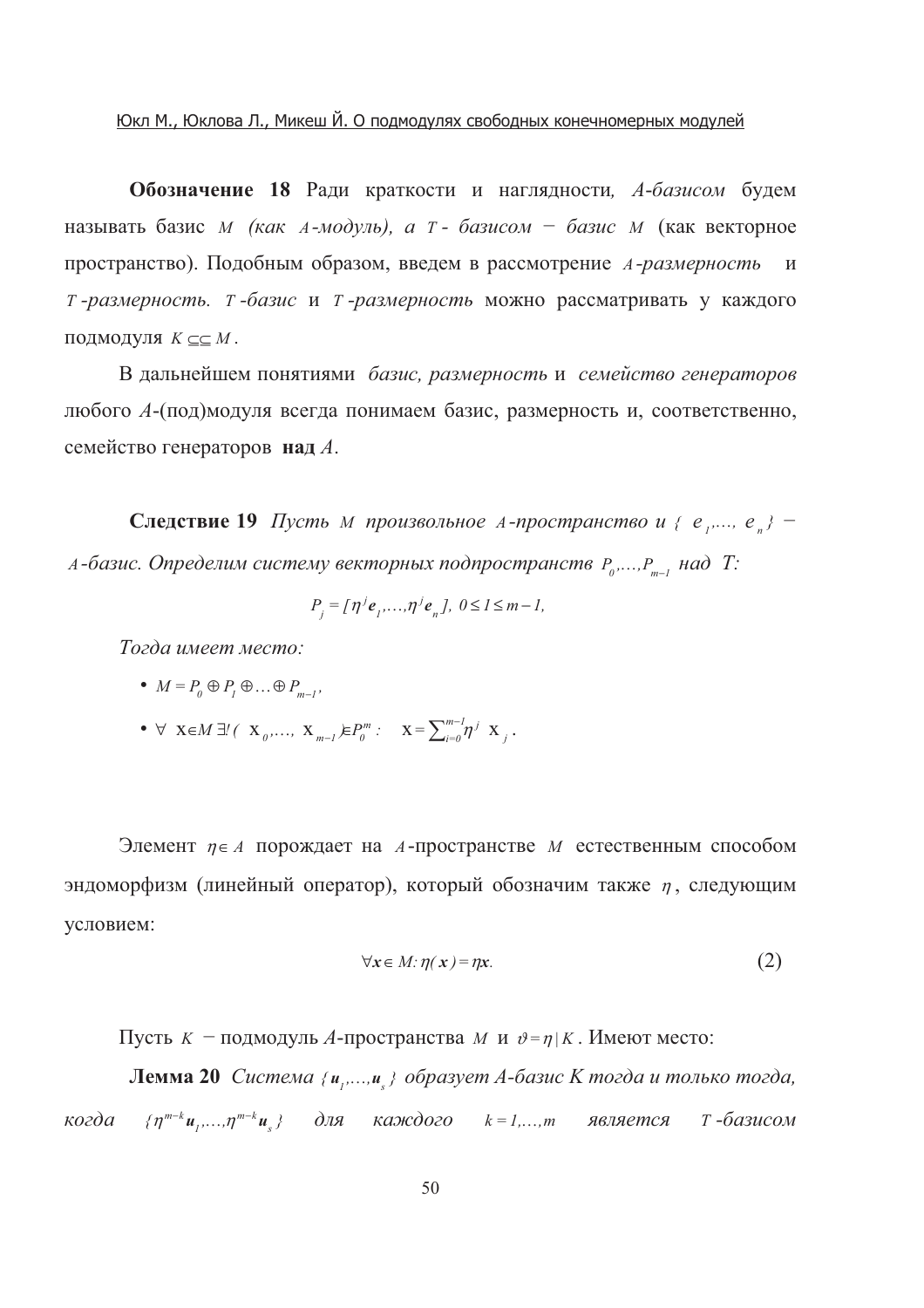Праці міжн. геом. центру - Труды междунар. геом. центра - Proc. Internat. Geom. Center  $Ker \vartheta^k$  mod  $Ker \vartheta^{k-1}$ .

Теорема 21 Существует система В<sub>о</sub>...., В подмножеств в М такая,  $\mu$ mo

- система  $B_0 \cup ... \cup B_{r-1} \cup B_r$  је А-базис М,
- система  $\eta^{m-r} B_{\theta} \cup \eta^{m-r+1} B_{r} \cup ... \cup \eta^{m-l} B_{r-l}$  образует над А модуль К.

 $\prod pu$  $3mOM$   $r, l \le r \le m$ , - натуральное число свойством  $CO$  $K \subseteq \mathbb{K}e^r\eta^r \wedge K \subset \mathbb{K}e^r\eta^{r-1}$ .

Доказательство. Рассмотрим эндомофизм  $\eta$  (см. (2)), которого ограничение  $v = \eta | K$  является эндоморфизмом на К. Так как  $M -$  свободный модуль, то из [25] вытекает, что

$$
K \cap \eta^{j} M = \text{Ker}\,\vartheta^{m-j}, 0 \le j \le m. \tag{3}
$$

Введем обозначение r ∈ N,  $1 \le r \le m$ , для которого  $K \subseteq \mathbb{K}e^r\eta^r \wedge K \subset \mathbb{K}e^r\eta^{r-1}$ . Построим семейство элементов  $u_1, ..., u_{s_0}, u_{s_0+1}, ..., u_{s_1}, u_{s_1+1}, ..., u_{s_2}, ..., u_{s_{r-2}+1}, ..., u_{s_{r-1}},$ которые имеют следующее свойство:

$$
\eta^{r-k} \mathbf{u}_1, \ldots, \eta^{r-k} \mathbf{u}_{s_0}, \eta^{r-k-1} \mathbf{u}_{s_0+1}, \ldots, \eta^{r-k-1} \mathbf{u}_{s_1}, \ldots, \mathbf{u}_{s_{r-k-1}+1}, \ldots, \mathbf{u}_{s_{r-k}}
$$

образуют  $T$ -базис Ker  $\vartheta^k$  mod Ker  $\vartheta^{k-l}$ ,  $1 \le k \le r-l$ .

Так как  $\{u_1,...,u_{s_0}\}\subseteq \text{Ker}\,\vartheta^r$ , то, учитывая (3), эти элементы принадлежат  $\eta^{m-r}M$ , следовательно существуют  $v_1, ..., v_{s_0}$  из М такие, что

$$
\mathbf{u}_{i} = \eta^{m-r} \mathbf{v}_{i}, l \le i \le s_{0}.\tag{4}
$$

ИЗ { $u_{s_{r-k-1}+1}$ ,..., $u_{s_{r-k}}$ }⊆  $Ker \vartheta^k$  вытекает существование Аналогично,  $v_{s_{n-k-1}+1},...,v_{s_{r-k}}$  из *M* со свойствами

$$
u_i = \eta^{m-k} v_i, s_{r-k-1} + 1 \le i \le s_{r-k}, \text{prob} = 1, \dots, r-1. \tag{5}
$$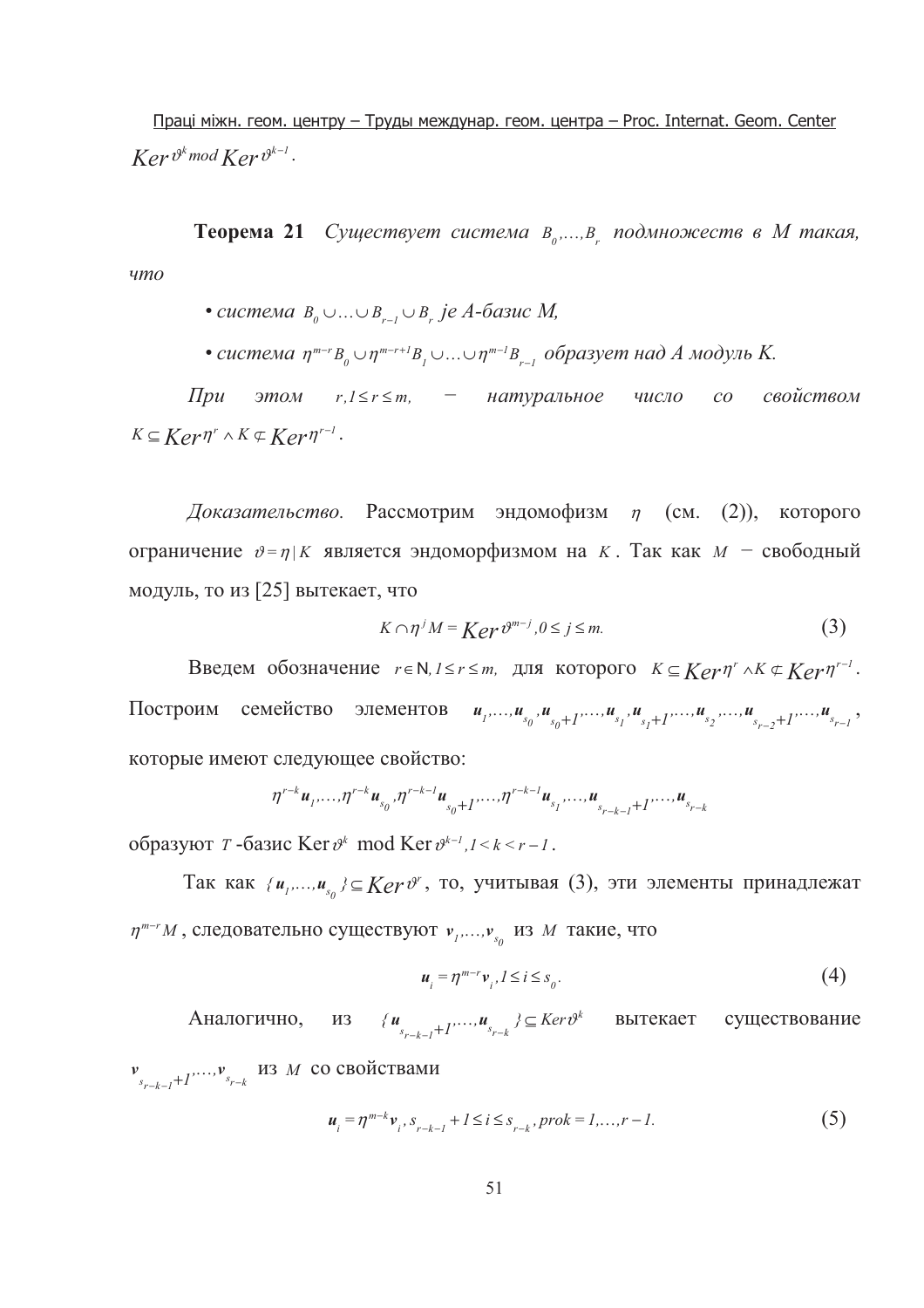Положив  $B_0 = \{v_1, ..., v_{s_0}\}\$ а  $B_{r-k} = \{v_{s_{r-k-1}+1}, ..., v_{s_{r-k}}\}\$ ,  $k = r-1, ..., l$  мы убедимся, что данные множества имеют требуемые свойства.

Из приведенной выше леммы 20 вытекает следующая теорема.

Теорема 22 Подмодуль К является А-подпространством в М тогда и только тогда, когда существует  $s \in N$ , так, что для произвольного  $k = 1,...,m$ выполняется условие  $\dim \mathbb{K}e_r v^{k}$  mod  $\mathbb{K}e_r v^{k-1} = s$ . В этом случае s является Aразмерностью К.

### 2. Кольцо эндоморфизмов А-пространств

Оказывается, что кольцо эндоморфизмов А-пространства М и структура его идеалов (удивительным образом) отражают полностью структуру Апространства, его А-подмодулей и А-подпространств.

**Теорема 23** Пусть  $K - n\alpha\alpha\alpha\alpha\beta$ уль А-пространства М. Тогда на М существуют эндоморфизмы  $f$  и g такие, что<sup>1</sup>

$$
Ker f = S, Im g = S.
$$

Доказательство приведенной выше теоремы основывается прежде всего на теореме 21.

### Обозначение 24

• Символом Р обозначем кольцо эндоморфизмов А-пространства М, т.е.  $P = End(M)$ , сложением эндоморфизмов  $f, g \in P$  подрозумеваем эндоморфизм  $(fg)(x) = g(f(x)).$ 

<sup>&</sup>lt;sup>1</sup> Заметим. что в общем случае эта теорема для модулей над любым кольцом не имеет место (примером тому (свободный) модуль Z, его подмодуль четных чисел не является ядром никакого эндоморфизма на Z)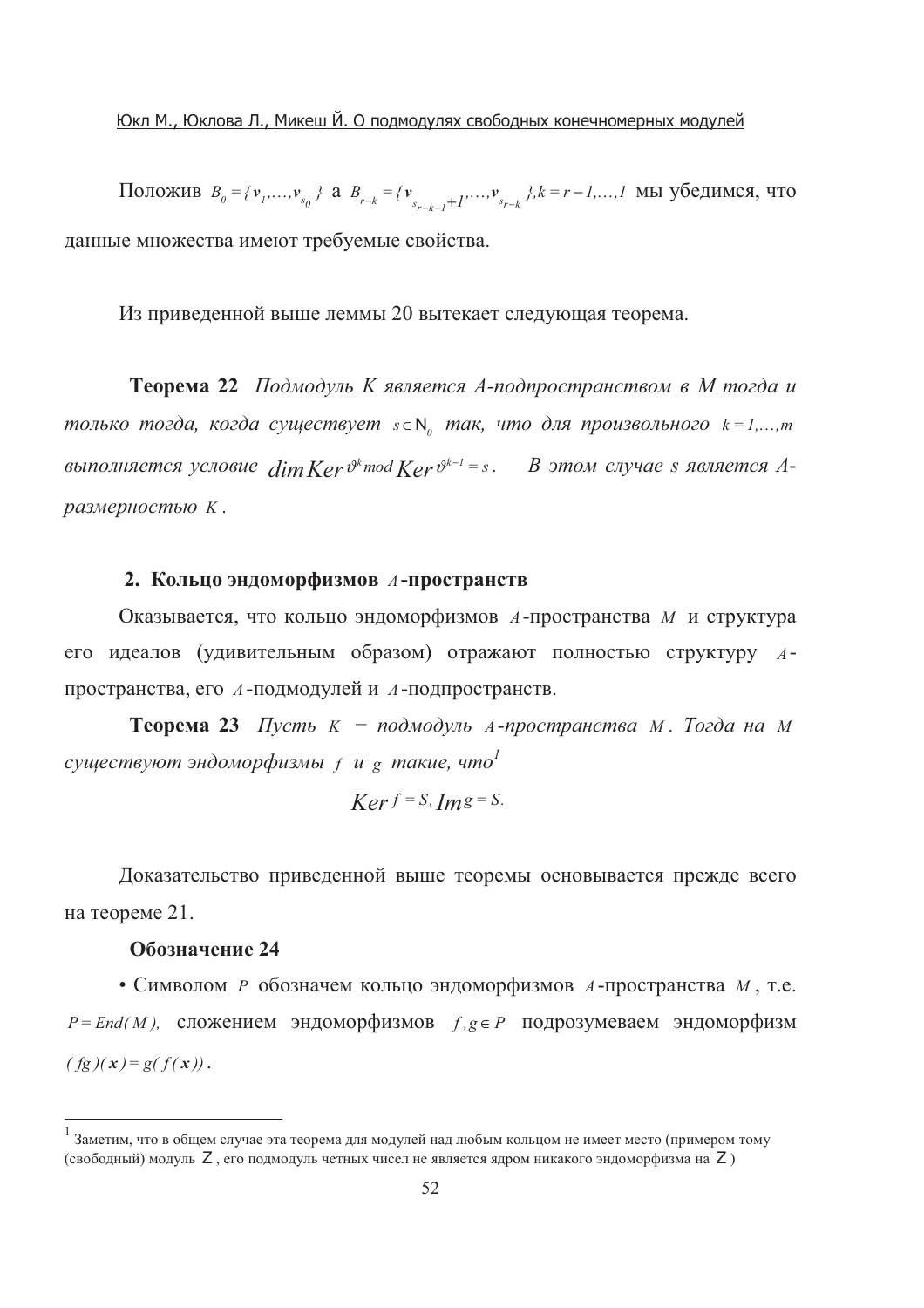<u>Праці міжн. геом. центру – Труды междунар. геом. центра – Proc. Internat. Geom. Center</u>

• Для  $J \subseteq P$  символом  $L(J)$  обозначаем левый анигилятор подмножества  $J$ ,  $T.e.$ 

$$
L(J) = \{ f \in P; \forall g \in J : fg = o \}
$$

и символом  $R(J)$  правый анигилятор, т.е.

$$
R(J) = \{ f \in P; \forall g \in J : gf = o \}.
$$

• Символом  $L(P)$  обозначаем систему всех левых анигиляторов на кольце  $P$  и символом  $R(P)$  – систему всех правых анигиляторов. Символом  $U(M)$ множество всех подмодулей А-простраства м.

• Для любого подмодуля  $S \in U(M)$  будем обозначать

 $N(S) = { f ∈ P; \forall x ∈ S : f(x) = o }, Q(S) = { f ∈ P; \forall x ∈ M : f(x) ∈ S }$ .

 $($ *M*  $) = \{ f \in P : S \subseteq \text{Ker } f \}$ ,  $Q(S) = \{ f \in P : \text{Im } f \subseteq S \}$ .)

• Для каждого *J* в *P* обозначим

 $K(J) = \{x \in M; \forall f \in J : f(x) = o\}, M(J) = \{x \in M; \exists f \in J, \exists y \in M : x = f(y)\}.$ 

 $(K(\text{H}_{\text{M}})) = \bigcap_{f \in J} \text{Ker } f, M(J) = \bigcup_{f \in J} \text{Im } f.$ 

**Примечание 25** Легко убедиться в том, что для любых  $J \subseteq P$ ,  $S \subseteq U(M)$ являются  $L(J)$  и  $Q(S)$  левыми идеалами кольца P, a  $R(J)$  и  $N(S)$  - правые идеалы Р.

Также справедливо, что для любых  $U, S \in U(P), J, H \subseteq P$  справедливо:

$$
J \subseteq H \Rightarrow K(J) \supseteq K(H), M(J) \subseteq M(H), R(J) \supseteq R(H), L(J) \supseteq L(H),
$$

$$
U \subseteq S \Rightarrow N(U) \supseteq N(S), Q(U) \subseteq Q(S).
$$

**Лемма 26** Для любого подмодуля s в м справедливо: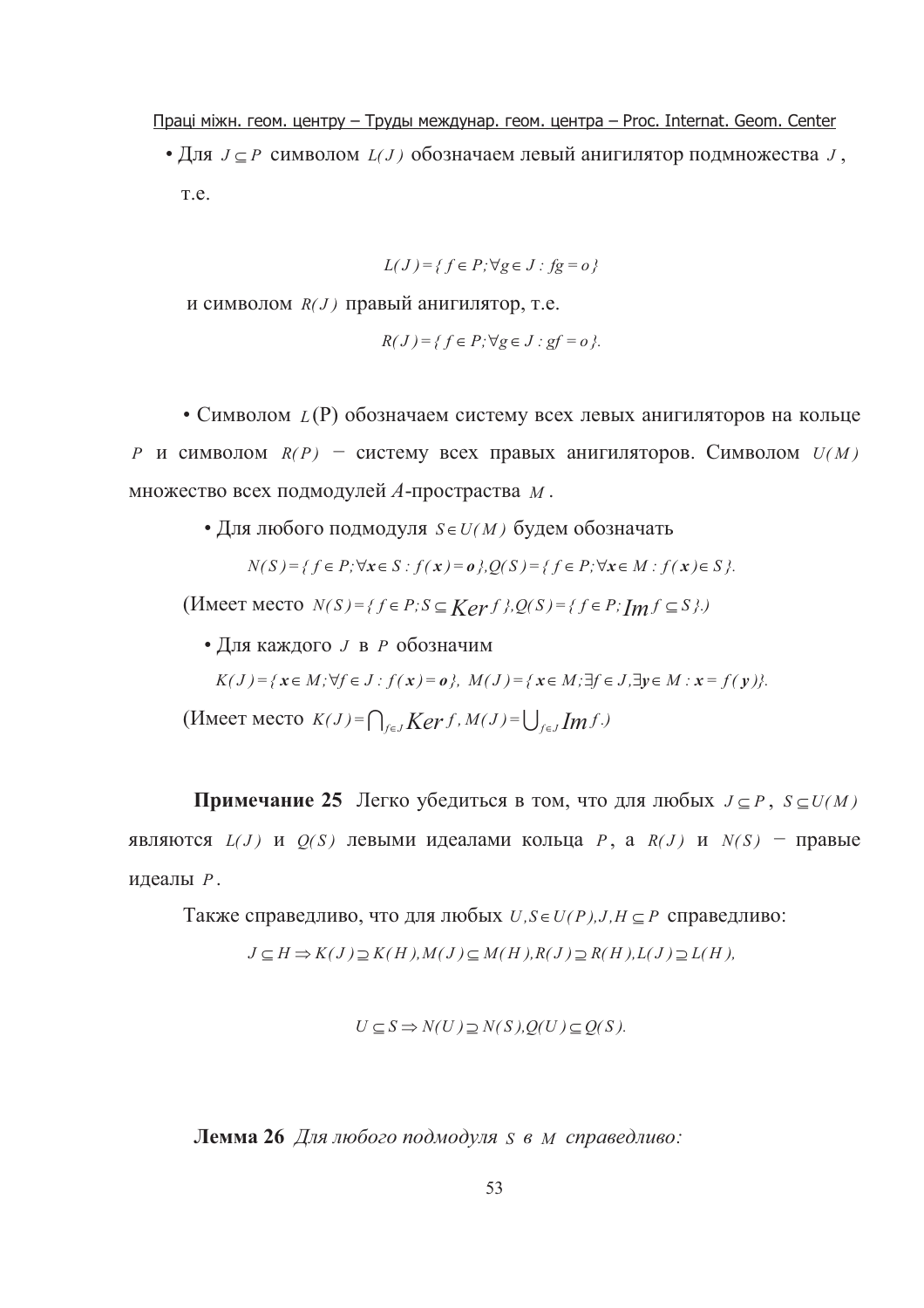Юкл М., Юклова Л., Микеш Й. О подмодулях свободных конечномерных модулей  $K(N(S)) = S, M(Q(S)) = S.$ 

Доказательство приведенной выше леммы основывается на теореме 23.

**Лемма 27** Для любого подмножества  $J \subseteq P$  справедливо:  $N(M(J)) = R(J), Q(K(J)) = L(J).$ 

Доказательство этого утвеждения аналогично случаю, когда  $M$ векторное пространство, см. [4].

Следствием Лемм 26 и 27 является следующее утверждение.

**Лемма 28** Для любых подмодулей S v M имеет место:

$$
N(S) = R(Q(S)), Q(S) = L(N(S)).
$$

**Примечание 29** Из сказанного выше вытекает, что  $N(S)$  - элемент  $R(P)$  и  $O(S)$  – элемент  $L(P)$ ; для всех  $S \in U(M)$ .

**Лемма 30** Для любого правого анагилятора  $H \in R(P)$  и для любого левого анигиятора  $J \in L(P)$  справедливо:

$$
N(K(H))=H, Q(M(J))=J.
$$

Это утверждение используя леммы 26 и 27 доказывается как и для векторных пространств (опять см. [4]).

Будем рассматривать операторы N, K, Q, M, L, R как отображения соответствующих упорядоченных множеств. Имеет место теорема треугольной теории Галуа.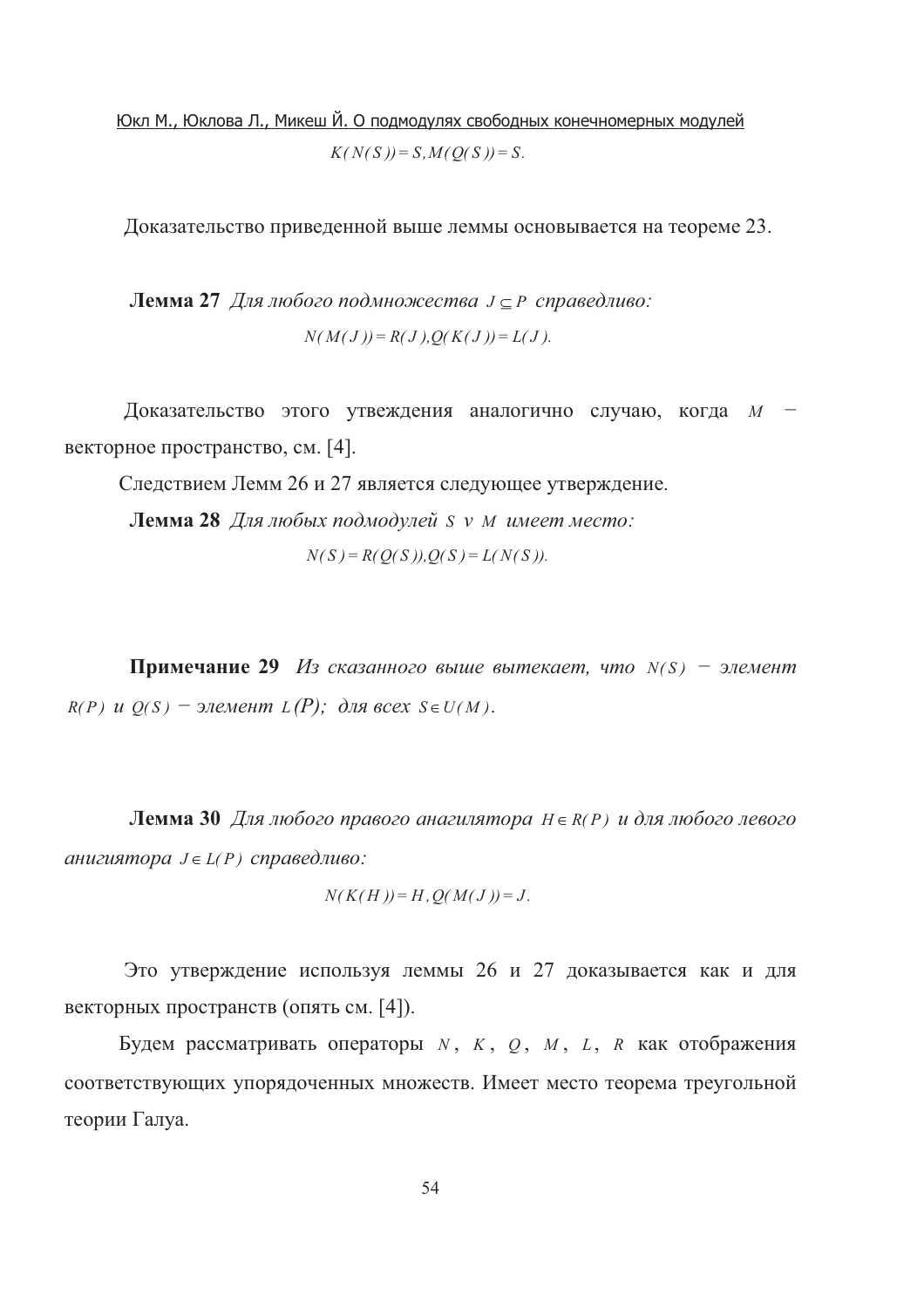## Праці міжн. геом. центру - Труды междунар. геом. центра - Proc. Internat. Geom. Center Теорема 31

• Операторы N и K образуют взаимно обратимые антиизоморфизмы упорядоченных множеств  $(U(M), \subseteq)$  и  $(R(P), \subseteq)$ .

• Операторы О и М образуют взаимно обратимые изоморфизмы упорядоченных множеств  $(U(M), \subseteq)$  и  $(L(P), \subseteq)$ .

• Операторы L и R образуют взаимно обратимые антиизоморфизмы упорядоченных множеств  $(R(P), \subseteq)$  и  $(L(P), \subseteq)$ .

• Нижеприведенная диаграмма коммутативна.



В семействе подмодулей  $U(M)$  мы заметим собственные подмножества всех *А*-подпространств модуля *М*. Напрашивается вопрос, о том которые подмножства ей будут соответствовать в  $L(P)$ , соответственно в  $R(P)$ . На основании теоремы 14 мы используем свойства проеккций А-пространства М.

Примечание 32 Проекцией А-пространства М понимаем (как общепринято) любой идемпотеньный эндоморфизм А-пространства М.

Принимая во внимание основные свойства проекций модулей (см. [8]) и теорему 14, очевидно, что в нашем случае ядра и образы любого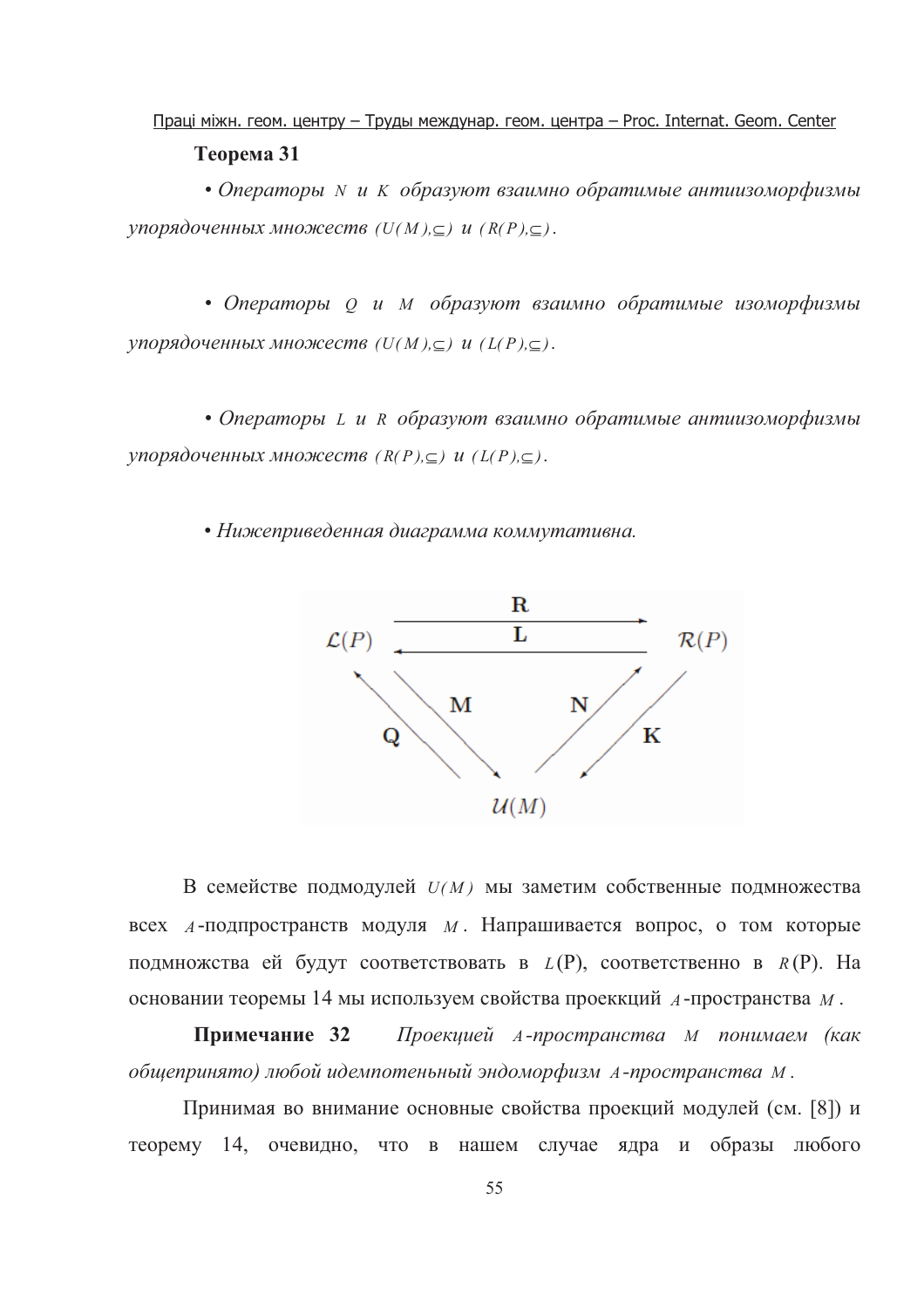Юкл М., Юклова Л., Микеш Й. О подмодулях свободных конечномерных модулей идемпотентного эндоморфизма (т.е. проекции A-пространства M) Aподпространства в М.

### Обозначение 33

• Символ  $L_{o}(P)$  и  $R_{o}(P)$  – семейство всех левых и правых главных идеалов кольца Р порожденных идемпотнтным элементом.

• Символ  $U_a(M)$  – семейство всех подмодулей А-пространства М.

**Лемма 34** Для всякого A-подпространства S в M имеет место:

- $N(S) \in R_{o}(P)$ ,
- $Q(S) \in L_0(P)$ .

**Лемма 35** *Если*  $J \in R_0(P)$ , *mo*  $K(J) \in U_0(M)$ .

**Теорема 36** *Если Ј*∈ *L*<sub>*o*</sub>(*P*)*, mo M*(*J*)∈ *U*<sub>*o*</sub>(*M*).

Теперь можем сформулировать теорему, которая говорит о соотношению между упорядоченными включениями.

Эта теорема является дополнением теоремы 31 и вместе с ней образует треугольную теорию Галуа для нами изучаемых *А*-пространств, при этом, уточняет описание структуры семейства подмодулей А-пространства М и анигиляторов кольца его эндоморфизмов в упомянутой теореме и посвящено Аподпространствам.

По сравнению с известными векторными пространствами (см. [4]) или тотально разложительных модулей (см. [28]) эта структура в определенном смысле богаче.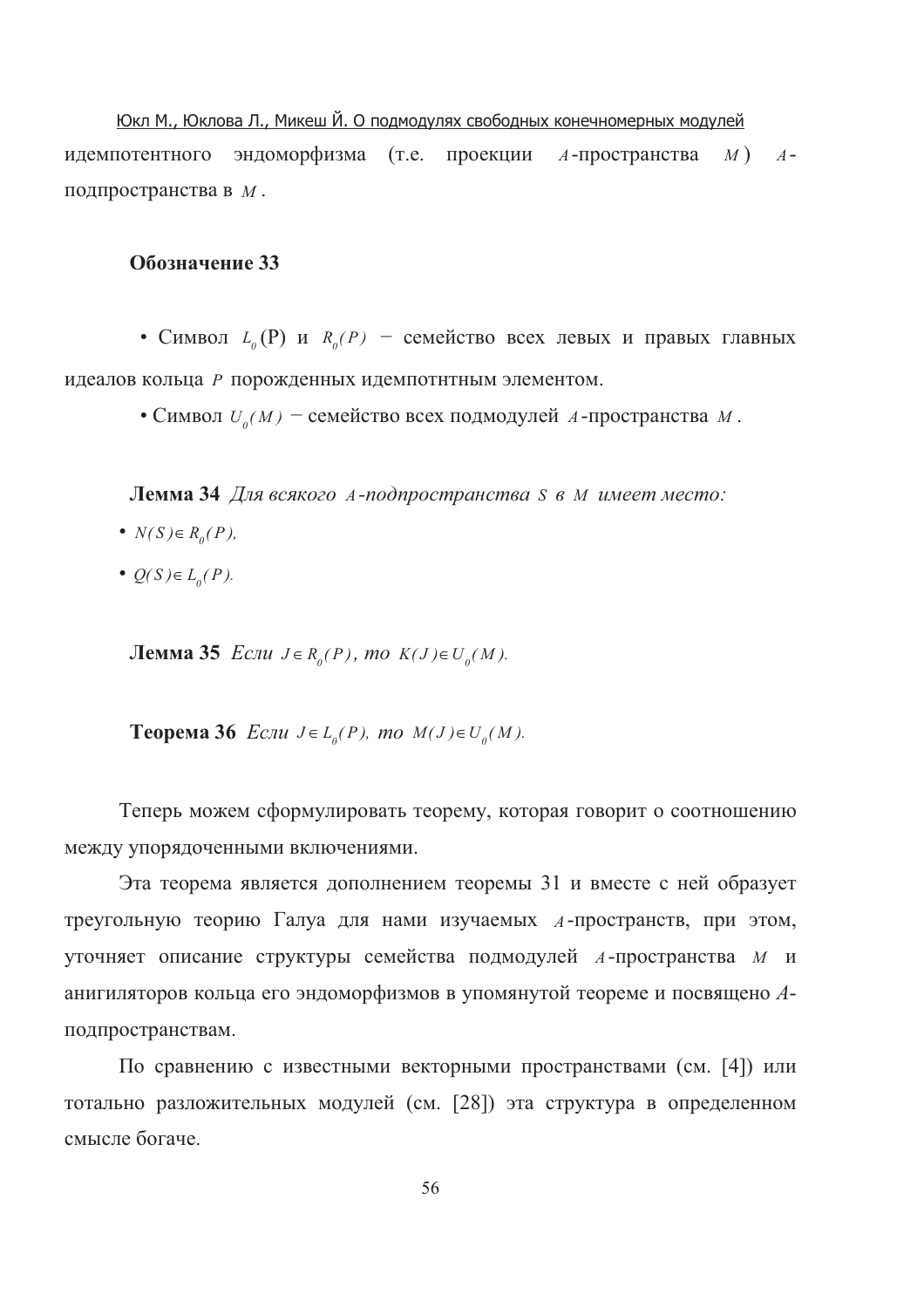Праці міжн. геом. центру - Труды междунар. геом. центра - Proc. Internat. Geom. Center

Для полноты заметим. что соответствие между упорядоченным семейством директных компонент А-модуля и семейств левых/правых идеалов кольца эндоморфизмов порожденных идемпотентом для модулей над произвольным коммутативным унитарным кольцом A изучалась в [21].

### Теорема 37

• Операторы  $N|U_a(M)$  а  $K|R_a(P)$  образуют взаимно обратимые антиизоморфизмы упорядоченных множеств  $(U_{\alpha}(M), \subseteq)$  и  $(R_{\alpha}(P), \subseteq)$ .

• Операторы  $Q|U_a(M)$  и  $M|L_a(P)$  образуют взаимно обратимые изоморфизмы упорядоченных множеств  $(U_a(M), \subseteq)$  а  $(L_a(P), \subseteq)$ .

• Операторы  $L | R_{0}(P)$  и  $R | L_{0}(P)$  образуют взаимно обратимые антиизоморфизмы упорядоченных множеств  $(R_o(P), \subseteq)$  и  $(L_o(P), \subseteq)$ .

• Следующая диаграмма коммутативна; индексом "0" обозначаем соответствующую выше приведенную рестрикцию данного отображения.



**Следствие 38** Пусть  $K - n00M00$ уль А-пространства М,  $P - \kappa 0M0M0$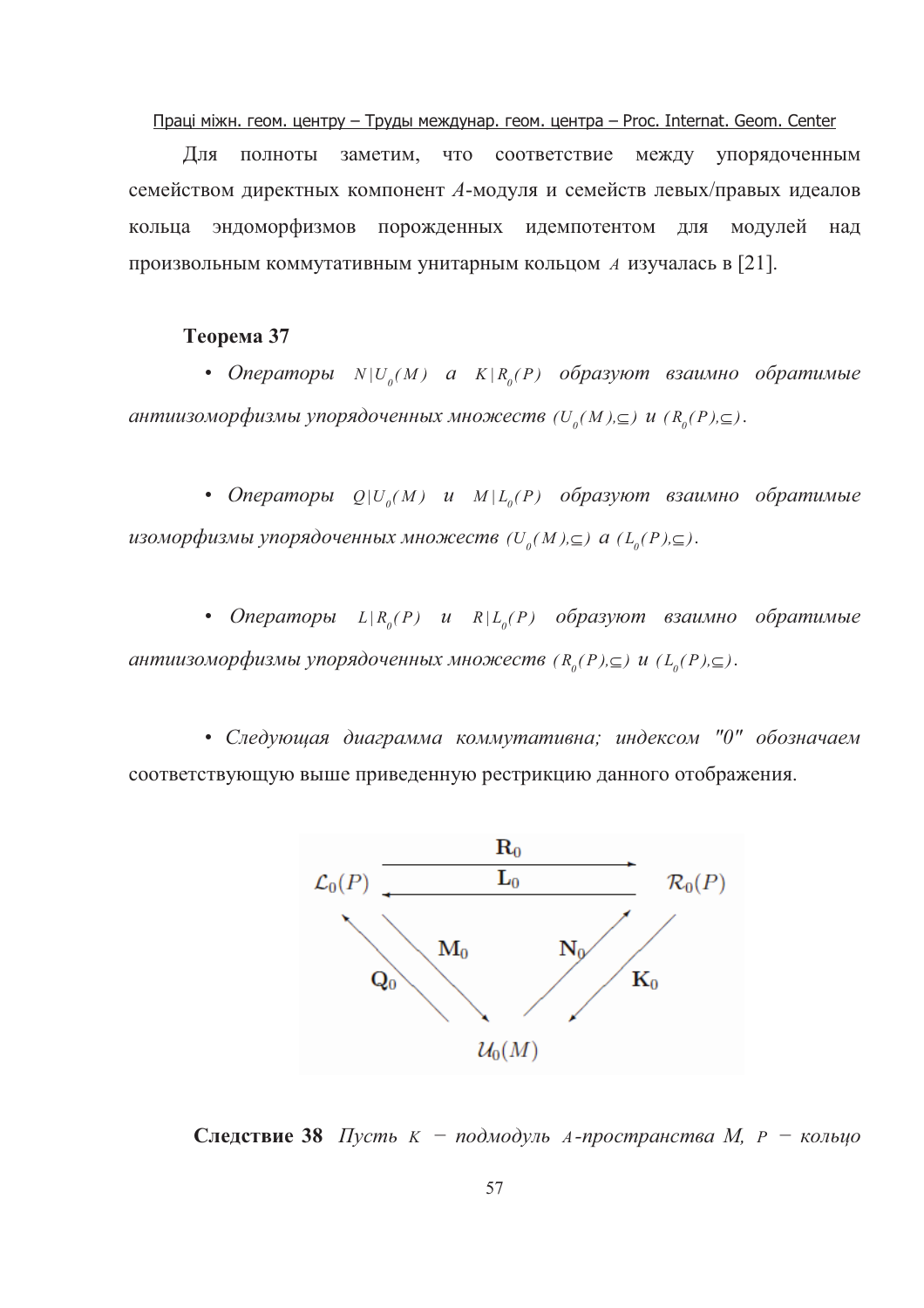Юкл М., Юклова Л., Микеш Й. О подмодулях свободных конечномерных модулей эндоморфизмов А-пространства М. Тогда следующие ниже приведенные условия равносильны.

• К является А-пространством в М,

• Семейство эндоморфизмов, образ которых содержится в К, образует левый главный идеал кольца Р, генерированный некоторым идемпотентным элементом из Р,

• Семейство эндоморфизмов, ядро которых содержит К, образует правый главный идеал кольца Р, генерированный некоторым идемпотентным элементом из Р.

#### Благодарности

Эта работа возникла в рамках гранта Р201/11/0356 Чешского грантового агентства и задания Правтительства Чехии MSM 6198959214.

### Литература

[1] Anderson, F. W., Fuller, F. K.: Rings and Categories of Modules, Springer-Verlag, New York, 1973

[2] Artin, E.: *Геометрическая алгебра*, М.: Наука, 1969.

[3] Atiah, M. F., MacDonald, I. G.: Введение в коммутативную алгебру, М.: Мир, 1972.

[4] Baer, R.: Линейная алгебра и проективная геометрия, М.: ИЛ, 1955.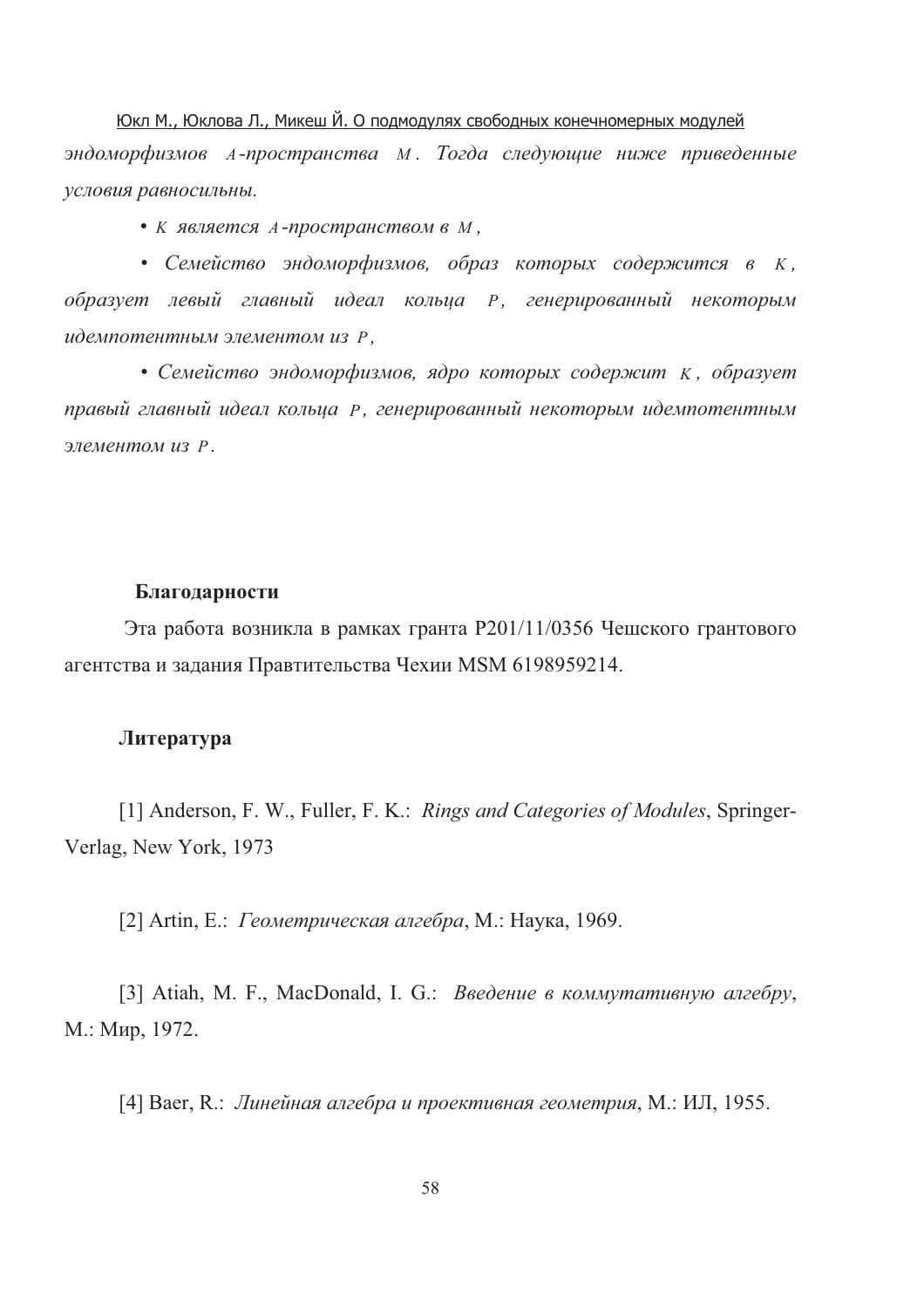<u>Праці міжн. геом. центру – Труды междунар. геом. центра – Proc. Internat. Geom. Center</u>

[5] Barbilian, D.: Zur Axiomatik der projektiven ebenen Ringgeometrien, I, *Jahresber. Deutsc. Math.-Verein* **50** (1940), 179−229.

[6] Bayro-Corrochano, Kähler, D.: Kinematics of Robot Manipulators in the Motor Algebra, in: Sommer, G. (ed.) *Geometric Computing with Clifford Algebras.* Springer-Verlag, Berlin - Heidelberg, 2001, 471−488.

[7] Bingen, F.: Géométrie projective sur un anneau semiprimaire, *Acad. Roy. Belg. Bull. Cl. Sci. (5)*, **52** (1966), 13−24.

[8] Bourbaki, N.: *Algebre* (Russian), Nauka, Moskva, 1966.

[9] Burgetová, R., Klucký, D.: The spectrum of a Cartesian product of plural algebras, *-asopis pro p.stování matematiky*, **106**(4), 402−406 (1981).

[10] Clifford, W. K.: Preliminary Scretch of Biquaternions. *Proceed. of the London Mathemat. Soc.*, *4*, 1873.

[11] Диментберг, Ф.М.: Винтовое исчисление и его приложения в *механике*, М.: Наука, 1965.

[12] Faure, C.-A.: Morphisms of projective spaces over rings, *Adv. Geom.* **4** (2004), 19−31.

[13] Jukl, M.: Inertial law of quadratic forms on modules over plural algebra. *Mathematica Bohemica*, 120 (1995), 255−263.

[14] Jukl, M.: Grassman formula for certain type of modules. *Acta Univ.*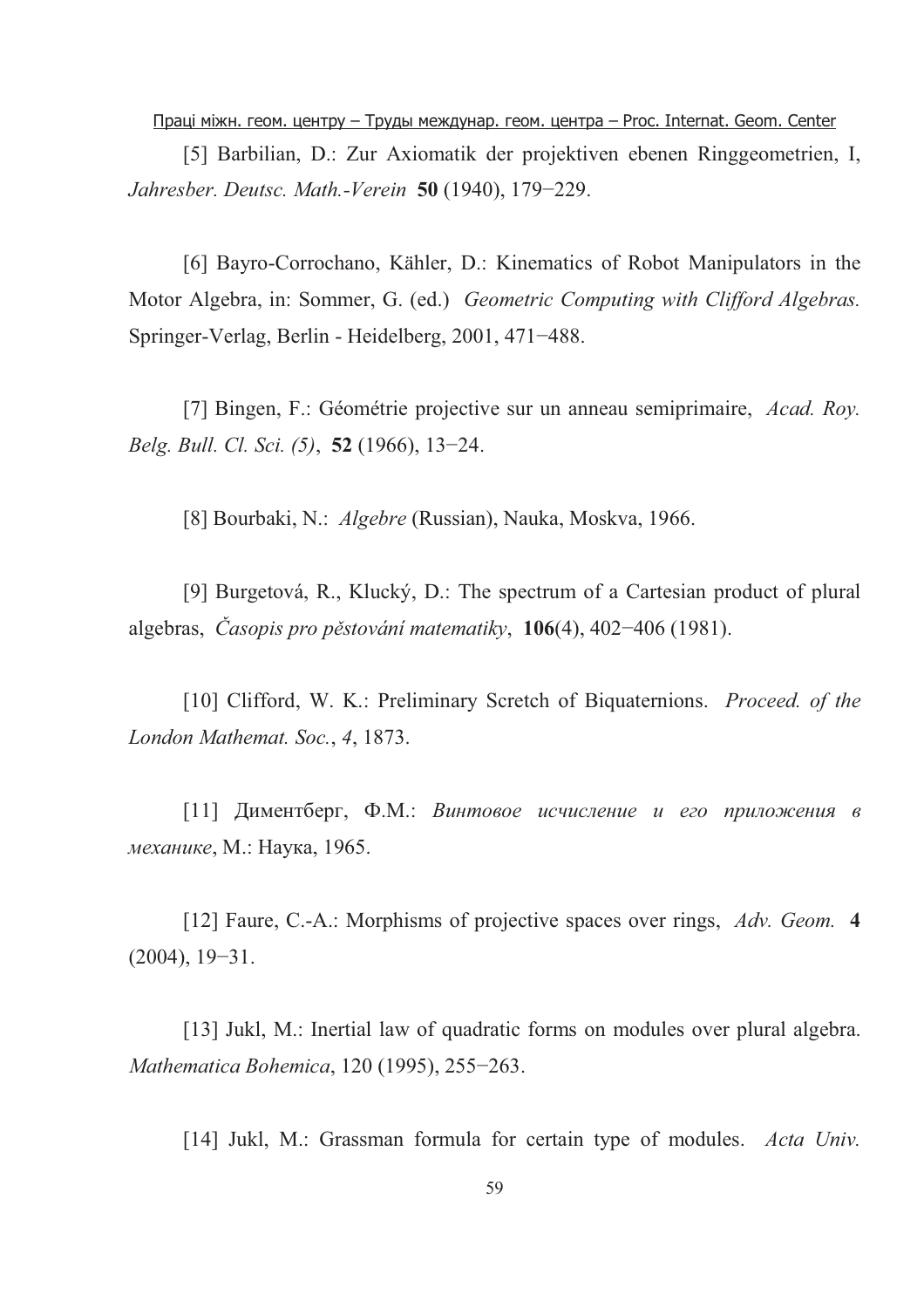<u>Юкл М., Юклова Л., Микеш Й. О подмодулях свободных конечномерных модулей</u> *Palacki. Olomuc., Fac. rer. nat., Math.* **34** (1995), 69−74.

[15] Jukl, M.: Sylvester Theorem for Certain Free Modules. *Acta Univ. Palacki. Olomuc., Fac. rer. nat., Math.* **35** (1996), 47−51.

[16] Jukl, M.: Inertial law of symplectic forms on modules over plural algebra. *Mathematica Bohemica*, 122 (1997), 191−196.

[17] Jukl, M.: Canonical matrices of  $\lambda$ -bilinear forms on modules over a certain local ring. *Discussiones Mathematicae, Algebra and Stochastic Methods*, 17 (1997), 9−17.

[18] Jukl, M.: Desargues Theorem for Klingenberg projective plane over certain local ring. *Acta Univ. Palacki. Olomuc., Fac. rer. nat., Math.* **36** (1997), 33−40.

[19] Jukl, M.: A remark on spaces over a special local ring. *Mathematica Bohemica*, 123 (1998), 243−247.

[20] Jukl, M.: On homologies of Klingenberg projective spaces over special commutative local rings. *Publicationes Mathematicae*, Universitas Debreciensis, 55 (1999), 113−121.

[21] Jukl, M.: Galois Triangle Theory for Direct Summands of Modules. *Acta Univ. Palacki. Olomuc., Fac. rer. nat., Math.* **39** (2000), 67−71.

[22] Kreuzer, A.: Free modules over hjelmslev rings in which not every maximal linearly independent subset is a basis *J. of Geometry.*, **45** (1992), 105−113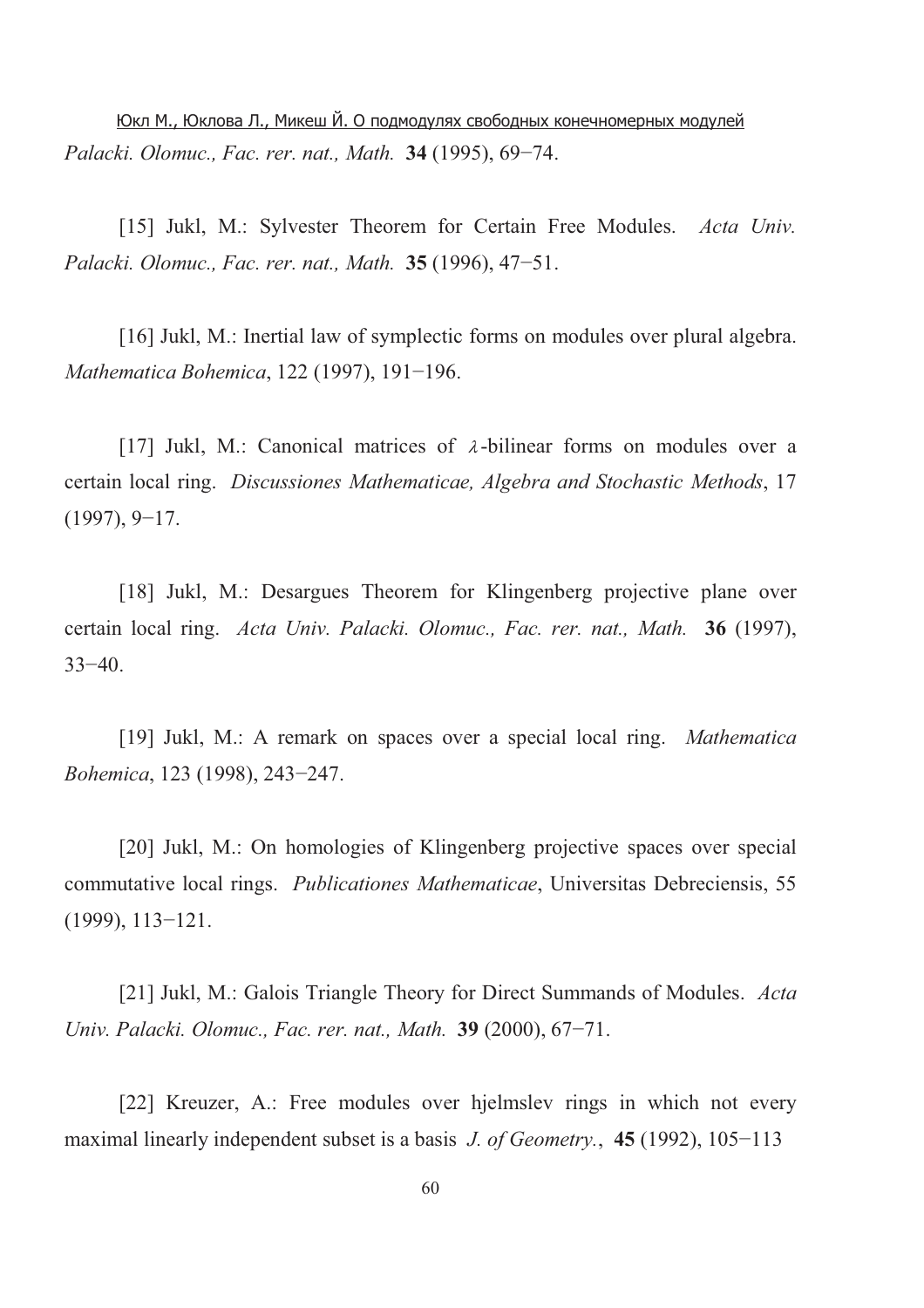<u>Праці міжн. геом. центру – Труды междунар. геом. центра – Proc. Internat. Geom. Center</u>

[23] Klingenberg, W.: Desarguessche Ebenen mit Nachbarelement, *Abh. Math. Sem. Univ. Hamburg*, **20** (1955), 97−111.

[24] Klingenberg, W.: Projektive Geometrien mit Homomorphismus, *Math. Annalen*, **132** (1956), 180−200.

[25] Klucký, D.: A contribution to the theory of modules over finite dimensional linear algebras, *-asopis pro p.stování matematiky*, **109**, 113−117 (1984)

[26] Kureš, M.: Weil Modules and Gauge Bundles *Acta Math. Sinica, English Series*, **22**(1), 271−278 (2006)

[27] Lambek, J.: *Lectures on Rings and Modules*, Blaisdell Publishing Company, Waltha-Toronto-London, 1966

[28] Machala, F.: Über Automorphismen eines Annullatorenverbandes gewisser teilringe im Endomorphismenring eines homogenen vollstanding reduziblen Moduls, *Acta Univ. Palacki. Olomuc, Fac. rer. nat.,* **41**, 1973, 15−26

[29] Machala, F.: Desarguessche Affine Ebenen mit Homomorphismus, *Geometriae Dedicata* **3** (1975), 493-509.

[30] Machala, F.: it Fundamentalsätze der projektiven Geometrie mit Homomorphismus, Rozpravy ČSAV, Řada Mat. Přírod. Věd, 90 (1980), no. 5.

[31] McDonald, B. R.: *Geometric Algebra over Local Rings,* Pure and applied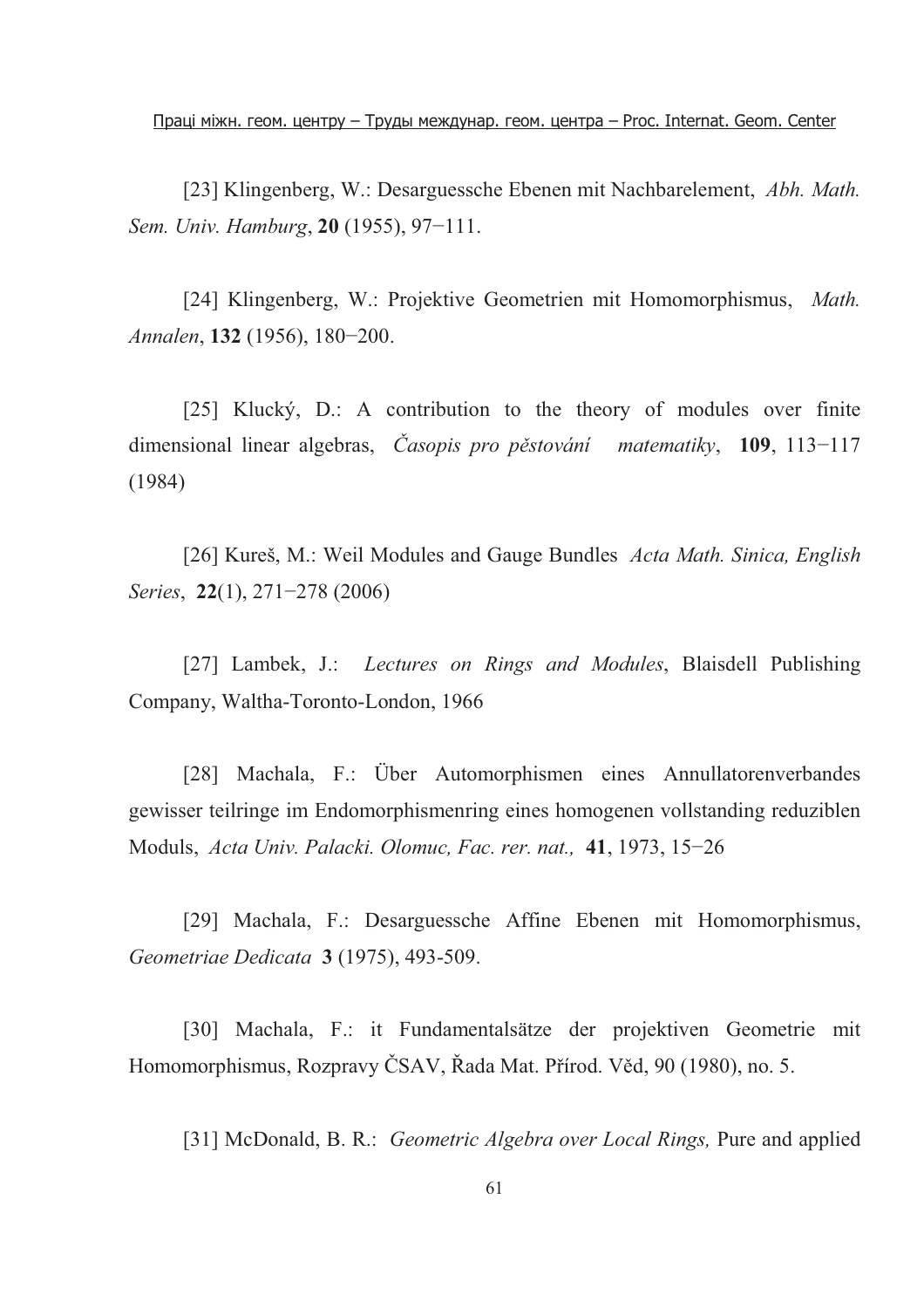<u>Юкл М., Юклова Л., Микеш Й. О подмодулях свободных конечномерных модулей</u> mathematics, M. Dekker, New York, 1976.

[32] McDonald, B. R.: *Linear algebra over Commutative Rings,* Pure and applied mathematics, M. Dekker, New York, 1984.

[33] Rant, W. H.: Rings whose modules require an invariant number of minimal generators. *Missouri J. Math. Sci.*, **13**(1), 43−46 (2001).

[34] Shoham, M., Brodsky, V.: *Dual numbers representation of rigid body dynamics*. Haifa, Technion - Israel Institute of Technology, 1996.

[35] Veldkamp, F. D.: Projective planes over rings os stable rank 2, *Geom. Dedicata* **11** (1981), 285−308.

[36] Veldkamp, F. D.: Geometry over rings,in: Buekenhout, F. (ed.) *Handbook of incidence geometry.* Elsevier, Amsterdam - Lausanne - New York etc., 1994, 1033−1085

[37] Vishnevskii, V. V.: Manifolds over plural numbers and semitangent structures , *Journal of Mathematical Sciences*, **51**, (1990), 2613-2642.

### **Марек Юкл (к.ф.**- м.наук),

Кафедра алгебры и гео метрии, Факультет естественных на наук, Университет им. Ф. Палацкого,

17 листопаду 12, г. Оломоуц, Чешская Республика Marek.jukl@upol.cz.